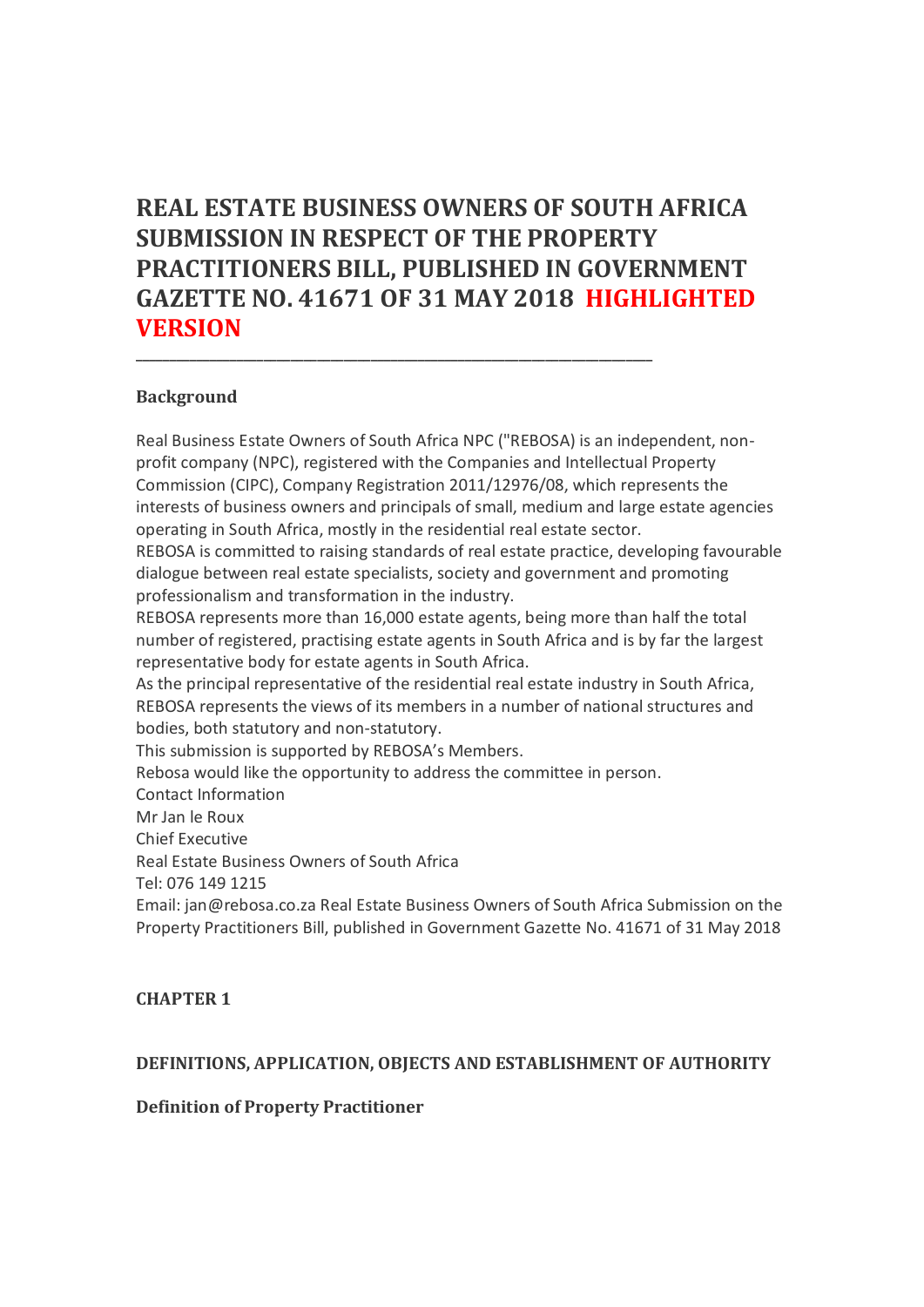### 1. Generally:

a. It seems to us that for reasons we elaborate on further along, it would be practical to introduce the concept of four different categories of property practitioner, viz. (a) a "principal" property practitioner, being a person who is a director of a company, member of a close corporation, trustee of a trust, partner of a partnership or owner of a sole proprietorship that operates as an estate agent in the sense of broking property related transactions; (b) a "business" property practitioner, which is effectively the entity or business in the name of which the mandate is concluded and which is the entity or business which would be entitled to the financial reward upon the conclusion of a property -related transaction; (c) an "ordinary" property practitioner, which is a property practitioner which does not fall within either (a) or (b) foregoing; and (d) a "candidate" property practitioner.

b. We note that under the current regulations a distinction is already made between a "principal" property practitioner, an "ordinary" property practitioner and a "candidate" property practitioner. In this regard see the regulation entitled "Standard of Training of Estate Agents Regulations, 2008" which makes a distinction between a "principal estate agent" and a "non-principal estate agent". In our view it makes sense to embed this in the legislation, together with the third category of "business" property practitioner as referred to in the previous paragraph.

c. While it would be necessary for all property practitioners to have the necessary qualifications to operate as such (and which would be NQF 5 in respect of "principal" property practitioners and NQF 4 in respect of "ordinary" property practitioners), introducing the concept of a "business" property practitioner would go a long way to simplifying the administration requirements of the draft legislation. In particular, only a "business" property practitioner should be entitled (as opposed to obliged) to operate a trust account and to receive money into trust; this would have the knock-on effect that only a "business" property practitioner would have the necessity (and the concomitant cost) of having an annual audit of a trust account. In light of that, only a "business" property practitioner would need to comply with the Financial Intelligence Centre Act, 2001. Furthermore, only a "business" property practitioner would be required to have a BEE certificate, in which regard please see our comments further along at paragraph 107. As is currently the situation, such a "business" property practitioner would be required to hold its own fidelity fund certificate, independent of any fidelity fund certificates required to be held by "principal" property practitioners and "ordinary" property practitioners associated with that business entity. This would go a long way towards streamlining affairs and promoting business efficiency, which in turn would promote the entry of new participants into the industry.

#### 2. Generally:

a. We are deeply concerned about the wideness of the definition of "*property*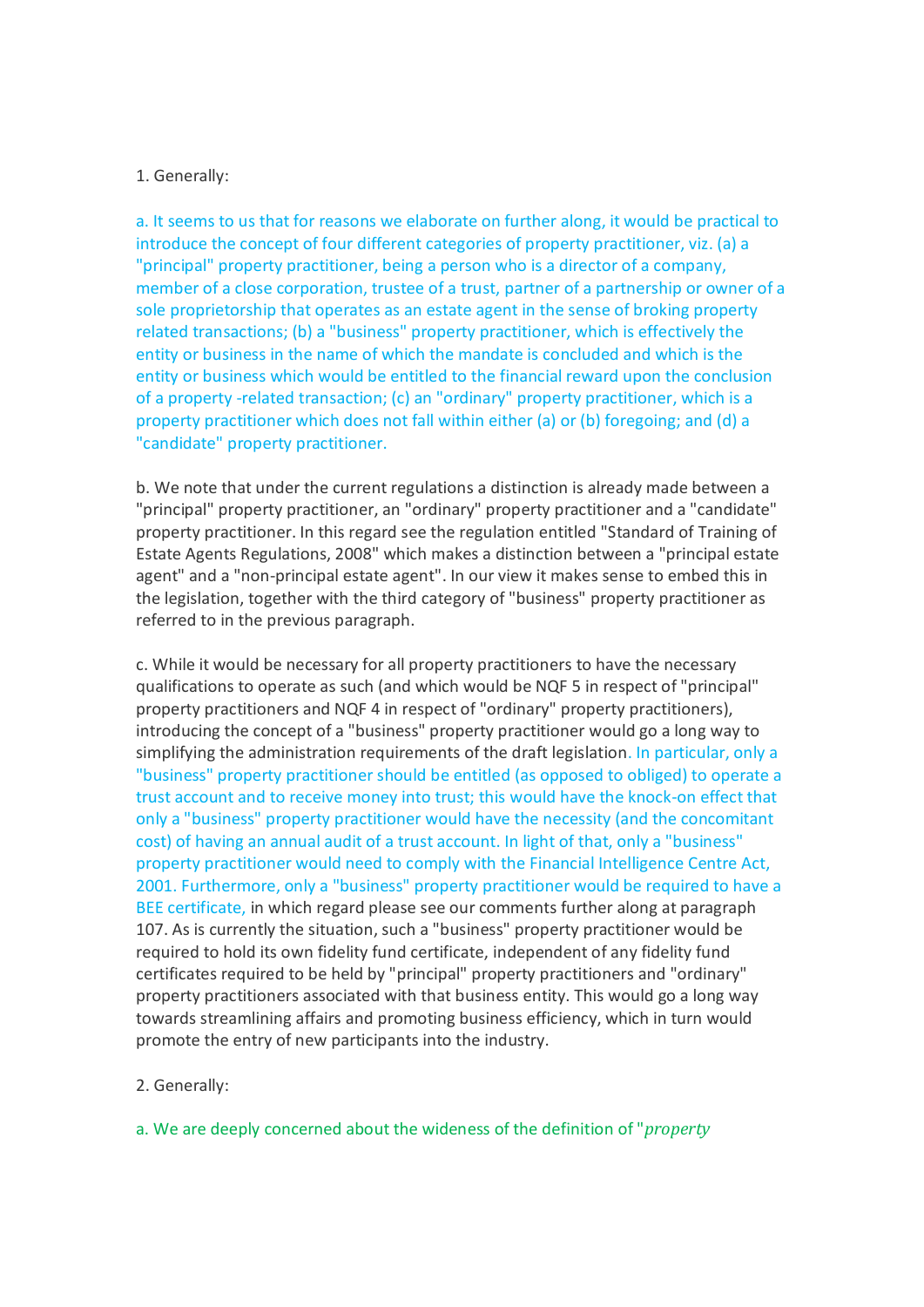*practitioner*" and the effect it will have of drawing within its ambit a vast number of other persons and enterprises which are not currently regulated. It is clear that this is going to create significant additional administrative pressure for the Authority (currently known as the Estate Agency Affairs Board and which we refer to further along simply as "EAAB") with all the concomitant difficulties which may flow from that, including potential litigation should the Authority not be able to efficiently and adequately perform its functions as a result of the volume of what it is required to deal with.

b. Furthermore, the sheer number of other persons and enterprises which will be brought within the ambit of the Authority's regulatory power will significantly challenge the ability of the Authority to inspect, monitor and control the activities of such persons; yet at the same time, the Authority will have a statutory obligation to carry out in that regard.

c. It is also not clear what purpose there would be in requiring these "other categories" of property practitioners to hold fidelity fund certificates and to operate trust accounts and whether any element of public interest would truly be served by the inclusion of such a range of other persons and entities within the legislation.

d. As a consequence, in our view the legislation should only apply to (i) persons who are actually involved in broking transactions related to immovable property (that is to say, "estate agents proper") and (ii) so-called "rental agents". There seems to be little real public benefit to be obtained by throwing the ambit of the legislation wider than the foregoing; yet, a significant administrative burden which will result. It strikes us as being axiomatic that the more administrative pressure that is applied to the Authority in the performance of non-essential functions (viz., regulating persons who do not truly need to be regulated under this legislation), the less it will be able to properly and efficiently carry out those functions that truly do matter. Also, there would seem to be little purpose in including in the legislation bond originators and bridging financiers who will be regulated separately in terms of the Financial Sector Regulation Act, once it becomes law.

e. We are also of the view that there should be no exception provided for attorneys in relation to compliance with the legislation. The current exemption in relation to attorneys is creating problems, including by virtue of the fact that some attorneys are acting as estate agents (by way of broking the transaction in question) at very low (and sometimes close to zero) commission percentages simply so as to be able to secure the associated conveyancing work. It also appears that they often employ persons who do not hold NQF 4 qualifications. Not only would this appear to run contrary to some of the principles expressed further along in the draft legislation but it also undercuts the property practitioner industry as a whole as other property practitioners are not able to compete on a level playing field as they are not in a position to effectively subsidise the sale process through the earning of conveyancing fees. This is damaging not only to the existing property practitioners' industry but also to the philosophy of black economic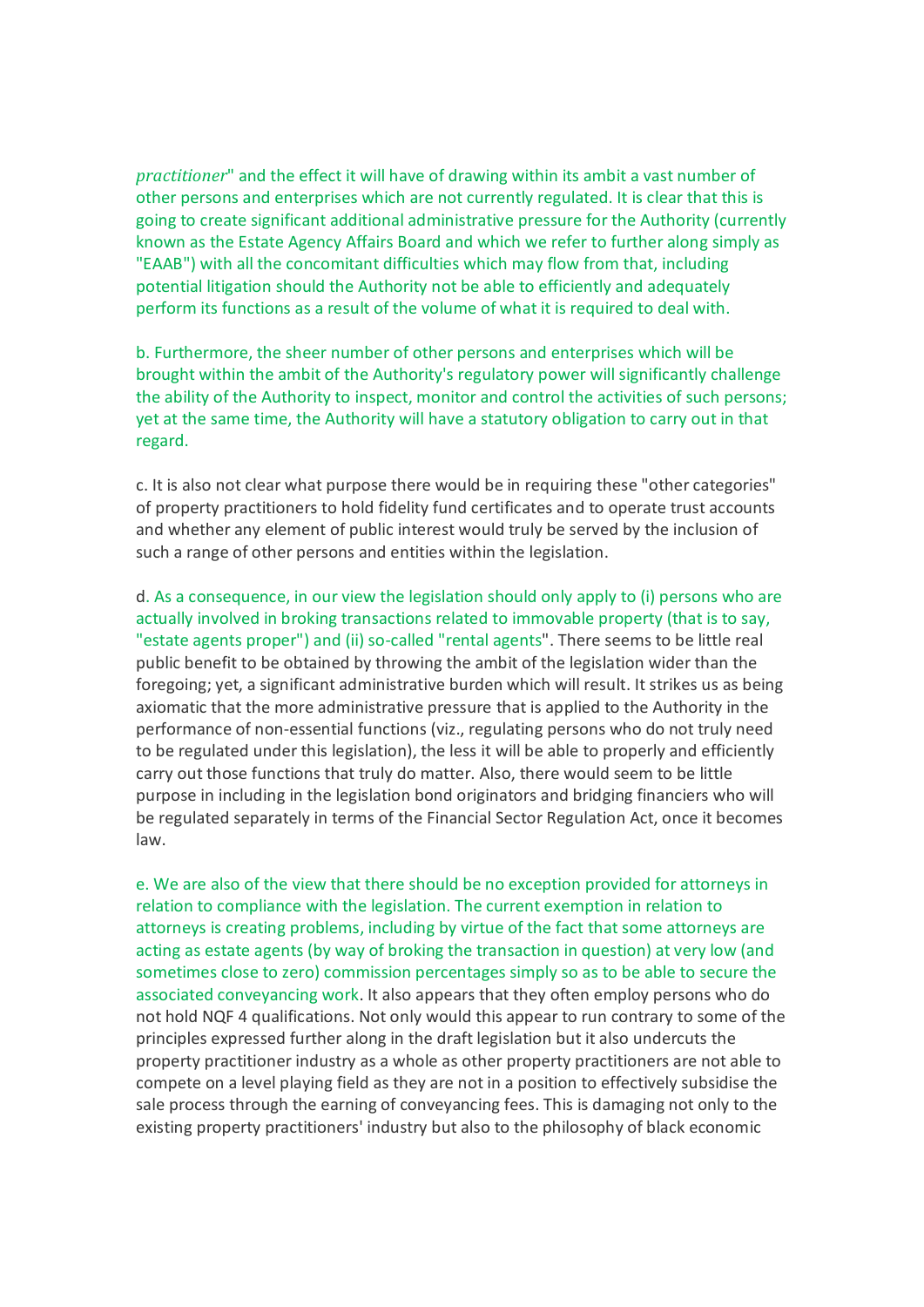empowerment sought to be espoused by the draft legislation. Further, the provision of services by unqualified persons cannot be in the public interest.

f. We note that the definition of property practitioner relates only to a person who "*directly or indirectly, on the instructions of or on behalf of any other person*" engages in the activities concerned. This would appear, on the face of it, to have the effect that property developers are not clearly brought within the ambit of the legislation. Yet it is clear also that quite conceivably members of the public have been taken advantage of by property developers, bearing in mind in particular also the fact that funds are often placed on deposit by members of the public with property developers. For this reason we are of the view that property developers must be clearly brought within the ambit of the legislation, even in circumstances where they are selling their own properties.

g. As a matter of practice, some of the larger estate agencies employ senior management in various positions, including in relation to matters such as human resources, marketing and finance. They would therefore for example, have a human resources director, a financial director and a marketing director. We understand that as a matter of practice the EAAB upon application exempts such persons from having to hold fidelity fund certificates. Given the wideness of the definition of the term "*property practitioner*" we suggest that it be made clear that such persons who fulfil "ancillary roles" within an estate agency business (in other words persons who are not involved with the activities contemplated in the definition of "*property practitioner*") will not be regulated under the legislation.

3. Subsection (a): We question whether the inclusion of the words "*or indirectly*" is correct. It appears to be ambiguous and to potentially draw within the ambit of the legislation persons who should not be regulated by this legislation. For example, the inclusion of the words "*or indirectly*" would appear on the face of it to potentially draw within the legislation all those newspapers and online portals which publish propertyrelated advertisements. If so, it would materially increase the burden on the Authority without providing any corresponding benefit to the public. In this regard, please also see our comments further along at paragraph

4. Subsection (a) (i): The inclusion of the words "*or any business undertaking*" when read together with the words "*or negotiates*" and the words "*or indirectly*" (as referred to above) is impractical and will bring within the ambit of the legislation a very large number of business operations and enterprises which are not currently effectively regulated. Any party that is in any way concerned with negotiating the sale of any business (or indeed, the sale of shares relating to any business, regard being had to the "*or indirectly*" principle referred to above) will apparently be brought within the ambit of the legislation. This will include for example, corporate advisories which are concerned with major mergers and acquisitions transactions in South Africa. The result will be that many persons and entities which are not currently effectively regulated by the Estate Agency Affairs Board will, in principle, be brought within the ambit of the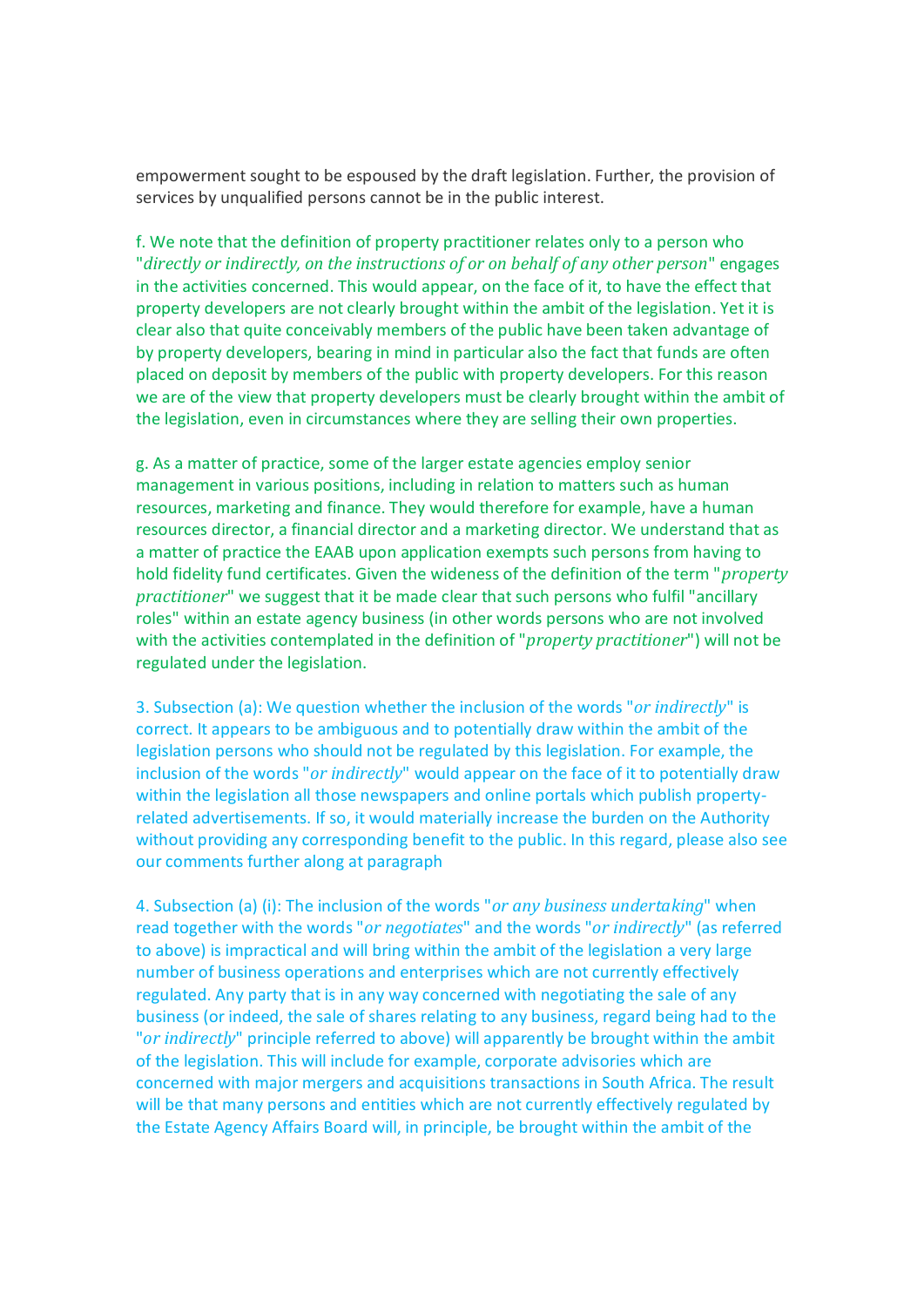legislation. Our proposal is that the reference to "*or any business undertaking*" be deleted in its entirety. There is no need for the disposal of business undertakings to be regulated in this legislation and, as a matter of practice while subsections (a) (i) and (ii) of the definition of "*estate agent*" in the existing Estate Agency Affairs Act, 1976 refers to "*any business undertaking*" such is in fact not effectively applied and the vast majority of transactions involving the disposal of business undertakings are conducted by persons who are not registered as estate agents.

5. Subsection (a) (i) and (ii): The words in (i) "publicly exhibits for sale" and in (ii) "lets or hires or publicly exhibits for hire" would appear to potentially bring within its ambit various online property advertising platforms (such as Airbnb), bearing in mind that such persons would be acting "on the instructions of" another person and would be acting "for the acquisition of gain" as contemplated in subsection (a). The words "or indirectly" as contemplated in subsection (a) also serve to potentially expand the effect. Again, the effect is to bring within the ambit of the legislation persons who are currently not effectively regulated and whom it may in many instances be impossible to regulate, given the nature of online platforms. We note for the sake of clarity that we have given consideration to the exclusion further along where it is stated "*and "advertise" for the purposes of this definition does not include advertising in compliance with the provisions of any other law*" but the position appears to remain unclear. There is no possible benefit in bringing the various elements of the advertising industry (and in particular media publications) within the ambit of the legislation and for that reason we advocate in the strongest possible terms that such organisations (who merely print and distribute the advertisements of the property practitioners) should be clearly stated to fall outside of the legislation.

6. Subsection (a) (ii): the inclusion of the words "*canvasses*" and "*canvass*" will have the unintentional effect of bringing within the ambit of the legislation purely administrative personnel who work within property practitioner businesses. It is common for lowerlevel employees to be engaged in various activities which do not rise to the level of "property broking" proper. Thus for example people may be engaged to contact homeowners to ascertain whether they have any interest in selling their homes. Similarly, other people may be engaged simply to act as "house sitters" so that the property may be inspected by prospective purchasers but without such persons engaging directly with the purchasers in relation to any prospective transaction. These lower-level services are important as being entry points to the profession and often provide paid employment to aspirant property practitioners who have yet to complete their qualifications. This is not the type of activity which should be regulated by the legislation and if it is, it will undoubtedly destroy many such lower-level employment opportunities for various persons, including persons who are aspirant property practitioners. It is also likely to lie most heavily on black aspirant property practitioners and thus operate against the empowerment objectives of the draft legislation. For that reason we are of the view that it should be made clear that the type of canvassing that is being referred to is only the aspect pertaining to the arrangement of a transaction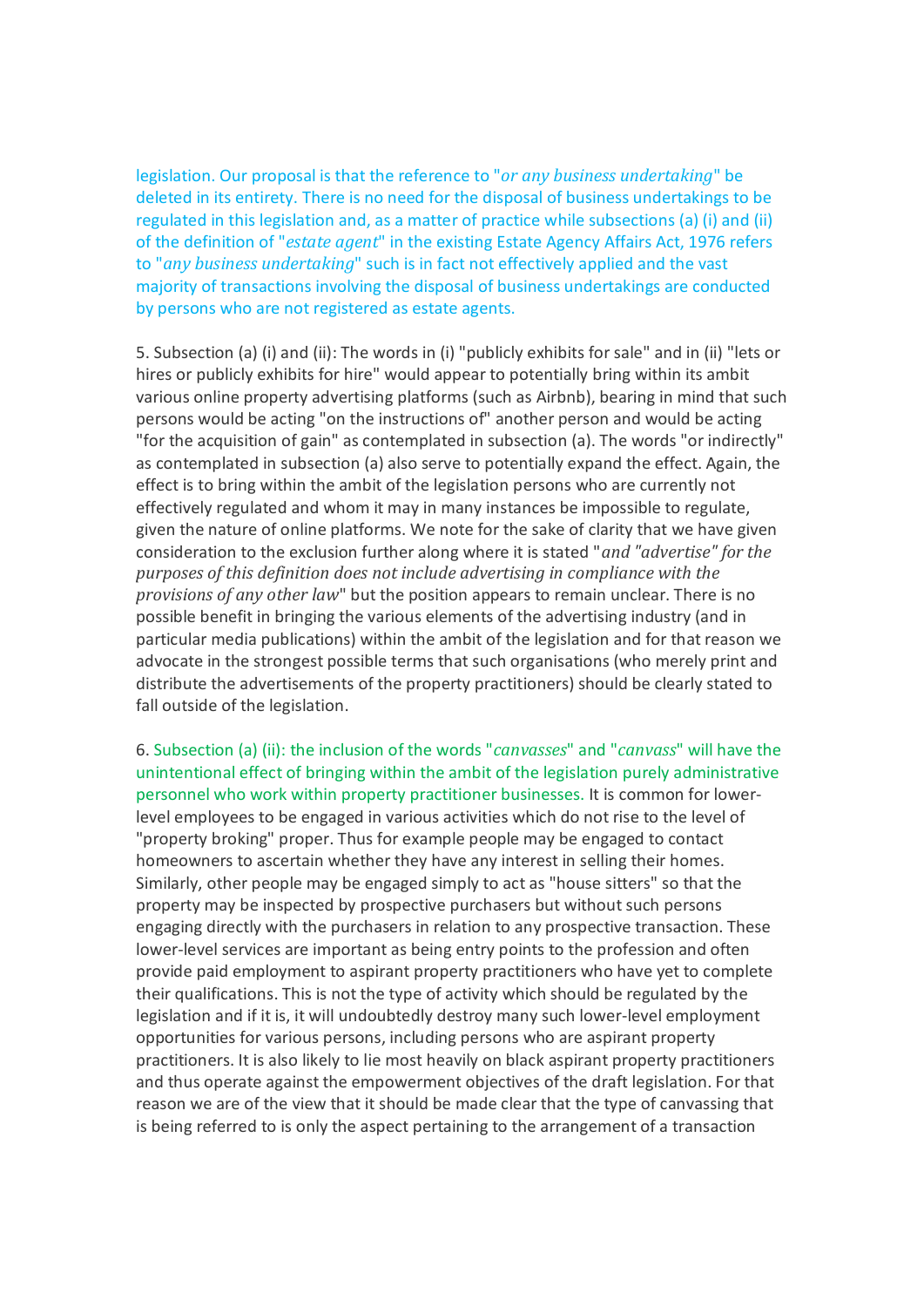between the seller and a prospective purchaser. Provided that that is not engaged in, it should not be necessary for such persons to be regulated by the legislation.

7. Subsection (a) (iv): The words "*provides… financing*", especially when considered in conjunction with the words "*or indirectly*" in subsection (a) will again bring within it many parties who have not previously been required to comply with the legislation regulating estate agents (property practitioners), such as financial institutions (other than Financial Institutions as defined in the Financial Services Board Act which are specifically excluded) which effectively do "*indirectly*" provide financing in relation to the matters concerned in the subsection. Private equity funds and other similar types of operations would not be excluded if they wanted to engage in property financing. Careful consideration should be given as to whether it is in the interests of either the Authority or the public for such persons who are not directly concerned with such financing to be regulated in terms of this legislation. Furthermore, consideration should be given to whether it is in the interests of the Authority or the public for such institutions which are not currently regulated by the Estate Agency Affairs Board to be brought within the ambit of the legislation. Consideration also needs to be given to the circumstances in which inclusion may result in duplicate regulation of certain financial service providers and the concomitant risk of conflicting regulation.

8. Subsection (a) (vi): Similar considerations to those referred to above arise in relation the words "*in any other way acts or provide services as intermediary or facilitator with the primary purpose, or to attempt to do so*".

9. Subsections (aa), (bb), (cc) and (dd): It seems to us that these qualifications are intended to qualify the entire concept of a "*property practitioner*" and as such it seems to us that consideration should be given to moving the qualifications to the end of the definition together with the qualifications relating to attorneys (if such is to remain, regard being had to the concerns raised at paragraph 2.e above. As matters currently stand, depending upon the approach taken to the interpretation of the definition, none of subsections (b), (c) or (d) would be qualified by these exclusions. The result might for example be that the sheriff of the High Court would nevertheless be deemed to be a property practitioner when the sheriff auctions properties (regard being had to the fact that the qualification might be considered not to apply to subsection (b)).

10. Subsection (bb): It is not clear to us why this exclusion needs to be introduced. Subsection (a) refers to a person who is acting "*on the instructions of or on behalf of any other person*". If that is taken as the key starting point (viz. the agency arrangement), then by definition a natural person acting on behalf of themselves cannot fall within the concept of a property practitioner. If that is correct, then subsection (bb) may be deleted in its entirety.

11. Subsection (bb): In the event that subsection (bb) is to be retained, then we suggest that it be extended to include the leasing of property by an individual for their own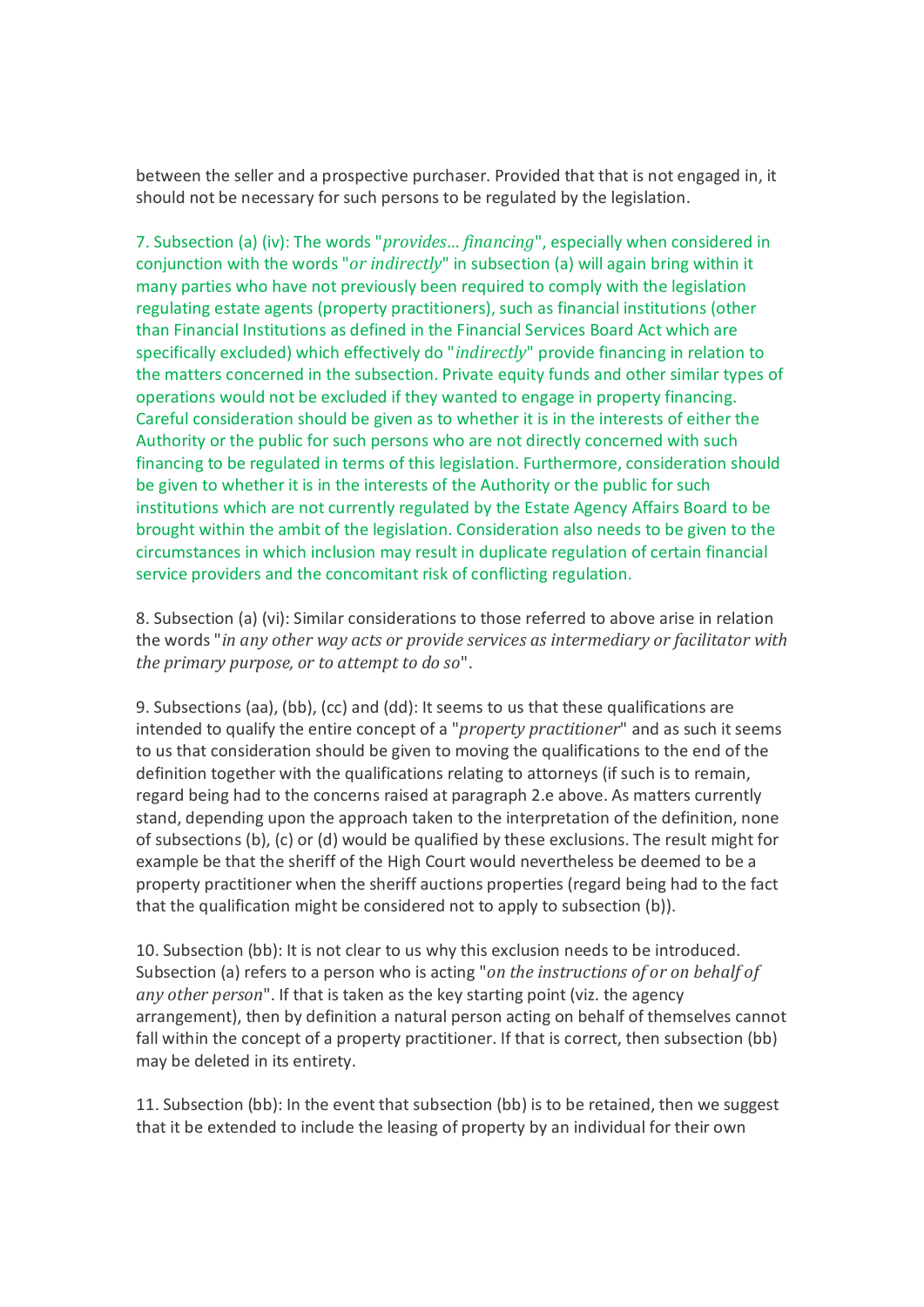### benefit.

12. Subsection (b): It is not clear to us why freehold title properties in developments are apparently excluded from this definition. The definition refers to "*any part, unit or section of, or rights or shares, including timeshare and fractional ownership*". Yet, many cluster home developments (amongst other things) confer freehold title on the owners (albeit subject to compulsory participation in a homeowners' association). It seems to us therefore that this is subsection (b) should be expanded to clearly also include freehold properties in a development.

13. Subsection (c): Depending upon one's interpretation in relation to how the exclusions contemplated in subsections (aa), (bb), (cc) and (dd) relate to subsection (c), this subsection would potentially include persons such as caretakers and factotums, bearing in mind that for each such person it is the primary activity in which they are involved and that they act on the instructions of others. It is not in the public interest for such persons to be regulated by the legislation.

14. Subsection (d): It is not clear to us why trusts are dealt with separately and not as part of what is addressed in subparagraph (e).

15. Subsection (f): The language of the subsection brings within the definition of "*property practitioner*" persons employed by attorneys who are "*specifically covered by the Attorneys Fidelity Fund and not the Property Practitioners Fidelity Fund*". It is not clear why one would seek to bring within the ambit of the legislation such persons who are already covered by the Attorneys Fidelity Fund; the effect would appear to be to bring employees of attorneys within the purview of two separate regulators in respect of one and the same activity. There does not appear to be any public benefit in doing so.

# **Other Definitions**

16. Definition of "*Authority*": We note that the cross reference to section 4 is incorrect and that the reference should be to section 5. We also note that in general there are many cross-reference errors in the document and in some places we have, as a consequence, not been able to clearly understand the intention of certain provisions.

17. Definition of "*days*": The words "*of the preceding year*" do not seem to make complete sense. We suggest that they be deleted.

18. Definition of "*days*": While we accept that the period running from 16 December to 02 January is normally regarded as the South African "long summer holiday" during which most businesses do not operate, it is not clear to us why the excluded period should include the period running from 03 January to 15 January. It seems to us that the excluded period should only run from 16 December to 02 January. On that basis the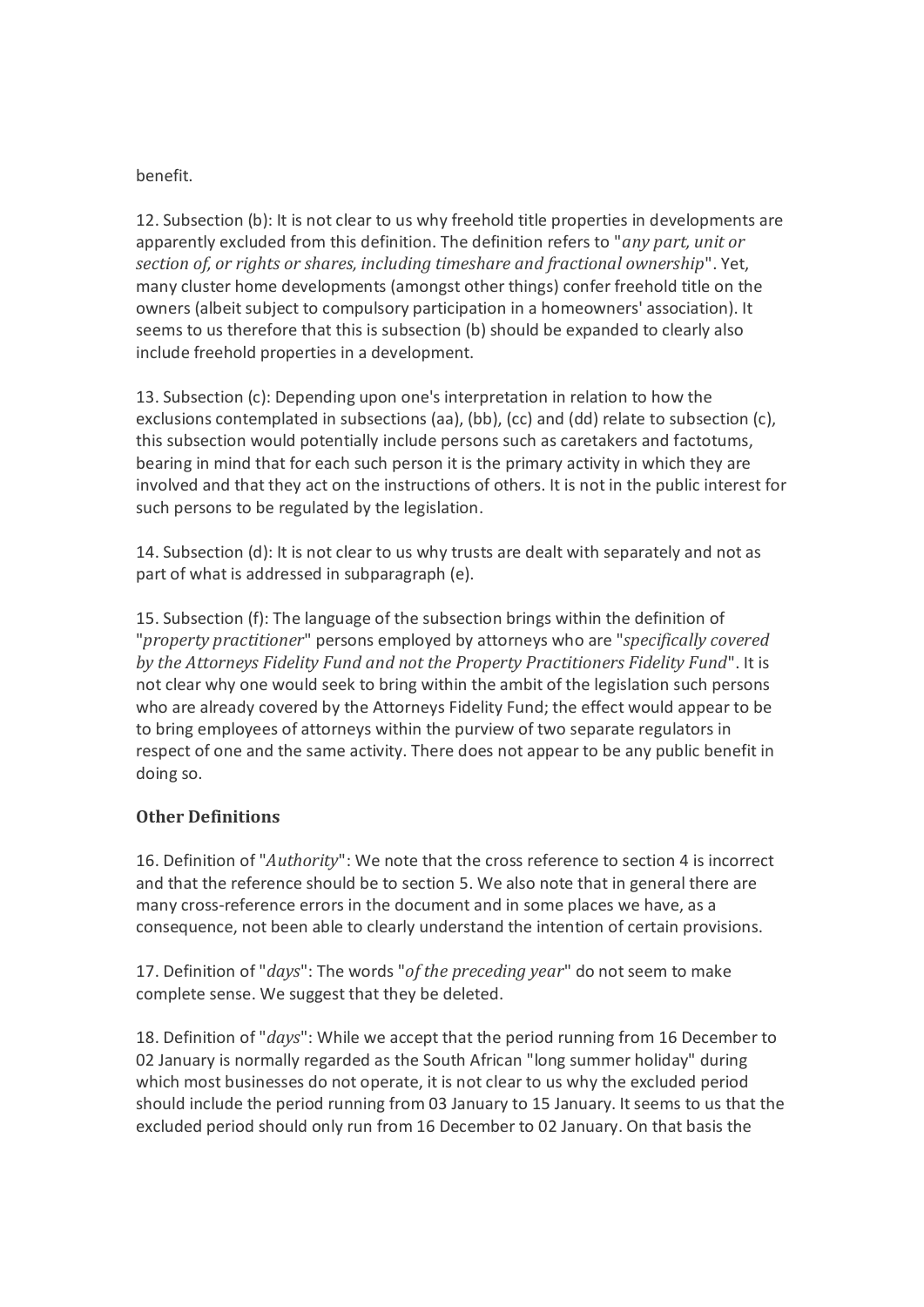definition should read "*'days' means calendar days including Saturdays, Sundays and public holidays but excluding the period between 15 December and 03 January;*".

# **Application of Act**

19. Section 2: The legislation is stated to apply also "*to any rights, obligations, interests, duties or powers associated with or relevant to such property*". We are of the view that this is both unnecessary and potentially problematic. It throws the ambit of the legislation extremely wide indeed and creates many ambiguities and uncertainties. For example, it might bring within the ambit of the legislation persons such as land surveyors and matters such as those pertaining to servitudes relating to the immovable property. There also seems to be no particular reason for including financing within the ambit of the legislation. The only link between financing activities and the matters regulated in the proposed legislation, is the fact that the underlying asset which is financed is immovable property. Financing activities are already heavily regulated through a number of other enactments of Parliament and the Financial Sector Regulation Bill which we are given to understand has already passed through the National Assembly and is currently being addressed by the National Council of Provinces. We think it would be preferable to omit these words and to simply leave the statement at "*This Act applies to the marketing, promotion, managing, sale, letting and purchase of immovable property.*"

20. Section 2: The legislation should be stated to apply only to activities pertaining to immovable property located within the Republic; it should not have possible extraterritorial application. For example, a South African property practitioner that is active only in a foreign market should not be regulated under the legislation or, to the extent that it is active both in the domestic market and a foreign market, only its activities in the domestic market should be regulated by the legislation.

# **Objects of Act**

21. Section 3 (b): We understand that the EAAB represents itself as being a world-class, leading regulator in its specific field. We suggest therefore that the language of this subsection be amended to read "*provide for the establishment of the Authority as a world-class regulator that leads by example*".

22. Section 3 (g): It is not clear to us why a reference is made to "*licensing*" of property practitioners in this subsection only whereas it is not referred to anywhere else in the draft legislation, other than in sections 59. Please however note our suggestions further along in relation to the registration only of a property practitioner in circumstances where no trust account is operated by a property practitioner.

23. Section 3 (j): It seems to us that it may be useful to include a definition of the term "*secondary property market*" as it may not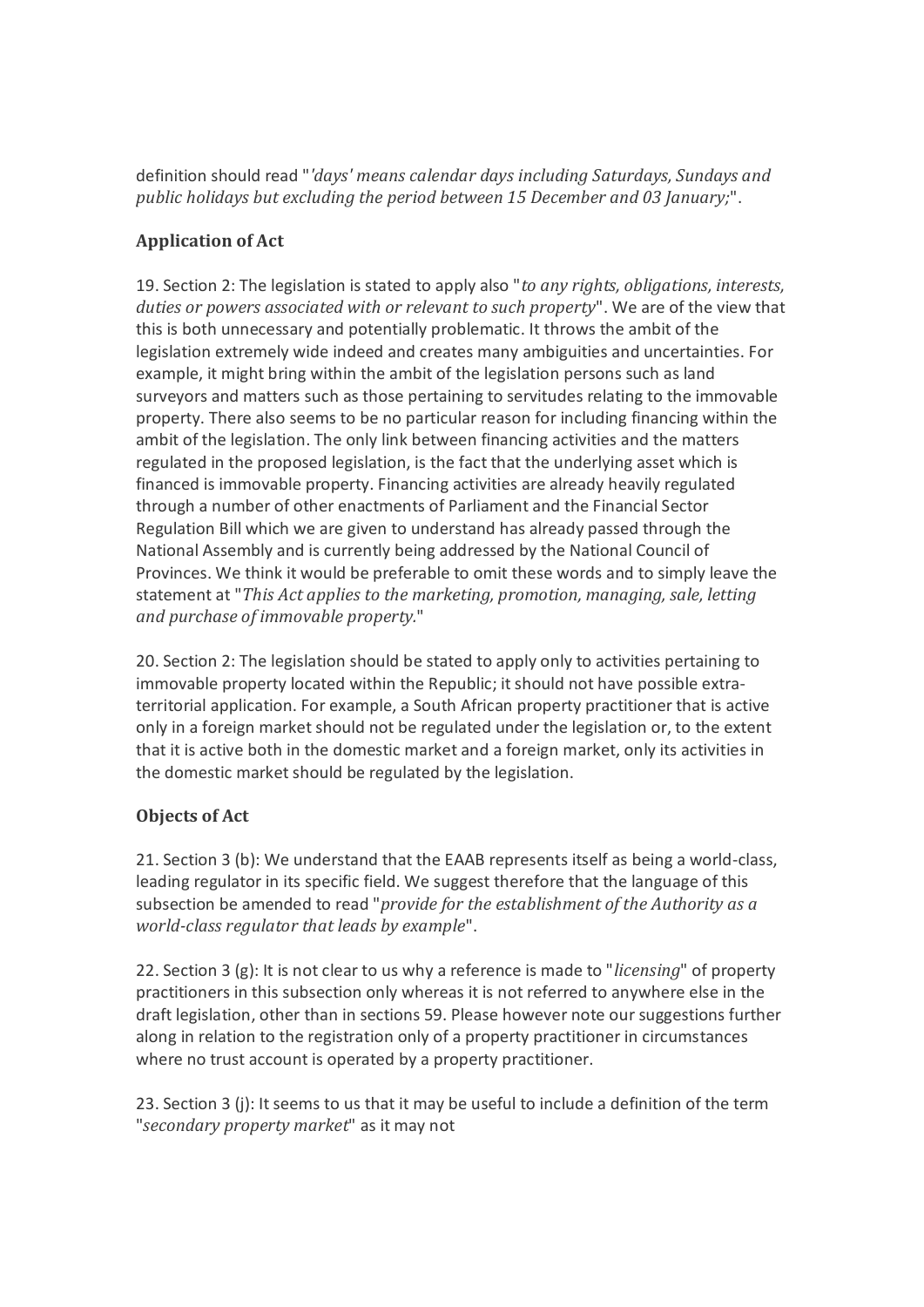be immediately apparent to all parties as to what is being referred to and may otherwise potentially give rise to ambiguity.

24. Section 3 (l): We question whether the words "*A mechanism for responding and implementation of directives received from the Minister of Human Settlements, from time to time*" should not be an object of the Act. While we have not considered such indepth, we query whether such would not offend against the constitutional principle of legality.

25. Section 3: It seems to us that it may be useful to include in the objects of the Act the following principles: (a) to ensure the efficient and effective regulation of the property sector by an authority established for that purpose and (b) the keeping of complete and accurate records by the established authority.

### **Exemption from Act**

26. Section 4, generally: We note that the language of the section only provides for individual exemptions to be granted. It seems to us that it may be more useful to also allow for exemptions in relation to specific industries or classes of persons. This would likely relieve the burden on the Authority of having to deal with a large number of individual exemptions, depending upon the final position in relation to the definition of "*property practitioner*". It also follows that the Authority would not be obliged in any particular set of circumstances to grant an exemption in relation to a particular industry or class of persons as a whole and, should it be appropriate, the Authority would be able to insist upon individual applications.

27. Section 4 (6) (a): It is not clear to us that there is good reason for having an exemption only apply for a period of three years, particularly if an exemption could be granted in relation to a specific industry or class of persons. In such circumstances, it may be useful to have an exemption that applies indefinitely until withdrawn by the Authority. Furthermore, we think that as a general rule, it may be useful not to specify a maximum period for an exemption but rather a minimum period, the period of the exemption otherwise being left to the Authority and the Authority always having the right to withdraw a particular exemption should facts or circumstances come to its attention which justify its so doing.

28. Section 4 (7) (f): It is not clear what is sought to be achieved with the words "*does not create any special rights or legitimate interests*". It seems however that the intention is to address certain concerns of administrative law. If that is the case, while we have not considered matters in depth, we question whether such provision would survive judicial scrutiny.

29. Section 4 (8): The section is unnecessary as this principle is in any event a key principle of our administrative law and enshrined in the Promotion of Administrative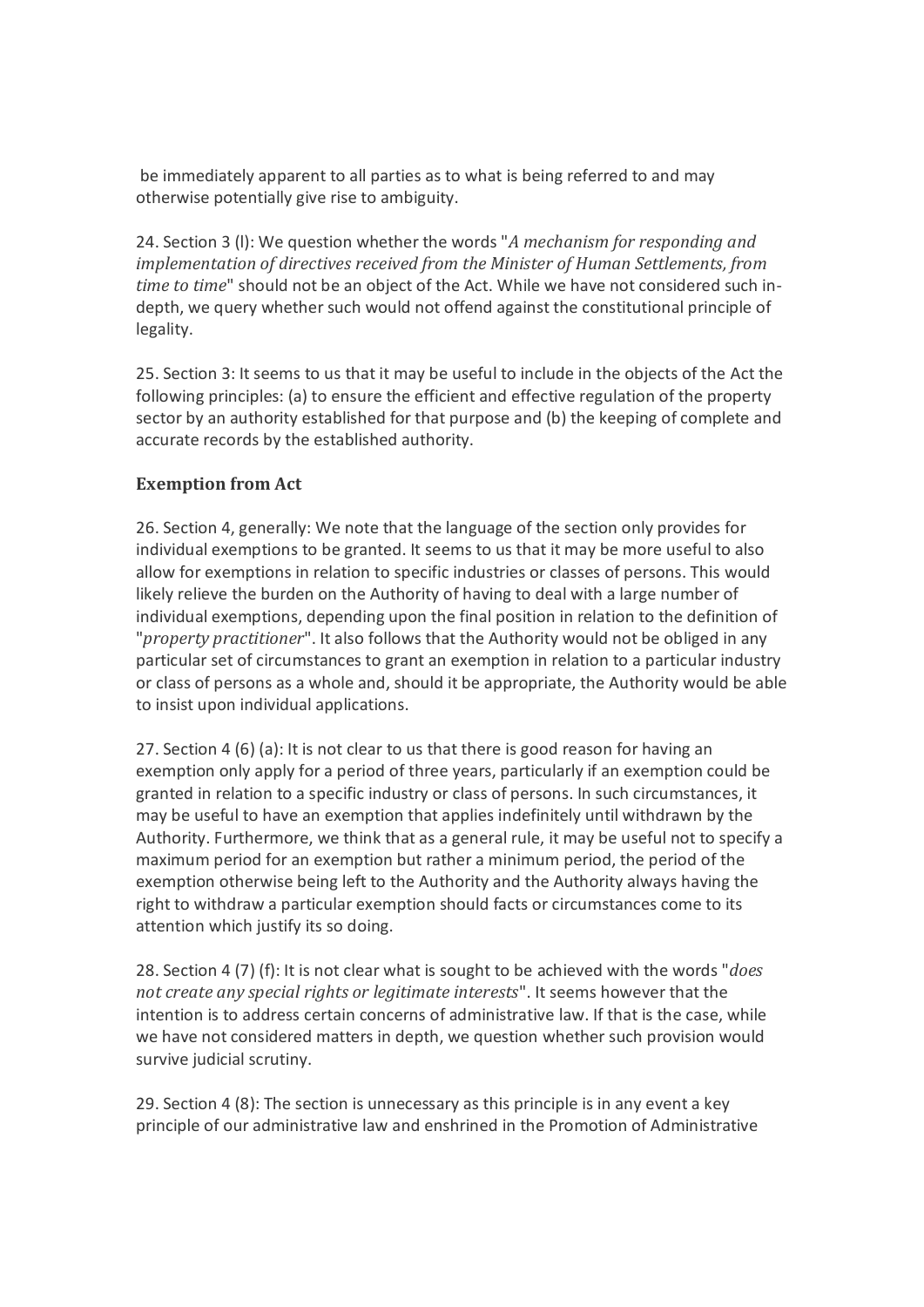### Justice Act.

30. Section 4 (9): We note that a person may request the Minister to review an exemption granted. We suggest that it may be useful to also provide for a right of ministerial review in relation to exemptions which have been refused.

31. Section 4 (9) (b): We think that the section could simply be amended to require that a person making application to the Minister must also notify the Authority. If the input of any third party is required, it seems to us that it should be the obligation of the Authority to seek and obtain the input of such third party and not the obligation of the applicant. It strikes us as being in any event unwise to seek to have such communications channelled through the applicant as, depending upon how such communications are handled, they could be "shaped" by the applicant with a view to seeking to achieve an advantage for the applicant.

# **Establishment of Property Practitioners Regulatory Authority**

32. Section 5 (4): We question whether it is the role of the Authority to "*provide regulatory mechanisms*" in respect of the financing, marketing, managing, letting, hiring, sale, property consumer education and purchase of property. Leaving aside the fact that such authority will certainly conflict directly with the authority of other regulators, it seems to us that in accordance with the principle of legality, this is the role of Parliament and that, again subject to the principle of legality, it is the function of the Minister to create the necessary regulations under the legislation. It is the function of the Authority to give effect to the regulatory mechanisms established by Parliament and, to the extent applicable, the Minister. We are also of the view that the wording of the section is in any event far too wide and generic to be practical.

33. Section 5 (4): We note the powers given to the Authority to "*do all that is necessary or expedient to achieve the object of this Act*". Again, it seems to us that the authority granted to the Authority is wider than that which would normally be countenanced by the principle of legality.

34. Section 5 (4): In relation to the regulation of marketing, we note that that this is already adequately addressed in terms of the Consumer Protection Act, 2008.

# **Functions of Authority**

35. Section 6 (a) and (b): There are references in these subsections to "*estate agents*"; it is not clear to us why this is the case as previous versions of the draft legislation referred correctly to "*property practitioners*". We suggest that the correct reference is to "*property practitioners*" and not "*estate agents*".

Real Estate Business Owners of South Africa Submission on the Property Practitioners Bill, published in Government Gazette No. 41671 of 31 May 2018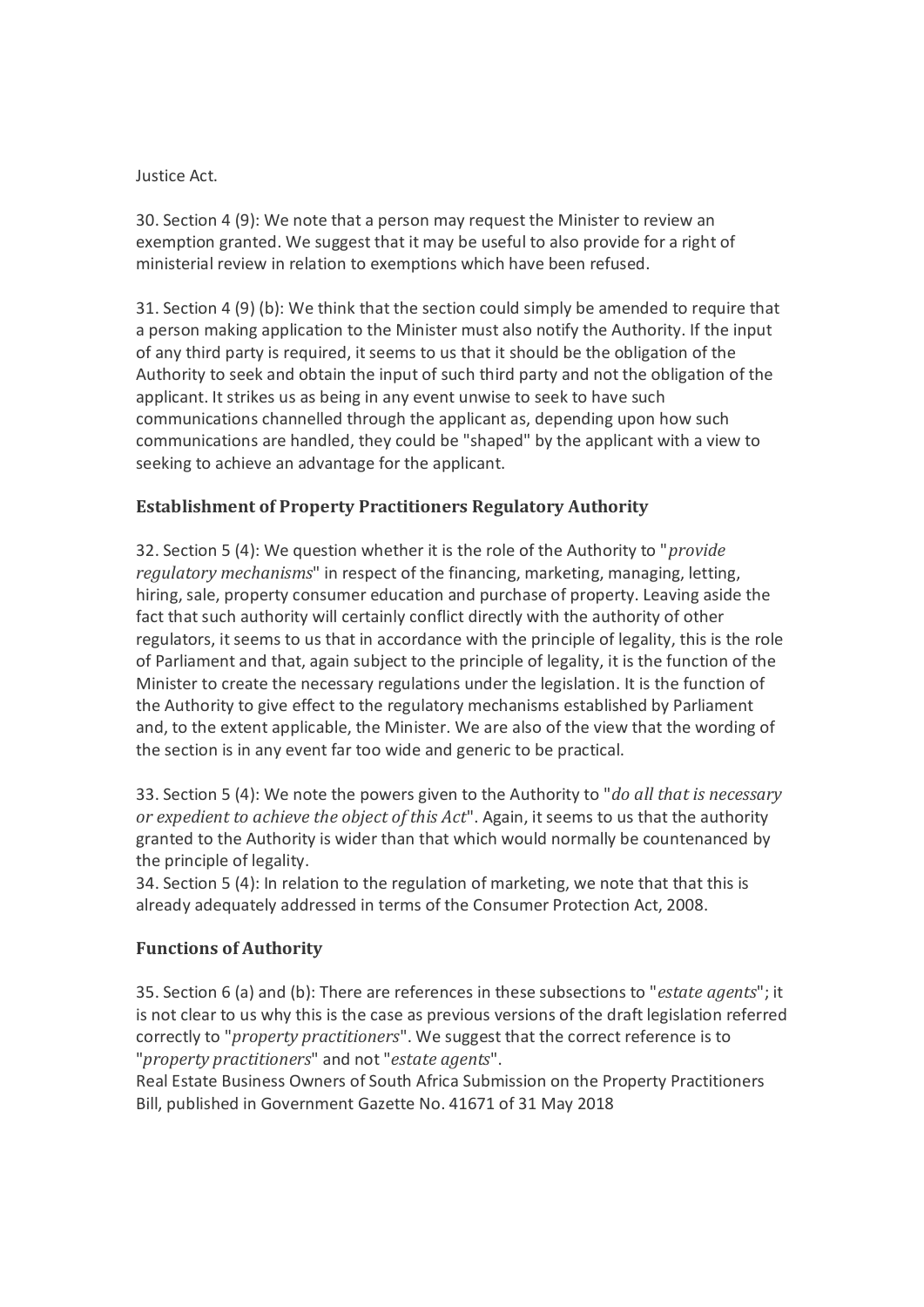### **CHAPTER 2**

### **BOARD OF AUTHORITY**

#### **Composition and appointment of Board**

37. Section 7, generally: Under the current legislation five members of the Board are appointed from within the property practitioner industry. We think that it is desirable that such a situation continue. In particular, we are of the view that the insight and experience which is garnered from the presence of such persons on the Board is invaluable to the Board and assists in ensuring that practical and appropriate decisions are taken by the Board in regulating the property practitioner industry. In the event that in the final analysis representatives of the property practitioner industry are not included as members of the Board, then at the very least, the Board should be obliged to consult with the property practitioner industry in relation to important initiatives undertaken which impact upon the property practitioner industry; this will avoid much difficulty down the line as the Board will obtain the benefit of the insight of the industry as to the practical effect of such proposed initiatives.

38. Section 7, generally: We suggest that it should also be provided, either in this section or elsewhere in the draft legislation that (a) every property practitioner should be a member of a national organisation which represents property practitioners in general, (b) that a consultative body of such national organisation be established on the basis of proportional representation and (c) that the Board should consult with such consultative body on a regular basis in order to obtain its input on initiatives emanating from the Board and the Authority.

39. Section 7, generally: We have noted that in section 7 (3) (a) reference is made to the Minister calling for nominations for the appointment of persons to the Board, which we welcome. However, it is not clear whether the Minister is constrained to appointing as members of the Board only such persons as have been subject to nominations (other than for the chairman, who is appointed directly by the Minister and possibly other than for the chief executive officer, in the event of the chief executive officer continuing as such). We think that this would be the preferred position and that matters should be made clear.

40. Section 7, generally: We think that the Board should be established on the basis that one third of the Board retires at intervals of three years (subject to possible reappointment); this will serve to ensure the continuity of the board and the passing on of institutional memory. Any risk that the entire board could be replaced at a single point in time should preferably be avoided (other than in circumstances where it is dissolved by the Minister for reasons of malfeasance). This will avoid a situation such as that which happened between January and July 2016 when there was effectively no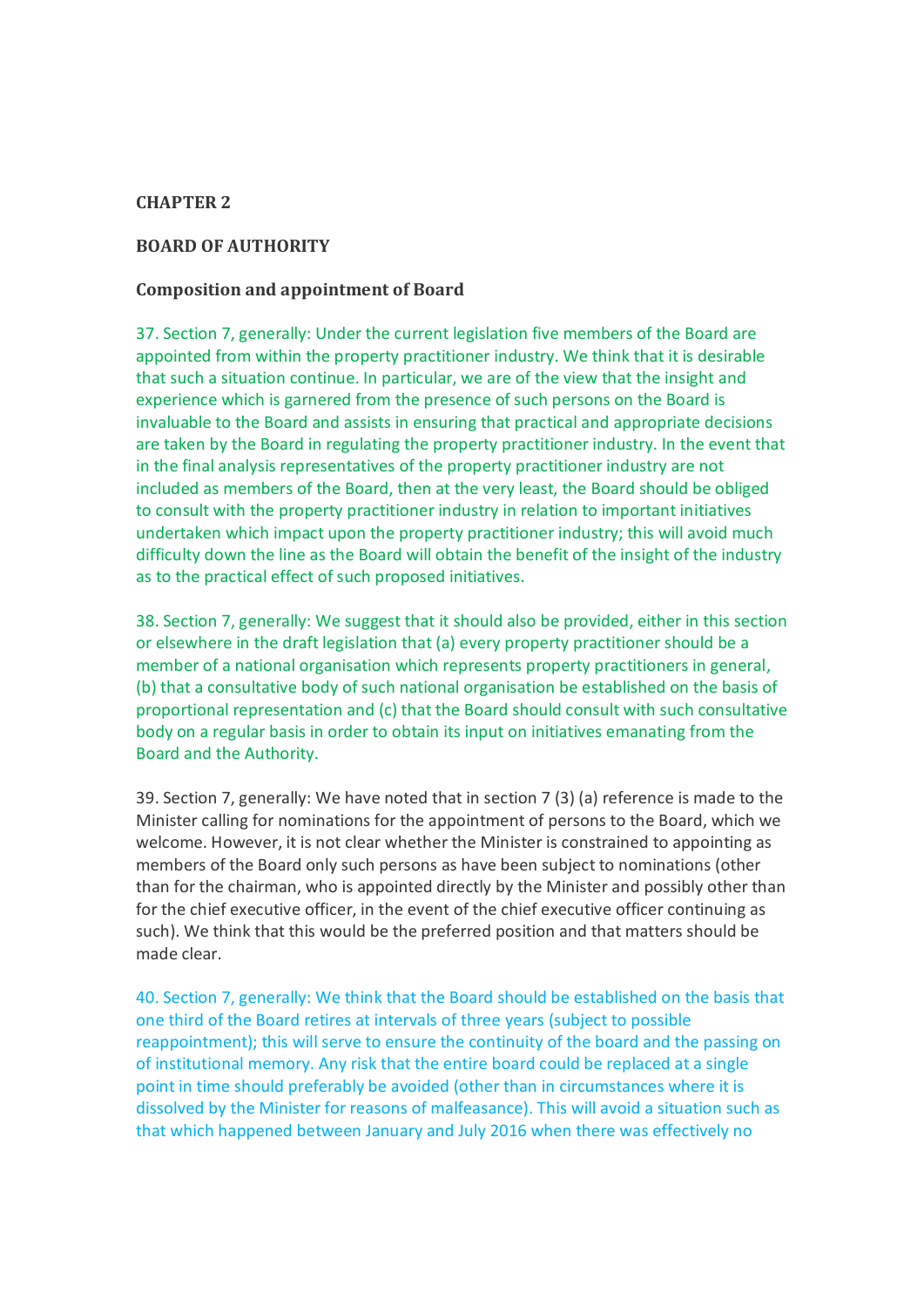### Board, with all of the consequent ramifications which arise out of that.

41. Section 7 (2) (ii): It is not clear to us why the reference is to "*relevan*t" legal experience as opposed to "*sufficient*" experience as contemplated in the other subsections.

# **Disqualification from membership of the Board**

42. Section 8 (g): Given that a person may be discharged from a position of trust for any number of reasons (including temporary incapacity), we suggest that the wording of section 49 (a) (v) should be used here as well, viz. "*has at any time in the preceding five years by reason of improper conduct been dismissed from a position of trust*".

43. Section 8 (i): We suggest that a person should not be precluded from being a member of the Board by reason of a minor infraction of the existing legislation; we suggest that this be limited to circumstances in which such person has either had a fine imposed upon them or has had their fidelity fund certificate validly withdrawn or has been a director or member of an entity which has had such fine imposed upon it or had its fidelity fund certificate validly withdrawn.

### **Powers and duties of Board**

44. Section 9 (d): This subsection gives the Board the right to "*determine and enforce the broad policy framework within which the Authority must pursue its objects and perform its functions*". It seems to us however that the establishment of such policy framework is the function of Parliament and the Minister, not the Board. The correct function of the board is to give effect to the policy framework determined by Parliament and, to the extent applicable, the Minister.

### **Good governance and code of ethics**

45. Section 10, generally: We suggest that any policy, code, protocol or guideline which is to apply to the Board should be the subject of consultation with the consultative body that we refer to further along in paragraph 38. We also suggest that any such policy, code, protocol or guideline, once adopted, should be made publicly accessible. This is in the interests of the constitutional requirements of transparency and accountability.

46. Section 10, generally: We further suggest that the Authority should not be entitled to adopt policies unless these have first been approved by the Board; further if and to the extent that any policy proposed to be adopted by the Authority will have external effects, then such should be the subject of a process of public consultation prior to such policy being adopted.

### **Conflict of interest of members of Board**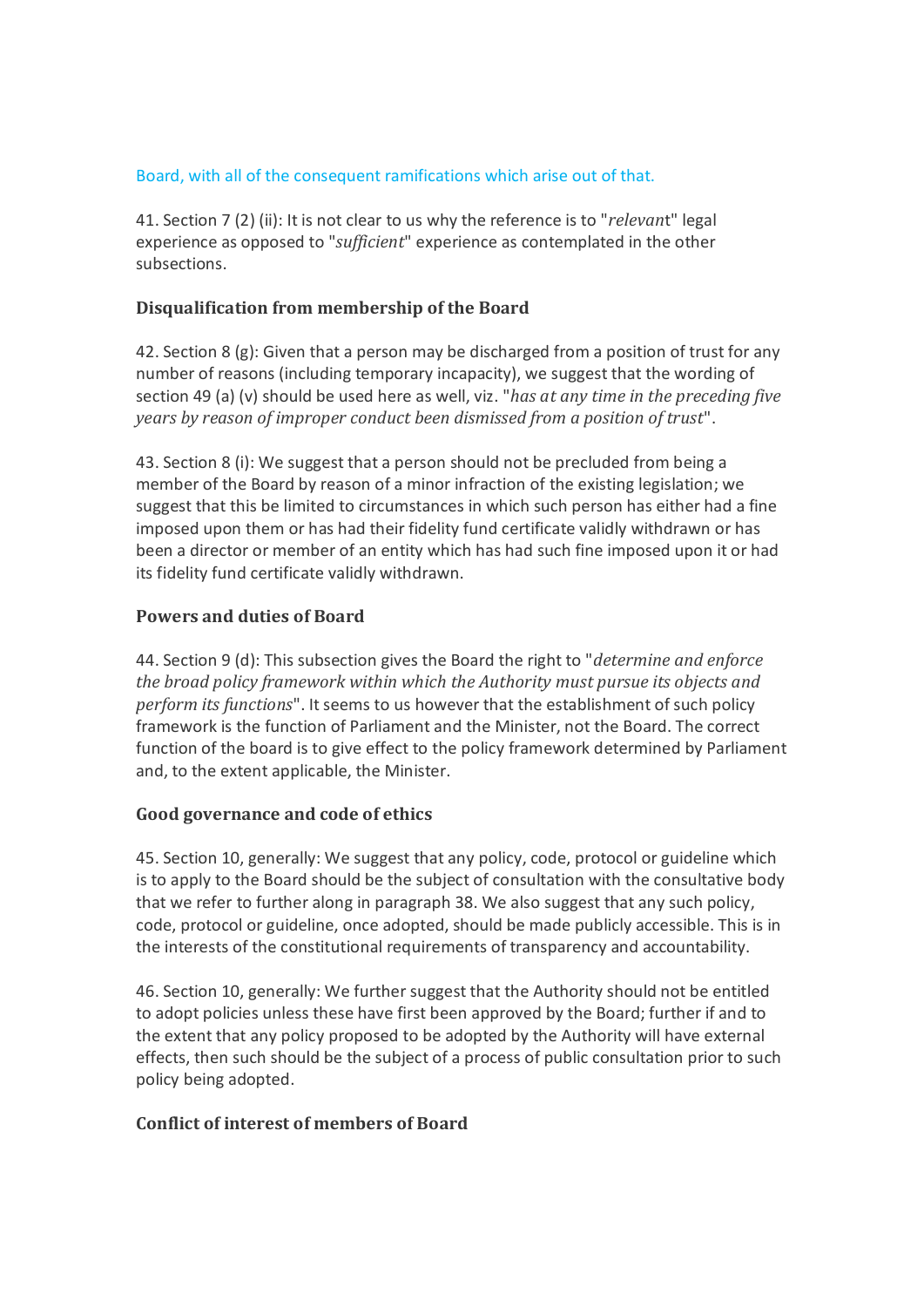47. Section 11, generally: Consideration should be given as to what is to happen if the individual who is obliged to recuse him or herself (or the individuals who are obliged to recuse themselves) represent certain of the defined skills required on the Board as contemplated in section 7 (2) (a) or otherwise are representatives of one of the ministers as contemplated in section 7 (2) (b) and as to whether the Board will be able to take appropriate and valid decisions in the absence of such individual or individuals.

# **Termination of Board membership**

48. Sections 12 (1) (a) and (b): We suggest that the Minister must be obliged to dismiss a member of the Board in the relevant circumstances. There is no justification for the Minister retaining on the Board an individual who has failed to declare a conflict of interest or a person who has repeatedly and knowingly disregarded or contravened a code of ethics or other applicable law. Repeated transgressions should not be required; the fact that the member knowingly disregarded a code or law should suffice for his or her removal as a member of the Board. One should bear in mind the impression created upon the property practitioners' industry of the retention of such person or persons on the Board, particularly in circumstances where the property practitioners themselves are sought to be held to a high ethical standard.

49. Section 12 (1) (c): We suggest that the reference to "*consecutive meetings*" be amended to refer to any three meetings in a cycle of 12 consecutive months. If one simply leaves it at "*consecutive meetings*", this would mean that a member might be required to attend as little as one meeting out of every three, a situation that would be entirely unsatisfactory and deleterious to the good operation of the Board (and indeed the Authority and the industry as a whole) should a number of the members of the Board adopt such a course of behaviour. In this context, one should bear in mind that the draft legislation contemplates that the Board will meet once every three months.

50. Section 13 (3): The language of the section is ambiguous. Depending upon how one reads the section, the effect as currently drafted would be that the majority of the persons who happen to be present at a meeting would constitute a quorum. This approach would turn the concept of a quorum on its head; the purpose of a quorum is to ensure that the requisite number of people are present in order to enable the meeting to proceed. It seems to us that the language of the section should preferably read "*A quorum of the Board will be constituted by a majority of the members of the Board*".

51. Section 13 (8): We previously suggested that the Board should comply with the most recent version then applicable of the King Code on Corporate Governance or any other code published by the Institute of Directors in substitution of the King Code. We note that effect has been given to the suggestion but that it now refers specifically to the "King III report". This is not correct as King III has already been superseded by King IV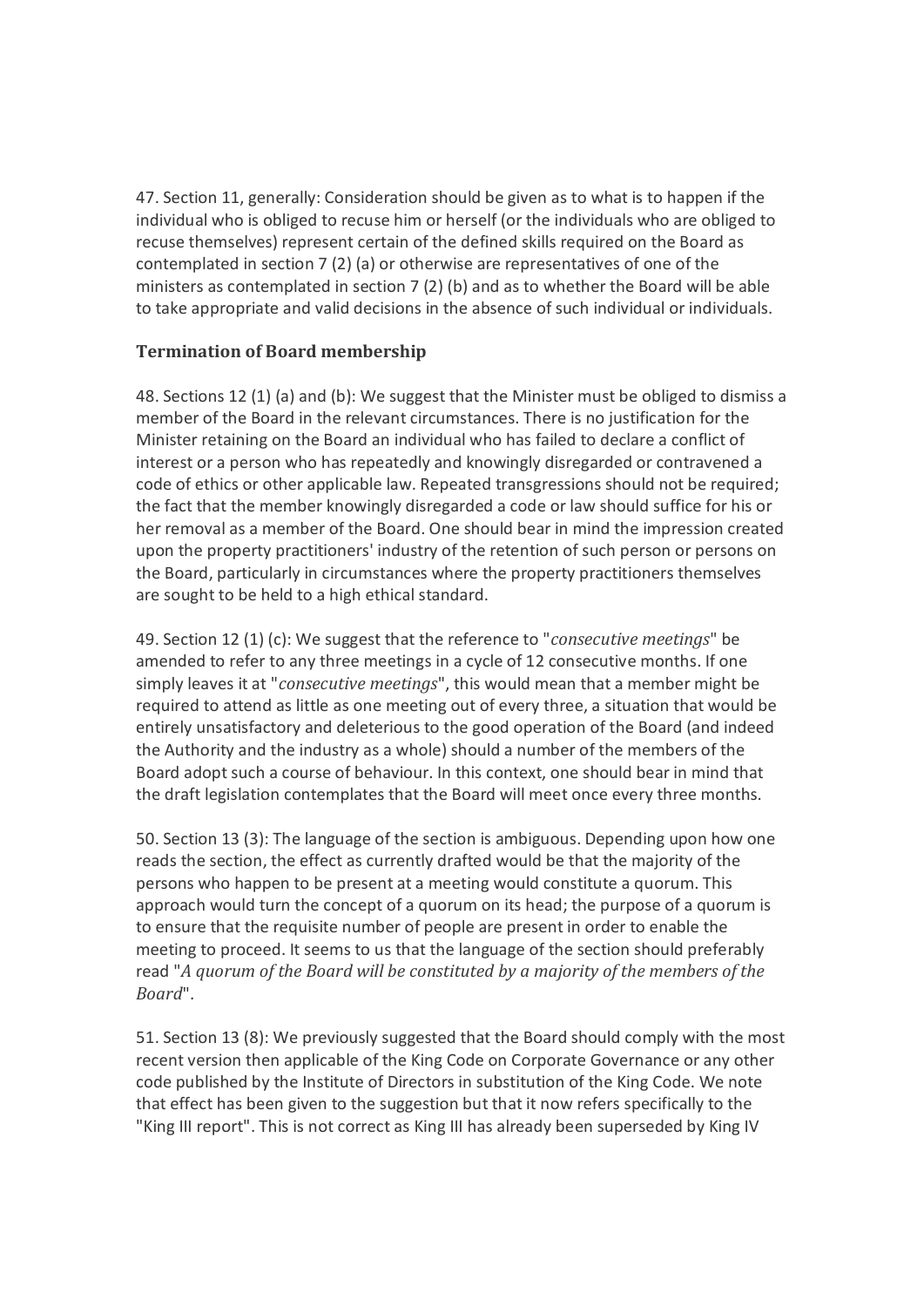which in turn will probably be superseded by a further King report and so on. We think that the language of the sections should simply refer to the current applicable version of the "*King Code on Corporate Governance*" and that the charter should be adapted from time to time as the new versions of the King Code on Corporate Governance become available and thinking around corporate good governance develops.

# **Dissolution of Board**

52. Section 15 (3): It would be preferable for the appointment of the administrator to be kept as short as possible. We would suggest that the maximum period of time be six months.

# **CHAPTER 3**

# **CEO AND STAFF OF AUTHORITY**

# **Appointment of CEO**

53. Section 16, generally: We suggest that if for any reason the chief executive officer is not able to act (including by virtue of resignation or dismissal) that the chief financial officer should act in his stead pending the chief executive officer being able to act again or otherwise a new chief executive officer having been appointed. In this context, it should be borne in mind that there could be any number of reasons for the chief executive officer not being able to act, including by virtue of resignation, or incapacity or death and also that the appointment of a new chief executive officer is likely to require a period of time to be finalised; in the absence of the chief financial officer being able to act as the chief executive officer on an interim basis, there will likely be an adverse impact upon the day-to-day operations of the Authority.

54. Section 16 (8) as read with section 16 (10): Subsection (8) refers to "*removal*" whereas a subsection (10) refers to "*dismissal*". It is not clear to us why different terminology is used in the two subsections but we suggest that they be aligned with each other.

# **Delegation**

55. Section 19 (1): It seems to us that the delegation of authority by the chief executive officer is a matter which should require the prior approval of the Board. In other words, as a practical matter we think that the chief executive officer should be entitled to propose a delegation to the Board but should not be entitled to effect the actual delegation unless and until the Board has approved such.

Real Estate Business Owners of South Africa Submission on the Property Practitioners Bill, published in Government Gazette No. 41671 of 31 May 2018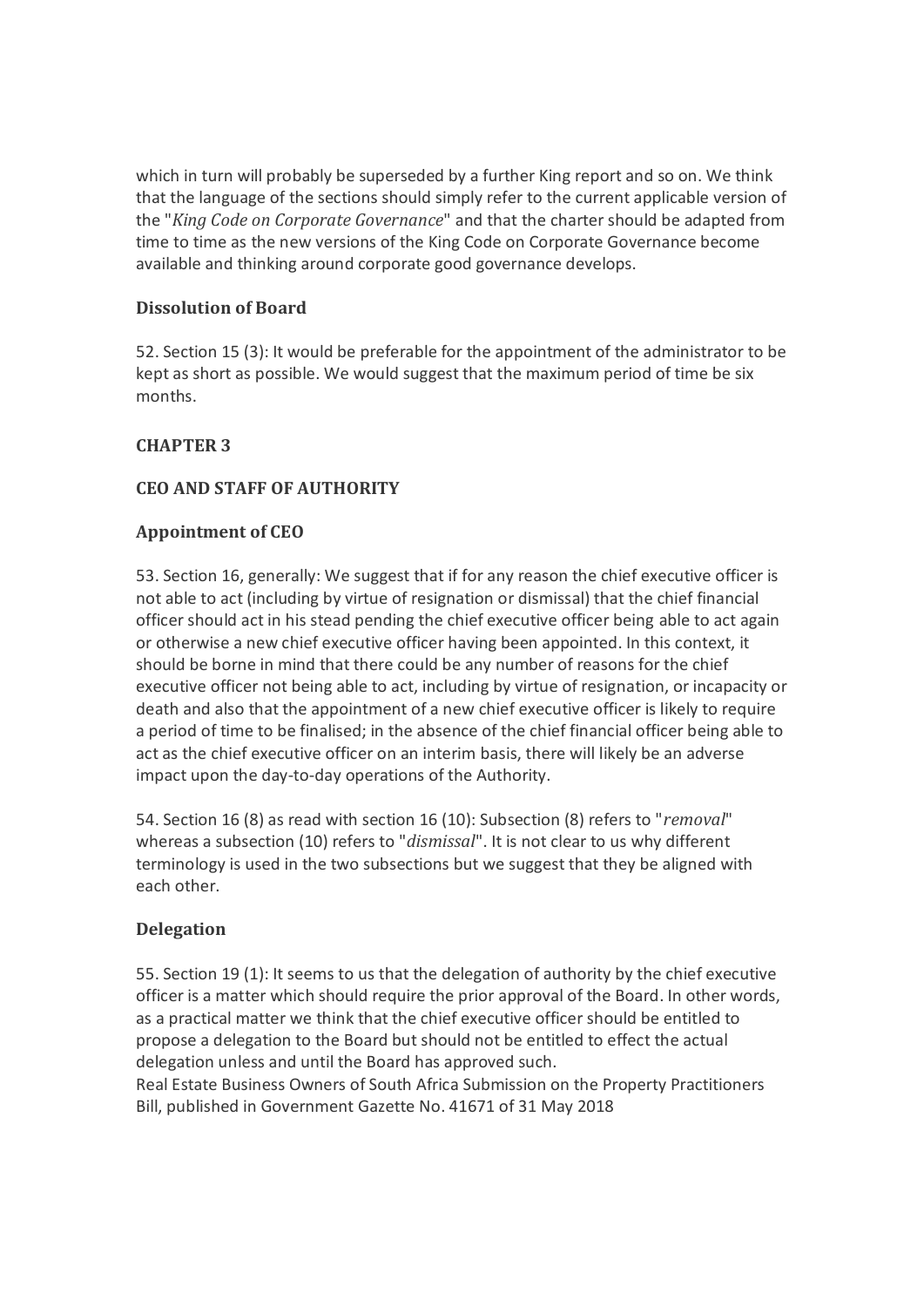### **CHAPTER 4**

### **ESTABLISHMENT, APPOINTMENT, RESOURCES, POWERS AND DUTIES OF OMBUD**

#### **Ombud**

56. Chapter 4, generally: The authority given to the ombud (and consequently also to the adjudicator) to deal with all matters pertaining to the "*financing, marketing, management, letting, hiring, sale or purchase of property*" would appear to cut across the existing jurisdiction of other agencies, for example the Credit ombud and the provincial Rental Housing Tribunals (the foregoing are only given as examples and the list is by no means meant to be exhaustive). Careful consideration needs to be given to this issue and the potential risk of dual jurisdiction (and potentially conflicting decisions) by multiple different authorities.

57. Chapter 4, generally: There is no clear delineation of the relationship between the role of the ombud and the authority of the Authority. Thus for example, it is not clear whether a finding by the ombud might for example result in the Fund having to effect payment to a person who is a "victim" of a property practitioner. In our view careful consideration needs to be given to what the effect is of an agreement concluded pursuant to a mediation conducted by the ombud and what the effect is, in relation to the powers of the Authority, of an adjudication by the ombud. More simply put, is the Authority to be bound by a mediation agreement or by a decision of an adjudicator on a basis which on the facts contemplates that the Fund will have to effect compensation to the consumer?

58. Chapter 4, generally: It is not clear to us on a reading of the chapter as to whether the jurisdiction of the ombud and the adjudicator (should one subsequently be appointed) in any way overlaps with the jurisdiction of the Authority. In other words, do the proceedings before the ombud and the adjudicator relate only to a form of civil proceedings in lieu of that which would otherwise normally be conducted before a court or does it include any element of disciplinary authority? In light of section 29 (3) we are of the view that the former should be the case and think that it is necessary for this to be made clear (in other words for it to be made clear that the ombud and the adjudicator have no disciplinary authority in relation to the property practitioner and that all disciplinary authority lies solely within the hands of the Authority). It will be noted further along that certain of our comments are based upon an understanding that it is possible that the powers of the ombud (and an adjudicator, if one is appointed) would include the authority to make orders which amount to an order of a court of civil jurisdiction. In this regard, please also see our comments further along at paragraph 66 in relation to section 25 (7) (a) and paragraph 82 in relation to section 36 (3).

#### **Lodging of complaints**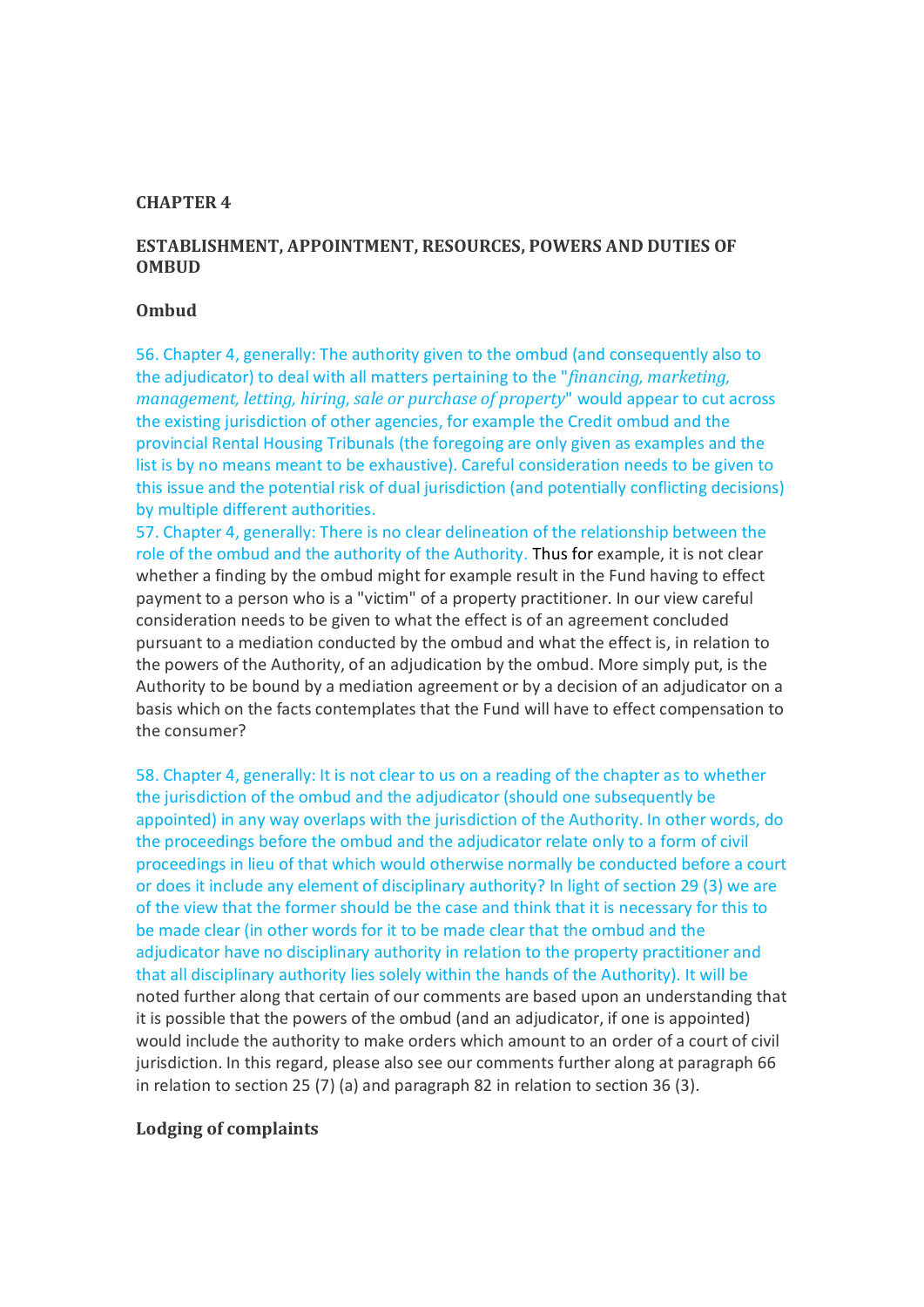59. Section 23 (1): We note that provision is only made for complaints against a property practitioner. We think that complaints by property practitioners against the Authority should also be allowed for. In particular, as matters currently stand, the only recourse that an estate agent has against the EAAB (and which a property practitioner would have against the Authority) in the event of any disagreement or dispute between them would be by way of formal litigation before the courts. It would be useful to allow for disagreements and disputes between individual property practitioners and the Authority to be the subject of mediation by the ombud and, if resolution is not capable of being reached, then adjudication before an adjudicator. If the comment is accepted, section 20 (3) should be adjusted accordingly as well. Please also note that currently section 73 states that legal proceedings must be brought against the board in accordance with the provisions of the Institution of Legal Proceedings against Certain Organs of State Act, 2002, which does not lend itself to the "*informal and expedient*" dispute resolution processes envisaged by the ombud and as a consequence, section 73 would also need adjustment.

### **Mediation**

60. Section 24 (3): as read with section 24 (8): It is not clear whether the entire mediation process is intended to be completed within 30 days of receipt of the allocation or whether the process must simply have been commenced by means of a hearing within such 30 day period. Subsection (8) seems to contemplate that the 30 day period in subsection (3) is a finite period but subsection (3) does not make this clear. We suggest that consideration be given to adjusting the language to resolve any possible ambiguity in this regard.

61. Section 24 (4) (d): We suggest that it should be made clear that the parties to the adjudication should all be entitled to legal representation at such adjudication. This will avoid ambiguity and later dispute and litigation in that regard.

62. Section 24 (11): It is not clear what the intended effect is of the words "*Notwithstanding the provisions of subsection (1)*".

63. It is not clear whether legal representation will be precluded or permitted in the mediation process.

### **Adjudication**

64. Section 25 (4): We suggest that it should be made clear that the parties to the adjudication should all be entitled to legal representation at such adjudication. This will avoid ambiguity and later dispute and litigation in that regard.

65. Section 25 (6): We note that a decision of the adjudicator has the same status as an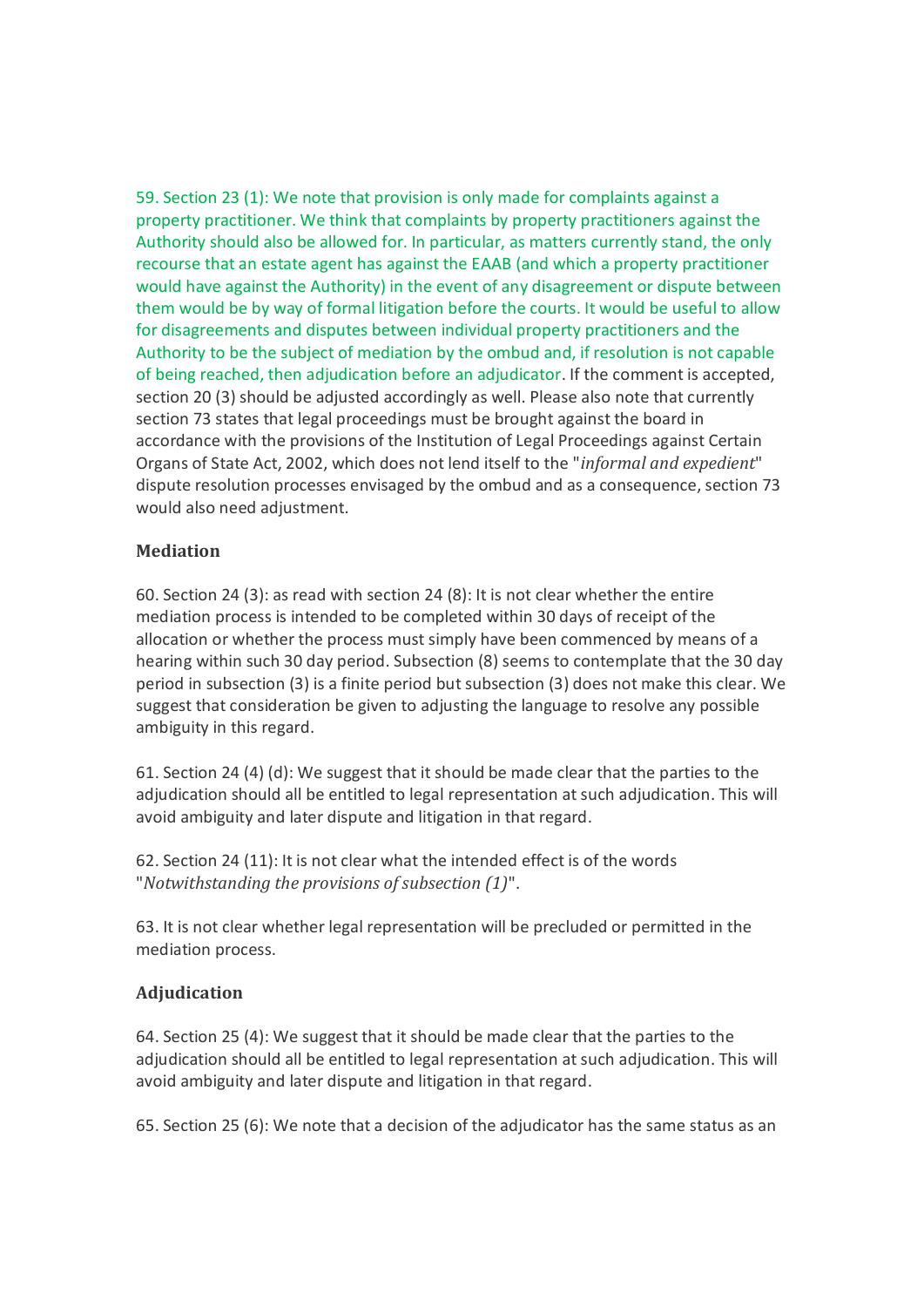order of the magistrates court and must be executed accordingly. What is however not clear is whether the civil jurisdiction of the adjudicator is limited as to value in the same manner and to the same extent as that of the magistrates court and if so, whether the parties are bound to pursue the matter in the High Court in the event of such jurisdiction being exceeded. In this regard please also see our comments at paragraph 67 in relation to section 25 (12).

66. Section 25 (7) (a): It is stated that the adjudicator may impose a fine which does not exceed the amount determined by the Minister of Justice for the purposes of section 29 (1) (a) of the Magistrates' Courts Act. We draw to your attention that there are two different limitations for fines in that regard, viz.

200,000 in respect of district courts and ZAR 400,000 in respect of regional courts. More importantly though, the section appears to give the adjudicator a form of disciplinary authority and as such appears to not only cut across the jurisdiction of the Authority but also to create a form of "double jeopardy" for the property practitioner when one has regard to the provisions of section 29. This appears to be anomalous and inequitable and as such, we suggest that the entire subsection 25 (7) be deleted.

67. Section 25, generally : The amounts involved in a decision of the adjudicator may be substantial and could, depending upon the position in relation to our concern raised at paragraph 65 in relation to section 25 (6) and the nature of the complaint and the outcome in that regard, potentially run into millions. For this reason, we think that an appeal should lie from a decision of the adjudicator; at the very least, an appeal should lie in the event of the amount in dispute between the parties exceeding a certain value or the adjudicator making an award in an amount exceeding a certain value.

68. Section 25, generally: We suggest that decisions of the adjudicator must be published and be available online; such decisions will form an appropriate guideline and precedent database to inform property practitioners and also to establish a set of principles against which future decisions of the adjudicator may be considered. We note that a number of other regulators commonly publish decisions of a similar nature online.

# **CHAPTER 5**

### **COMPLIANCE AND ENFORCEMENT**

### **Appointment of inspectors**

69. Section 27 (1): We suggest that the language of the section be amended to make it clear that the chief executive officer must appoint "*one or more*" suitably qualified persons as inspectors.

### **Powers of inspectors to enter, inspect, search and seize**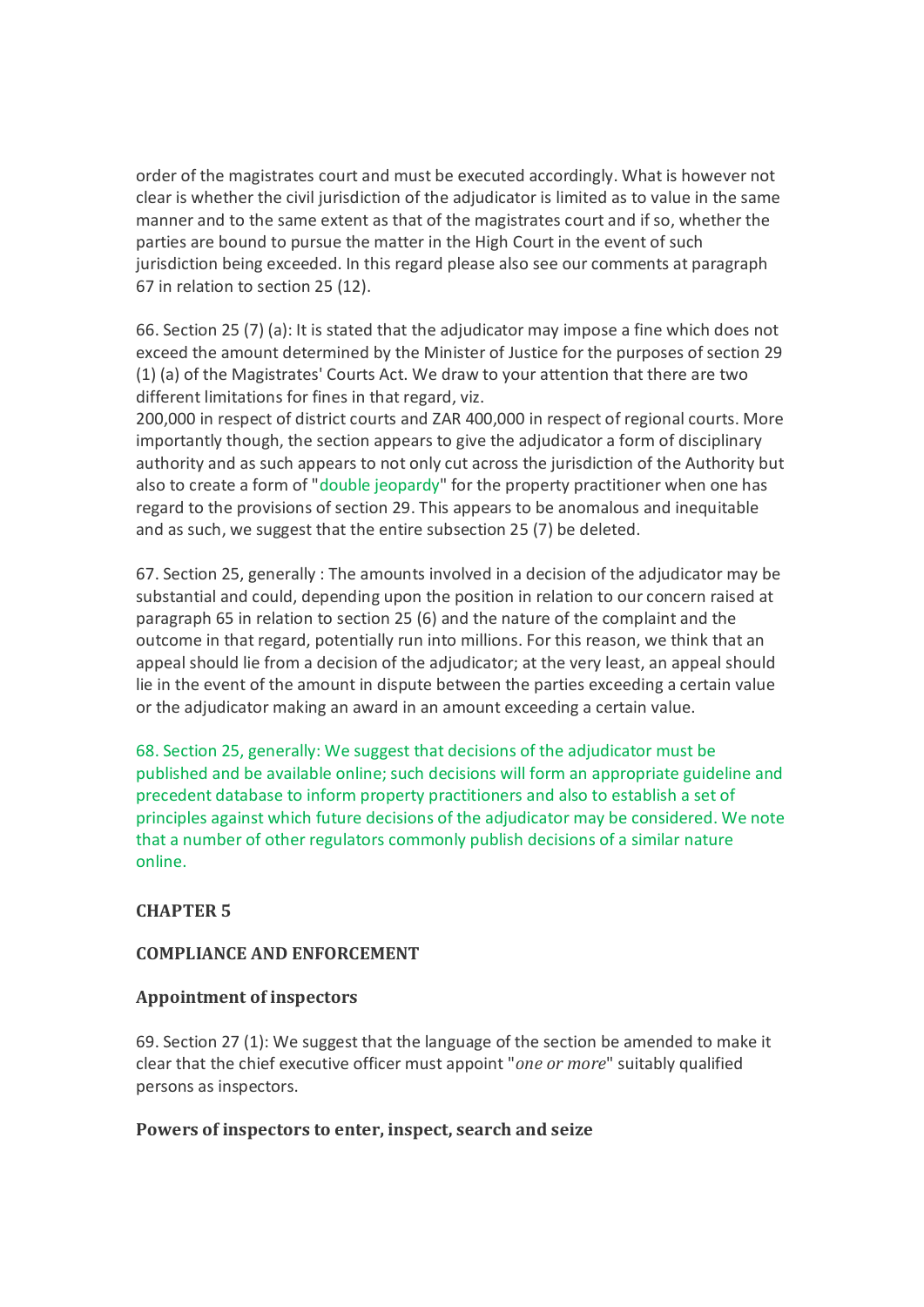70. Section 28 (1): While we accept that as a matter of principle an inspector should be entitled to carry out routine inspections at the business premises of a property practitioner, we have great difficulty with the distinction between section 28 (1) and section 28 (2). It seems to us that there is no sound reason why an inspector should not give written notice of an intention to inspect under section 28 (1) as well. Furthermore, we note that the provisions of section 28 appear to only partially address the concerns raised by the Constitutional Court in the matter of *Estate Agency Affairs Board vs Auction Alliance (Pty) Ltd, Minister of Human Settlements and Minister of Finance*, CCT 94/13. It is not clear to us why this is the case and in particular why the draft legislation does not follow the wording recommended by the Constitutional Court in the order handed down by it in the above matter.

71. Section 28 (3): In our view this section should be removed from the draft legislation. The warrant should set out the parameters of its application and the provisions of subsection (3) may well be read as conferring wider authority on the inspector than the parameters reflected in the warrant. Subsection (3) also appears to conflict with subsection (5) which provides that the warrant must specify the parameters within which the inspector may perform an entry, search or seizure. We note in this case that the use of an electronic database as referred to further along at paragraph 89 would resolve this issue also.

72. Section 28 (3) (i): We suggest that section 28 (3) (i) should be amended to reflect solely a right on the part of the inspector to take copies of the documents in question. In today's world with modern technology, there is little difficulty in taking copies of documents and there would seem to be no sound reason to empower the inspector to simply remove documents in the absence of a warrant. It should be noted too that the seizure of a fidelity fund certificate would, regard being had to the remaining provisions of the draft legislation, have the effect that the property practitioner would be obliged to immediately cease operating as it would not be in possession of the necessary fidelity fund certificate. That in itself would give rise to substantial damages claims against the Authority in the event that the fidelity fund certificate was unjustifiably seized. We think therefore that amending section 28 (1) (d) so as to reflect only a right to take copies will also serve to protect the Authority against potential damages claims. Please note however that our comments at paragraph 89 and the subsequent paragraphs in relation to the desirability of dispensing with paper-based fidelity fund certificates would in this instance also address the potential concerns. As to the question of the liability of the Authority, our comments at paragraph 116 in relation to section 51 (8) are relevant here as well.

### **Compliance notices**

73. Section 29 (3): It is not clear to us why subsection (3) is required in addition to the penalty provisions proposed to be enacted by Parliament under the legislation. It seems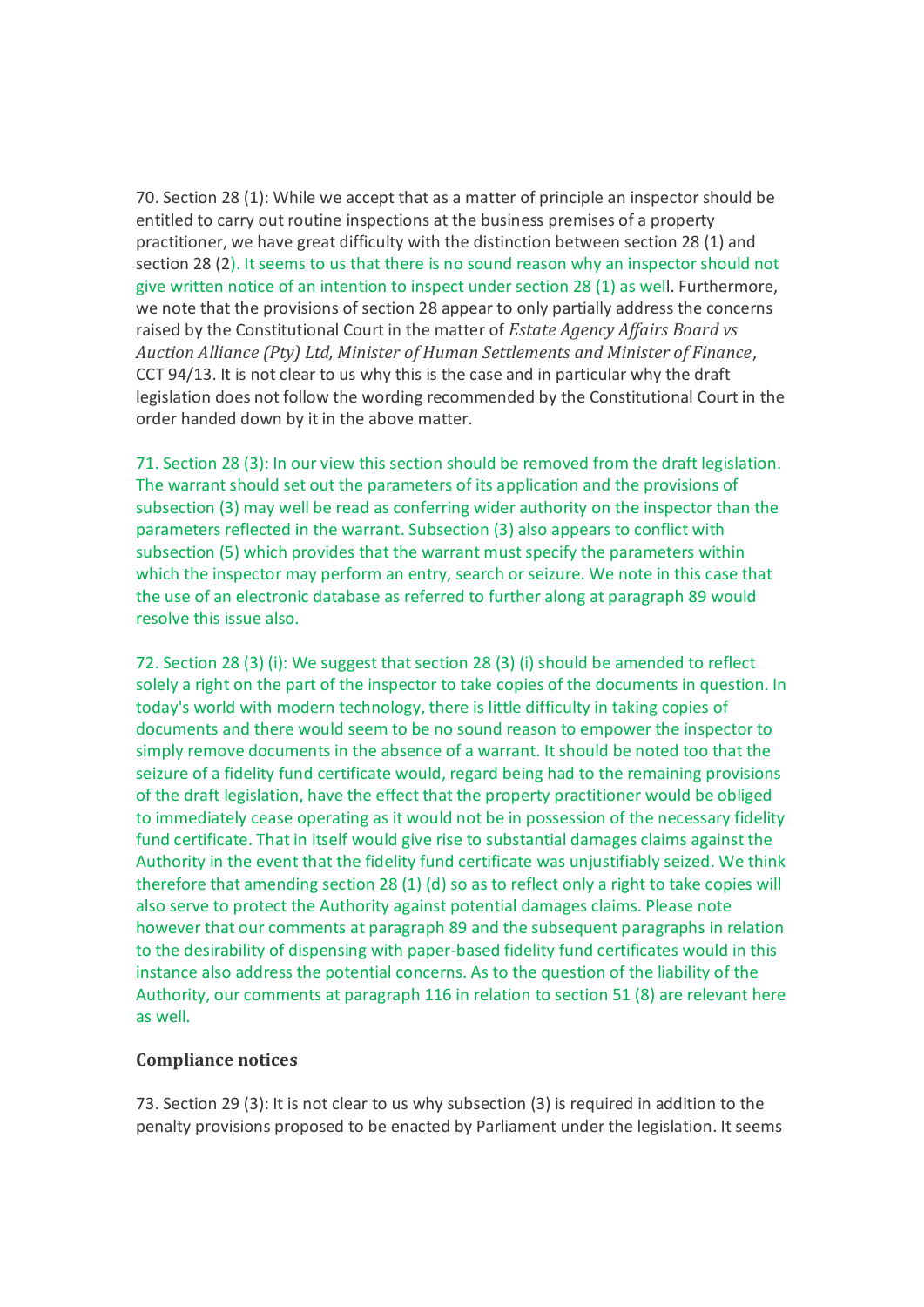to us that all contraventions that are of a substantial nature should be encapsulated in the legislation.

74. Section 29 (9): A mechanism should be provided for a property practitioner to dispute the validity of a compliance notice. The absence of an appropriate mechanism for disputing the validity of a compliance notice is likely to result in property practitioners applying to the High Court for relief against the Authority, which would be suboptimal. In this regard, our comments above at paragraph in relation to section 23 (1) have application as well.

### **Fine as compensation**

75. Section 30 (1): It is not clear what the relationship is between subsection (1) and section 25 (10). Note that section 30 (1) refers to any fine imposed "*under this Act*". We think that consideration should be given to clarifying exactly what the relationship is between the two provisions.

76. Section 30 (1): Our comments earlier at paragraphs 56 and 57 as to the potentially overlapping jurisdiction of the adjudicator and the Authority have application here as well. It appears that in principle a consumer could stand to be compensated twice, viz. once by order of the adjudicator and once by order of the Authority. This issue needs to be addressed so as to ensure that the consumer is only compensated once for its losses.

77. Section 30 (2): Reference is made to the fact that "*no such payment [of a fine] may be made until all appeals in respect of the imposition of the fine have lapsed or have been finalised or abandoned*". Yet, no provision is specifically made in the draft legislation for any such appeal.

# **CHAPTER 7**

# **PROPERTY PRACTITIONERS FIDELITY FUND**

# **Primary purpose of Fund**

78. Section 34 (1) (a): The draft language has the effect that the Fund only protects members of the public in instances of theft by a practitioner in circumstances where that property practitioner is in possession of a valid fidelity fund certificate at the time of such theft occurring. This seems to be a significant departure from the provisions of section 18 of the existing legislation which allows for the fund to compensate any person in respect of any money or other property entrusted by or on behalf of such person to an estate agent; the existing legislation seems to have no limitation such as that which is now sought to be introduced. The rationale for this is difficult to understand given that the additional restriction imposed here is likely to act most heavily against the poorest, most vulnerable and least knowledgeable members of our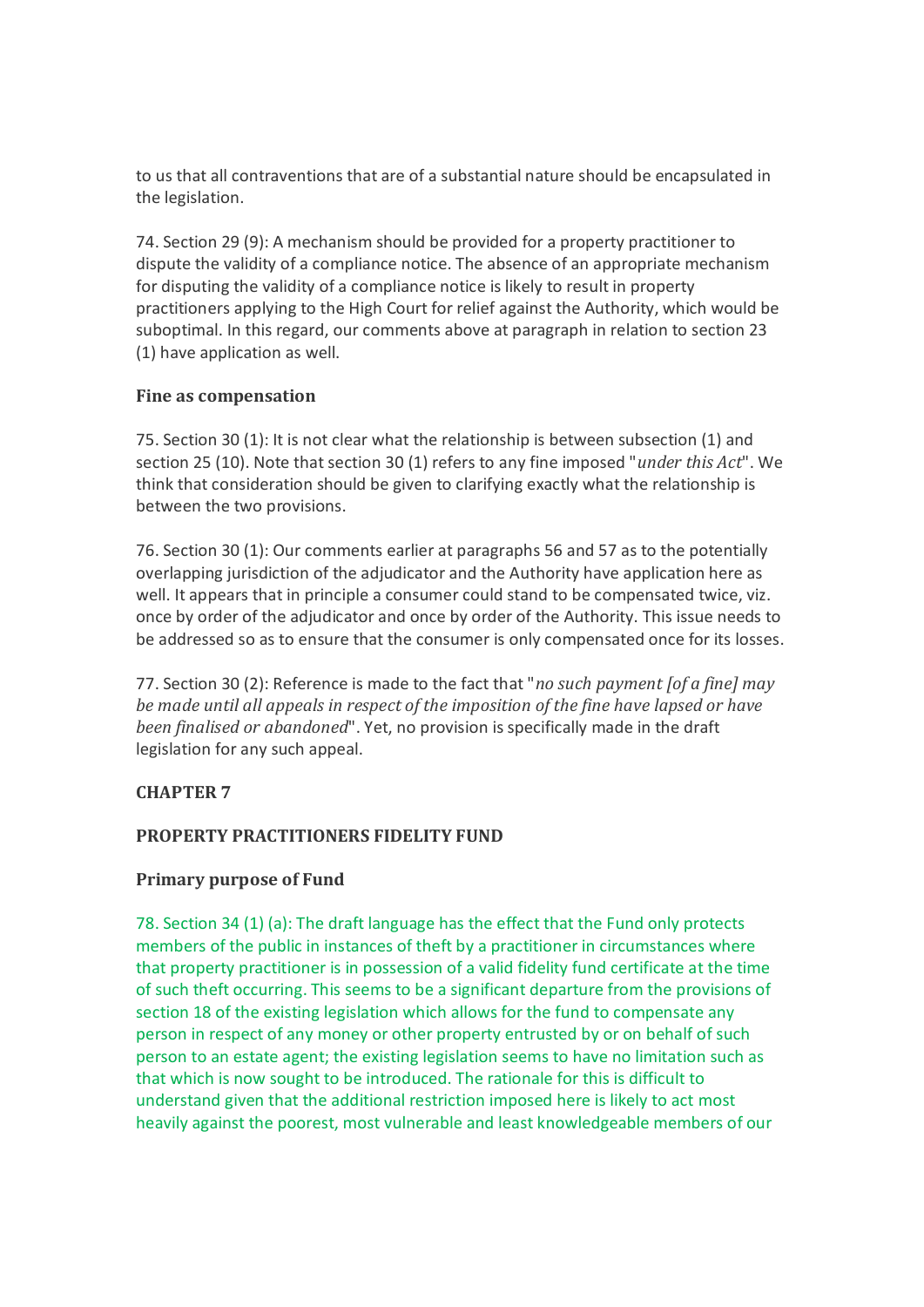society. Consider then also the position where a property practitioner is not in possession of a valid fidelity fund certificate because of reasons of administrative delay on the part of the Authority. The legislation as currently crafted would in those circumstances make it unlawful for the Authority to compensate the consumer, which would clearly be inequitable. Further, it should be borne in mind that the inability of the Fund to compensate consumers in certain circumstances where it is generally perceived as being fair and reasonable for it to do so would be corrosive of public trust in property practitioners. We think that in the circumstances it would be preferable for the position to remain as it is under the current legislation.

79. Section 34 (1) (a): Furthermore, the draft language only protects the public in relation to "*trust money*". It would seem therefore that the public would be protected in circumstances where the property practitioner receives cash and deposits it in his trust account and subsequently withdraws it for his own illegitimate use but would not be protected in circumstances where the cash was never deposited into the trust account. There would seem to be little logic in this context and, as noted above already, it is the poorest and most vulnerable members of society who would be most likely to suffer as a consequence of this approach in the draft legislation. In our view therefore the legislation should allow for the fund to compensate members of the public in respect of any monies received by a property practitioner acting as such.

80. Section 34 (1) (a): Further to our comments in paragraphs 78 and 79, we draw to your attention that the capital of the Fund has for many years now exceeded a sum of R 500 million and that the Fund has over the last three years had an annual revenue of in excess R 50 million, which annual revenue far exceeded the average claims against the Fund over recent years. The position is such that in practice estate agents are only required to make a contribution to the Fund at the time that they are first issued with a fidelity fund certificate; no contributions are levied on estate agents in respect of any subsequent fidelity fund certificate issued to them. It is clear that there is no good reason why the scope of claims against the Fund cannot be broadened so as to provide a wider range of relief to the public who have been victims of dishonest property practitioners. In the circumstances we strongly

urge that serious consideration be given to expanding the protection provided to the public by the Fund. In this context, please also see our comments below at paragraph 86 in relation to section 37 (2).

81. Section 34 (1) (b): We draw to your attention that the section cross-references reflected in section 34 (1) (b) do not seem to be correct and do not appear to make sense; alternatively, if the intention is to ensure that members of the public are also protected against theft by property practitioners who have not properly applied for their fidelity fund certificates, then we suggest that the language of section 34 (1) (b) be amended to make the position clearer than it currently is.

#### **Claims from Fund**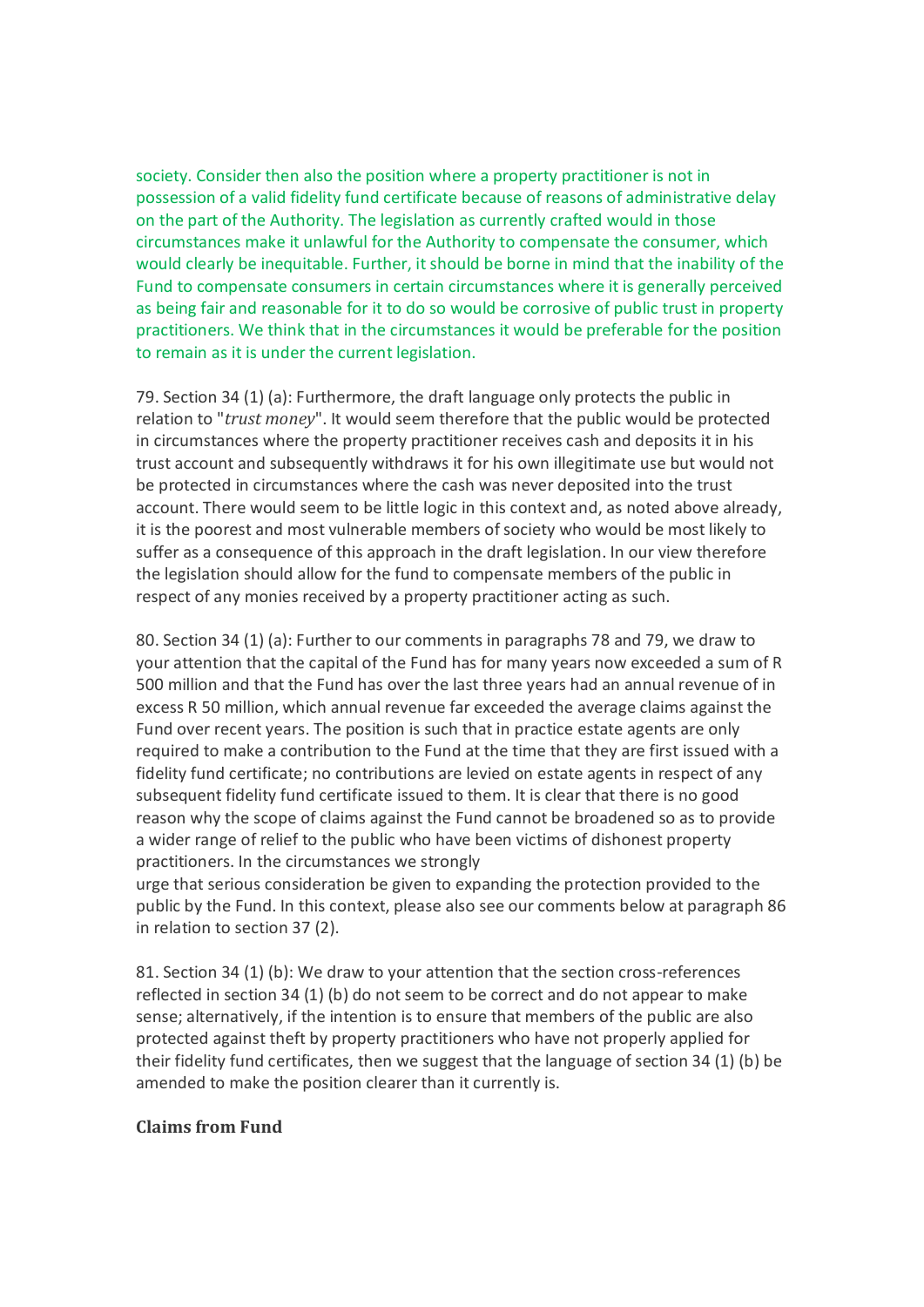82. Section 36 (2): If the ambit of potential claims from the Fund is expanded as suggested in paragraph 80, then the criminal charge requirement should only apply in the context of theft by a property practitioner.

83. Section 36 (3): It is not clear what the relationship is between the authority of the Authority to conduct such an enquiry and the power of ombud to deal with a mediation and, if applicable, an adjudication; in particular, it is not clear what bearing a decision of the adjudicator would have upon the findings of the Authority; put differently, if the adjudicator was to find that the property practitioner had indeed stolen trust funds belonging to the consumer, would such a finding be binding on the Authority? Further in this regard, it would be undesirable for both processes to run in parallel with each other, particularly if there is any risk of conflicting decisions being made in that regard. Our comments at paragraphs 57 and 58 have application here as well.

# **Payments from Fund**

84. Section 37 (1) (e): It is not clear how the management fee due to the party to whom the administration of the Fund has been outsourced will be calculated. Consideration should be given to embedding a principle relating to the determination of such fee in the legislation. We suggest that it would be appropriate for an independent expert to determine a fair and reasonable management charge, or otherwise to determine the maximum management fee that may be paid.

85. Section 37, generally: There appears to be no equivalent to section 12 A of the current legislation (the Estate Agency Affairs Act 112 of 1976) which determines the difference between the income of the fidelity fund and the liabilities of the fund and then permits the balance to be used for alternative purposes such as those contemplated in section 38. This appears to be an important omission and should be rectified in order to preclude the capital of the Fund being used for purposes contemplated in section 38.

86. Section 37 (2): This section allows the Minister in consultation with the Board to limit the amount which may be paid out of the Fund in respect of any category of claims. Our view is that there is no need or justification for such a limitation if the Fund's liability is limited to the theft of trust monies. This is especially so when one considers the historical situation in which comparatively few claims were made against the Fund. Furthermore, there is a concern that such limitation may operate on a discriminatory basis and might well as a consequence lead to a loss of confidence on the part of the public in dealing with property practitioners. This seems to be both unnecessary and undesirable in light of the fact that such losses are effectively carried by property practitioners through the mechanism of their contributions to the fund. Our comments at paragraph 80 have application here as well.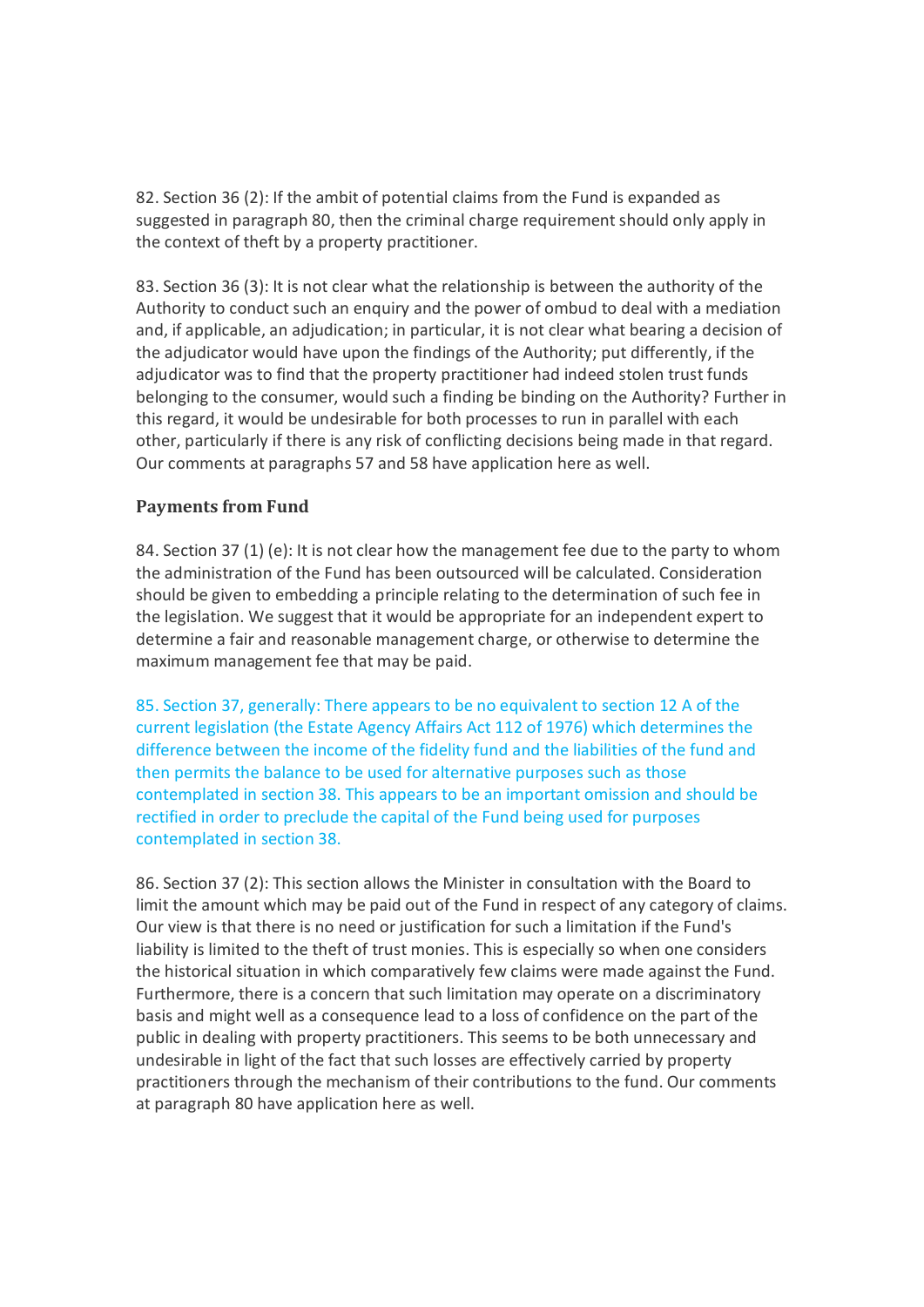87. Section 37 (3): The section requires any monies not immediately required for the purposes of the Fund to be invested with an institution approved by National Treasury. It is not clear how this is intended to fit with the provisions of section 35 (3) which allow for the outsourcing of the management of the Fund to a portfolio management company or an institution. There would be little point in allowing for the funds to be managed by a portfolio management company or an institution if they are required to be invested with a specific institution approved by National Treasury.

### **Indemnity insurance**

88. Section 39: It is not clear why mandatory insurance as contemplated in the draft section 56 is required in addition to the group insurance provided for in section 39. Group insurance will be more cost-effective because of economies of scale and it is proposed that the Authority should be obliged to arrange such group insurance.

# **CHAPTER 8**

### **PROPERTY PRACTITIONERS**

### **Application for Fidelity Fund certificate**

89. Chapter 8, generally: It should not be necessary for physical certificates to be issued to property practitioners. In this regard, it is noted that the issuing of physical certificates is an expensive and time-consuming process which in practice adds a little or no value to the protection of the public from persons who are not registered as property practitioners. It would be far more practical and useful to provide for a publicly accessible electronic database of registered property practitioners, such that the public are able to ascertain whether any particular individual is registered as a property practitioner or not. While paper certificates are capable of being forged (outside of the fact that the public do not ask to see such certificates and are not aware of the role of such certificates), databases are not capable of being manipulated by external persons and are far more cost effectively and easily updated. Furthermore, while the amendment (as contemplated in the draft section 48) or withdrawal (as contemplated in the draft section 49) of a paper certificate may in the relevant circumstances require a period of time (with the effect that the property practitioner in question remains possessed of a paper certificate with which they are able to misrepresent their status) a database is capable of being immediately updated. That said, a physical certificate should **also** be capable of being issued but only to those property practitioners that specifically request a physical certificate.

90. Chapter 8, generally: Further to our comments in paragraph 89, we note that the EAAB has already effectively implemented a system which already serves, at least in part, as an electronic database which enables members of the public to verify that an individual is indeed a registered property practitioner and the holder of a fidelity fund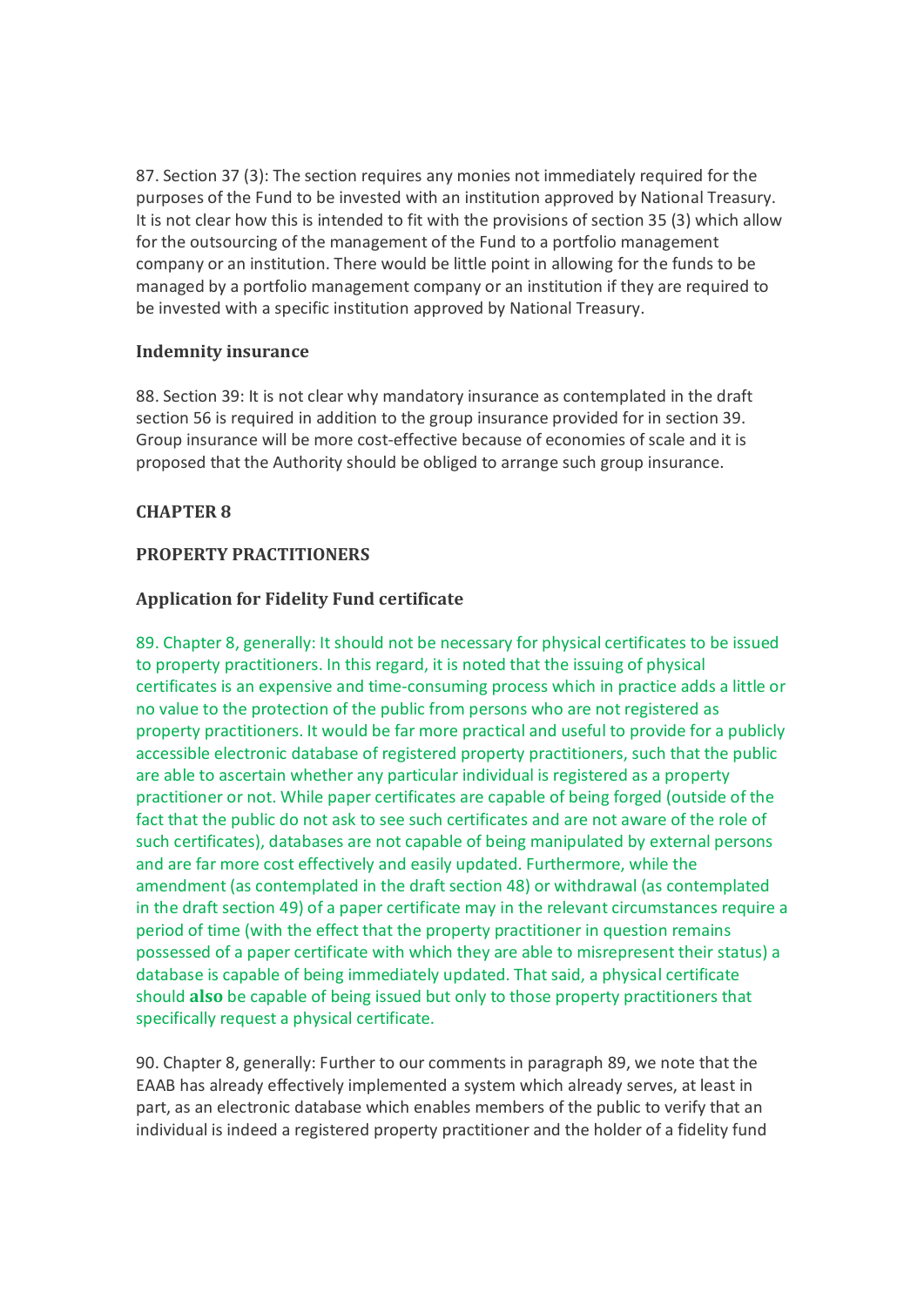certificate. This process is of far greater value to the public than any paper-based fidelity fund certificate system. Experience shows that a minute percentage of persons with whom estate agents engage actually request to see their fidelity fund certificate as the public is not generally aware of the legislation and the requirements in that regard; moreover, it requires an inspection of the fidelity fund certificate at the offices of the estate agent. Not only is this inefficient but it is entirely out of step with commercial practice in the contemporary environment. The electronic database model (as implemented practically by means of PrivySeal) is far more practical and serves far more usefully to effectively inform and protect the public. Moreover, a paper-based fidelity fund certificate system lends itself far more readily to fraudulent activities than an electronic online database system does. Not only does the use of an online electronic database system resolve a number of the concerns which arise out of the current draft legislation (and which we have commented on in greater detail elsewhere in this document) but the fact that it has already been successfully adopted as proof that incurring the costs of issuing paper-based fidelity fund certificates to estate agents is unnecessary and in principle simply amounts to wasteful expenditure.

91. **Please note that while we comment further along on certain aspects relating to the issuing and possession of paper-based fidelity fund certificates, our position is and remains that such should be done away with entirely other than in circumstances where a property practitioner specifically requests a paper-based fidelity fund certificate in addition to the electronic database referred to above.**

92. Chapter 8, generally: A fidelity fund certificate should in principle remain valid indefinitely until revoked, provided that the property practitioner concerned effects payment of the relevant fees.

93. Chapter 8, generally: An "ordinary" property practitioner (as referred to above in paragraph 1.a above) should not have to apply for a new fidelity fund certificate when switching from one estate agency (or "business" property practitioner, also as referred to above in paragraph 1.a above) to another; rather the "ordinary" property practitioner should simply be obliged to notify the Authority of its switch from one agency to another. Ancillary to that, it should be a legally required precondition for such notification by an "ordinary" property practitioner to the Authority that such "ordinary" property practitioner should already be in possession of a letter issued by the "business" property practitioner from which it is departing, acknowledging the termination of the employment of the "ordinary" property practitioner with such "business" property practitioner, failing which the "ordinary" property practitioner should be subject to penalty in terms of the legislation. We note that as a matter of practice it is already the case that estate agents update their details online. In this context, it should be borne in mind that the issuing of a replacement fidelity fund certificate is likely to incur a delay of time (regard being had to the provisions of section 48) during which period of time the "ordinary" property practitioner will effectively not be entitled to act as such. This has a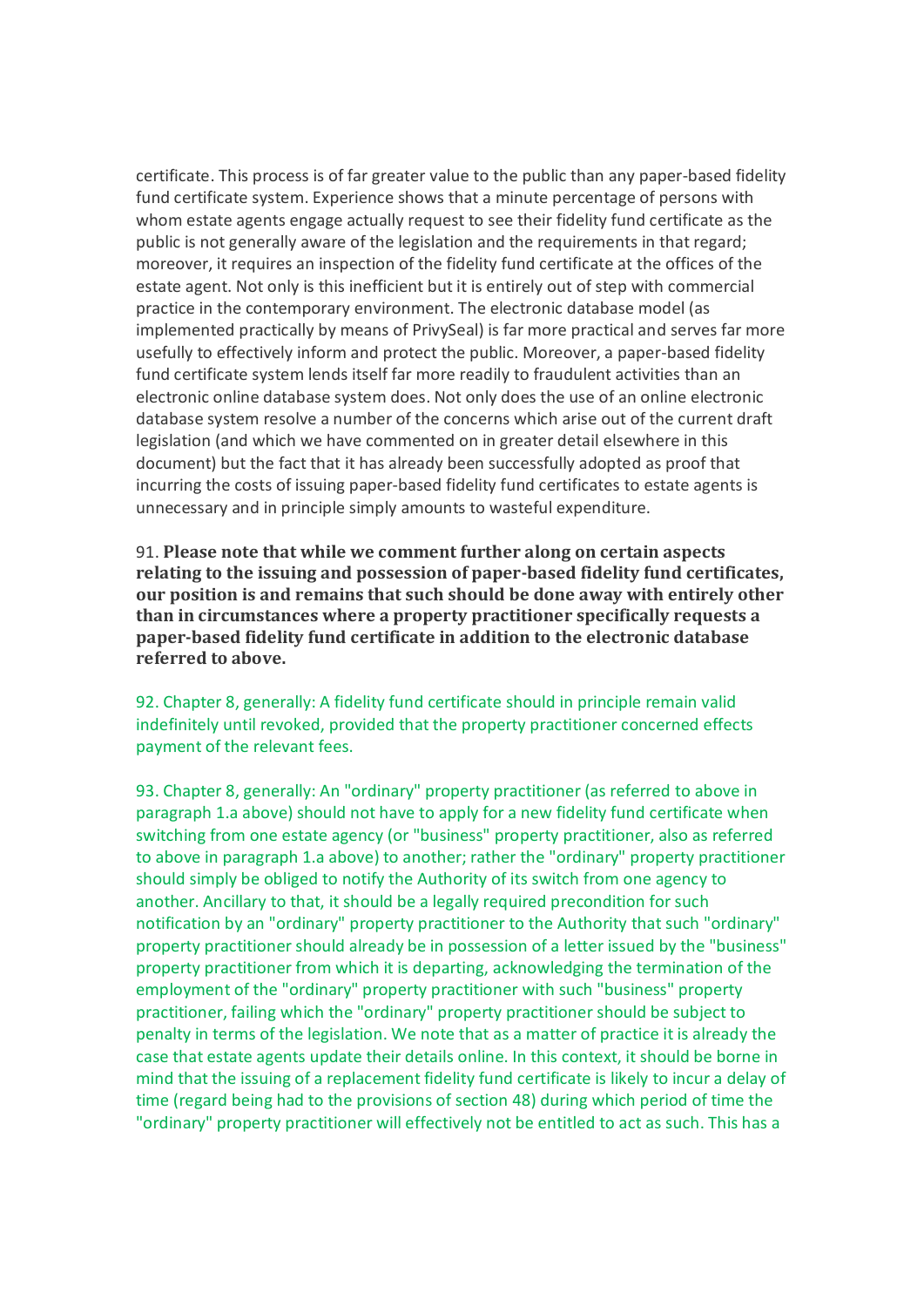material adverse economic impact upon "ordinary" property practitioners and comes across as unfair. By dispensing with the requirement for a "ordinary" property practitioner to have to apply for a new fidelity fund certificate this is avoided and, provided that the concept of the "business" property practitioner as referred to in paragraph 1.a is adopted, there is no risk to the public. We note that in this context as well the use of a publicly accessible electronic database which is quickly and easily updated would go a long way to resolving this concern.

### **Application for Fidelity Fund Certificate**

94. Section 46 (1): We suggest that the reference to section 33 should perhaps rather be a reference to section 14 (1) (a).

### **Prohibition on rendering services without a Fidelity Fund certificate**

95. Section 47: The requirement that all directors of companies (or members of close corporations) should hold fidelity fund certificates appears to create an administrative burden and to impose a cost upon the property sector without bearing any corresponding benefit to the public or society at large. It is therefore suggested that no such certificate should be required provided that (a) at least one (or worst scenario at least half) of the directors of the company or members of the close corporation in question hold both a fidelity fund certificate and an NQF 5 qualification and (b) all of those persons employed by the company who act as property practitioners hold the necessary fidelity fund certificate. This will broaden the ownership of estate agency operations and promote transformation opportunities within the property sector. In this regard, consideration should also be given to the fact that worldwide there is an increasing disassociation between ownership and professional responsibility of organisations. The pharmacy profession in South Africa has in recent years seen enormous liberalisation, with concomitant benefits to the ordinary public in reduced pricing and increased availability of products and services. Dischem is a prime example of this. We note that in the United Kingdom, similar events are happening in relation to the attorneys' profession.

96. Section 47: Although section 48 (1) provides for an obligation on the part of the Authority to issue a fidelity fund certificate within a defined period of time, the time periods in section 48 collectively appear to amount to nearly 2.5 months (and which period may again be extended in terms of section 48 (2)). Further, section 54 provides that the property practitioner may not receive any reward unless at the time of performance of the relevant act it was in **possession** of a fidelity fund certificate and section 55 (5) provides that if a certified copy is not provided to the conveyancer, the property practitioner is not entitled to receive payment. It should be borne in mind in this context that it may be through no fault of the property practitioner that it is not in possession of a current fidelity fund certificate at the time of the relevant act occurring. We draw to your attention that the existing legislation refers to an estate agent being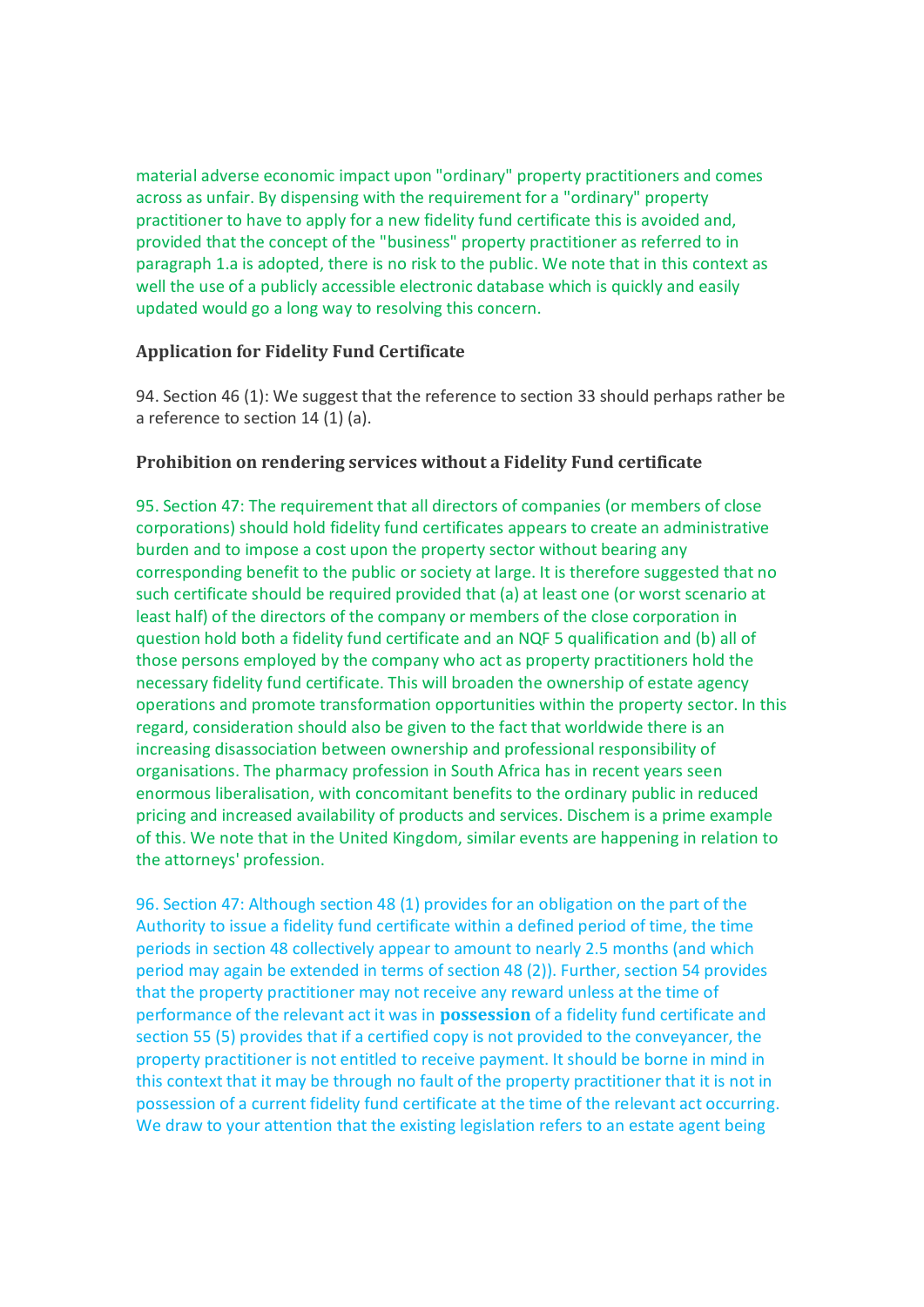"*issued*" with a fidelity fund certificate. It is not clear to us what the rationale is for changing this to "*possession*" in the draft legislation but as will become apparent from our commentary further along, numerous concerns arise out of this change. For this reason it is suggested that (a) the property practitioner should only have to have been **issued** with a fidelity fund certificate and (b) provided that the property practitioner has submitted its application for a fidelity fund certificate timeously, it should be entitled to continue operating on its pre-existing fidelity fund certificate until it receives the replacement fidelity fund certificate from the Authority. This would tie into the provisions of section 48 (3) which refer to the deemed issuing of a fidelity fund certificate. We note that in this case also, the use of an electronic database as referred to previously at paragraphs 89 and 90 would go a long way towards resolving these concerns. Our comments further along at paragraphs 128 and 130 have application here as well.

97. Section 47 (4): There appears to be a conflict of philosophy between this subsection and subsection 55 (3). Subsection 47 (4) contemplates that a person who is not in possession of a valid fidelity fund certificate must "*upon receipt of a request from any relevant party in writing repay any amount received*" whereas subsection 55 (3) contemplates that the property practitioner must "*immediately pay that amount to the Fund*" and that the affected person may then claim the amount from the Fund. The position should be made consistent. In this regard, please also see our comment at paragraph 131.

# **Mandatory time periods for issuing certificates**

98. Section 48 (1): It seems to us that the period of 30 days is excessively long given the relatively simple administrative process concerned in examining the documents submitted by the property practitioner and issuing a fidelity fund certificate. We suggest therefore that a period of 10 working days be allowed for instead.

99. Section 48 (2): The subsection states that the period for the issue of a fidelity fund certificate will commence anew if the Authority requests the applicant to submit additional information or to correct the application. We think that this should be qualified by stating that the period in question will commence afresh "*unless the Property Practitioner can provide reasonable evidence that such additional information had in fact already been submitted by the property practitioner to the Authority*".

100. Section 48 (3): While the intention behind the subsection is understood, the practical effect is questionable. If the Authority has not been able to issue the fidelity fund certificate within the required period of 30 days, there is no reason to suggest that it will be able to comply with the mandatory 10 day period in the subsection. Furthermore, the remedy of the property practitioner for a failure to comply with either the 30 day period or the 10 day period remains the same, viz. an urgent application to court to compel compliance by the Authority. In the interim, the difficulty of the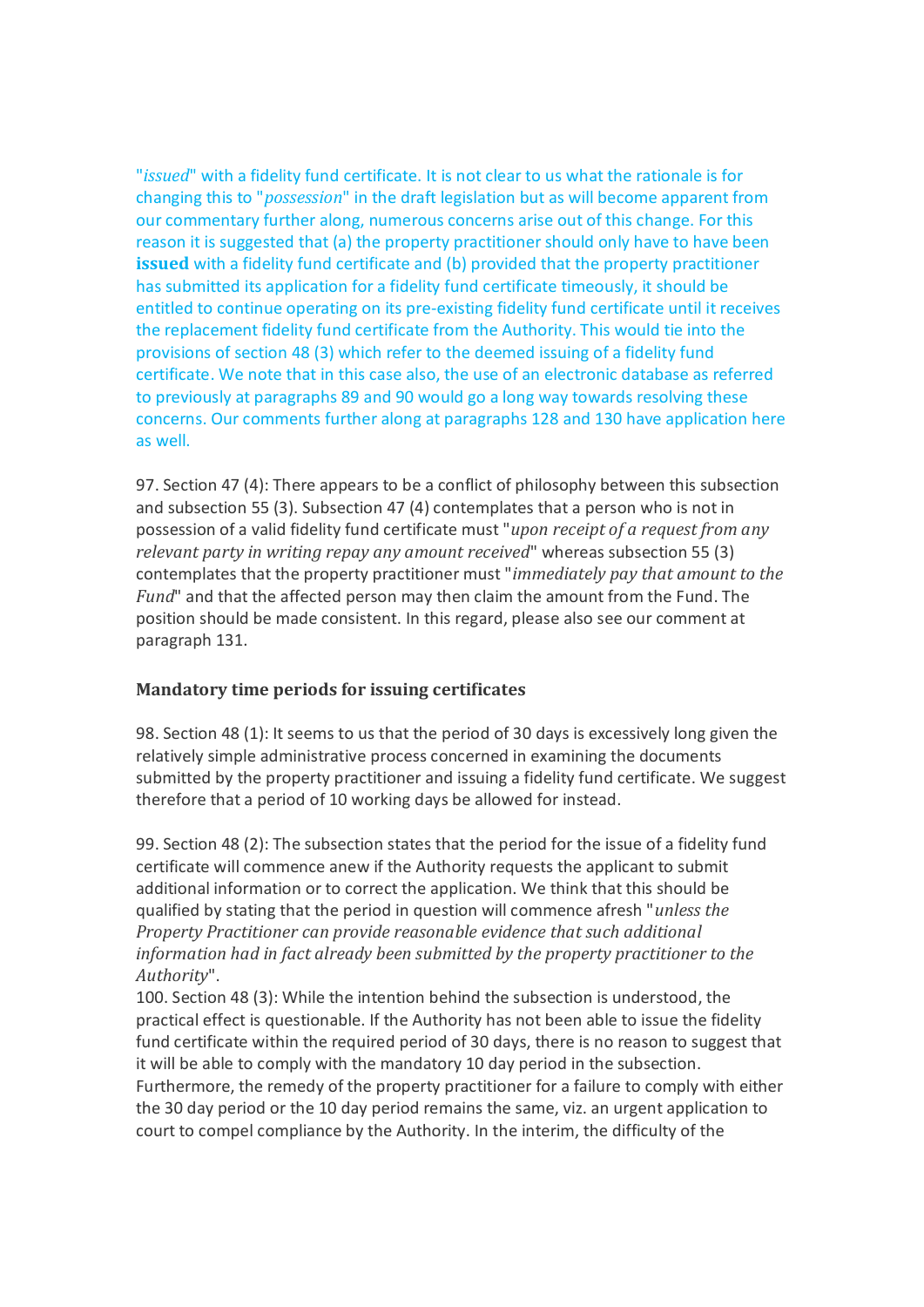property practitioner is that it effectively cannot carry on business in the meantime or, if it can carry on business, it is not entitled to any reward. The position is iniquitous for a property practitioner. We suggest that the correct position should be that a property practitioner who has made application within the stipulated time frames should be entitled to continue operating on its existing fidelity fund certificate until the Authority has either validly refused to issue a new fidelity fund certificate or has issued the new fidelity fund certificate. This will solve all potential concerns and also obviate the need for unnecessary litigation. Yet again, the use of an electronic database as referred to previously at paragraphs 89 and 90 would go a long way towards resolving these concerns.

# **Disqualification from issue of fidelity fund certificates**

101. Section 49, generally: Section 27 of the current legislation contains a provision which reads, in relation to qualifications pertaining to the issue of fidelity fund certificates "*Provided that if in respect of any person who is subject to any disqualification referred to in this section, the board is satisfied that, with due regard to all the relevant considerations, the issue of a fidelity fund certificate to such person will be in the interest of justice, the board may issue, and on such conditions as the Board may determine, a fidelity fund certificate to such person when he or she applies therefor.*" No such provision has been included in the current draft legislation and in our view this is a very material and serious omission as it entirely removes any discretion on the part of the Authority to issue a fidelity fund certificate where it is fair and reasonable to do so. We are of the view that it is absolutely essential that the identical provision also be included in section 49.

102. Section 49 (a) (i): The words "*is not a South African citizen*" should be deleted. Everyone legally residing in South Africa should be able to obtain a fidelity fund certificate.

103. Section 49 (a) (ii): This section prohibits the issuing of a fidelity fund certificate to a practitioner who has been "*found guilty of contravening this Act, the Estate Agency Affairs Act, 1976 or any similar legislation in any other jurisdiction*". The draft legislation however recognises the possibility of minor infractions in respect of which either compliance notices may be issued or administrative p*enalties may be imposed. Such matters should never result in a prohibition on the issuing of a fidelity fund certificate.*

104. Section 49 (a) (iii): In our view the inclusion of the words "*unprofessionally*" and "*dishonourably*" take the prohibition too far. There are any number of activities that could potentially be regarded as falling within such terminology, particularly when one considers the fact that the provision also applies to civil proceedings, in which context a court only needs to make a finding on a balance of probabilities as opposed to "beyond a reasonable doubt" as required by criminal proceedings. We suggest that these words be deleted from the draft legislation.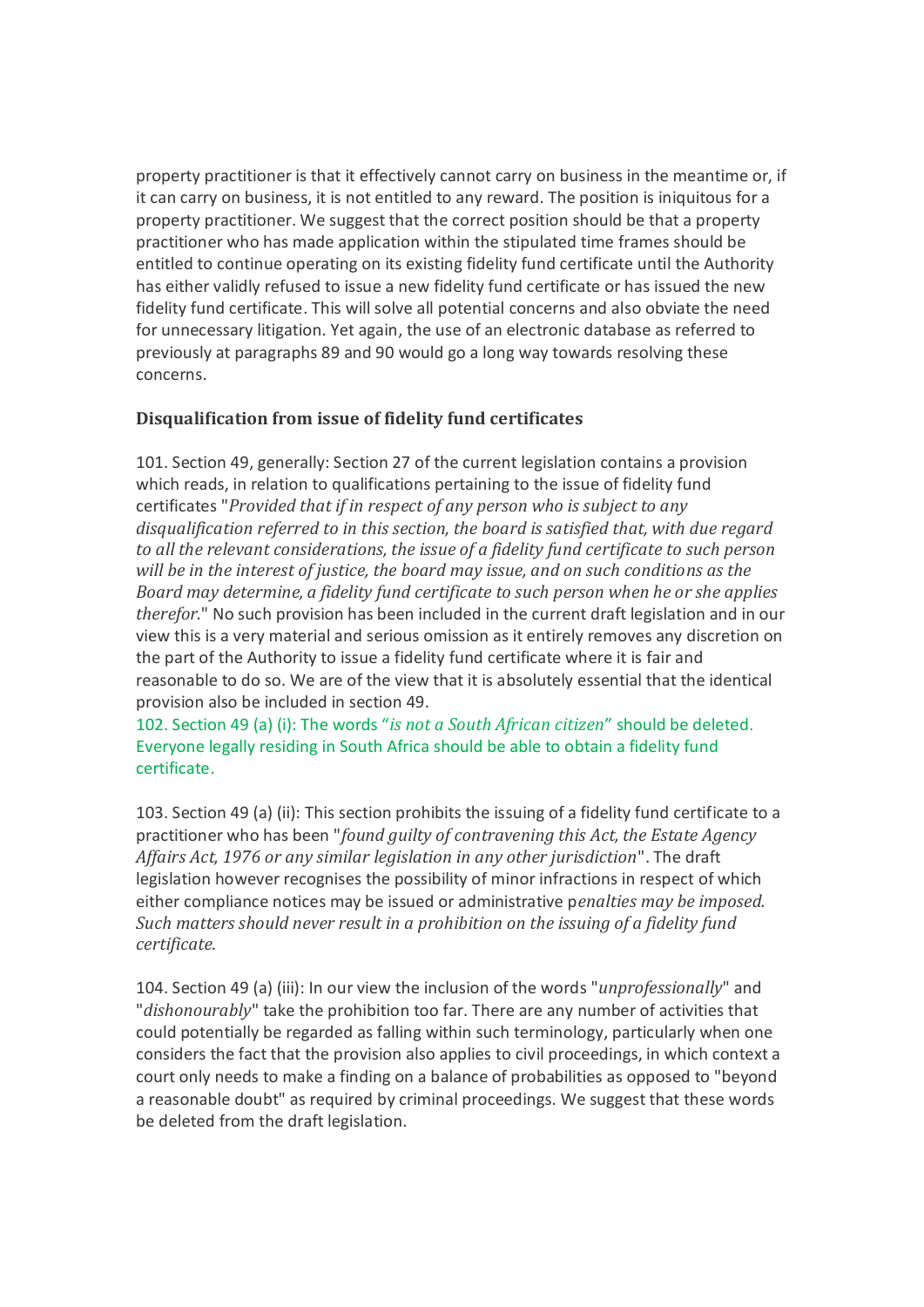105. Section 49 (a) (viii): There appears to be no cogent reason for requiring a tax clearance certificate as a precondition for the issue of a fidelity fund certificate as tax matters are the subject of an entirely independent legislative and regulatory environment. Accordingly, we are of the view that the subsection should be deleted in its entirety. Furthermore, there are material and justifiable concerns about the potential difficulties or delays in obtaining tax clearance certificates from SARS, none of which would necessarily be the fault of the property practitioner but which nevertheless would impact the ability of the property practitioner to operate and earn a living given the requirement under the current draft to the effect that a property practitioner must be in possession of a fidelity fund certificate. In this context it should be borne in mind that SARS will be required to issue tens of thousands, if not hundreds of thousands more tax clearance certificates than it otherwise would and that this likely to increase the administrative pressure on the relevant department of SARS. We suggest therefore that the entire section be deleted.

106. Section 49 (a) (x): The draft section contemplates that a fidelity fund certificate may not be issued to any person who "*has been found guilty by a competent tribunal or a court of law of unfairly differentiating, distinguishing or excluding directly or indirectly anyone on the basis of race, gender, sex, pregnancy, marital status, ethnic or social origin, colour, sexual orientation, age, disability, religion, conscience, belief, culture, language and birth*". We think that this goes too far inasmuch as there is a certain degree of ambiguity around the term "*unfairly*" bearing in mind that it can sometimes be very difficult to distinguish clearly between unfair and fair discrimination and that a wide range of sanctions may apply, from as little as an order that an apology be issued. Furthermore, we note that the prohibition applies in perpetuity. The result is that a person who may at some point in time have had an error of judgement of a comparatively minor nature is permanently precluded from earning a living as an estate agent. In so doing, the provision effectively penalises a person twice and potentially with the extreme harshness in relation to what may be considered (legally and morally) a comparatively minor infraction inasmuch as it is potentially able to entirely destroy the livelihood of the individual concerned. In our view the section should be entirely deleted.

107. Section 49 (a) (xi): As a matter of principle, the possession of a "*BEE certificate*" should not be a precondition for the issuing of a fidelity fund certificate but, should it remain, it should rather be a compliance issue (as for example is currently the situation in relation to trust accounts). Furthermore, the section does not make any allowance for the position in respect of exempted micro-enterprises (being in terms of the Property Sector Code, businesses with annual turnovers of R 2,500,000 or less) or start-up enterprises, neither of which are required to have BEE certificates, in relation to which a specific exemption should be provided for. We also note that given that subsection 49 (a) deals with natural persons (subsection 49 (b) dealing with corporate entities); the effect is that the section as it currently reads provides that an individual who is not in possession of a "*BEE certificate*" may not be issued with a fidelity fund certificate. The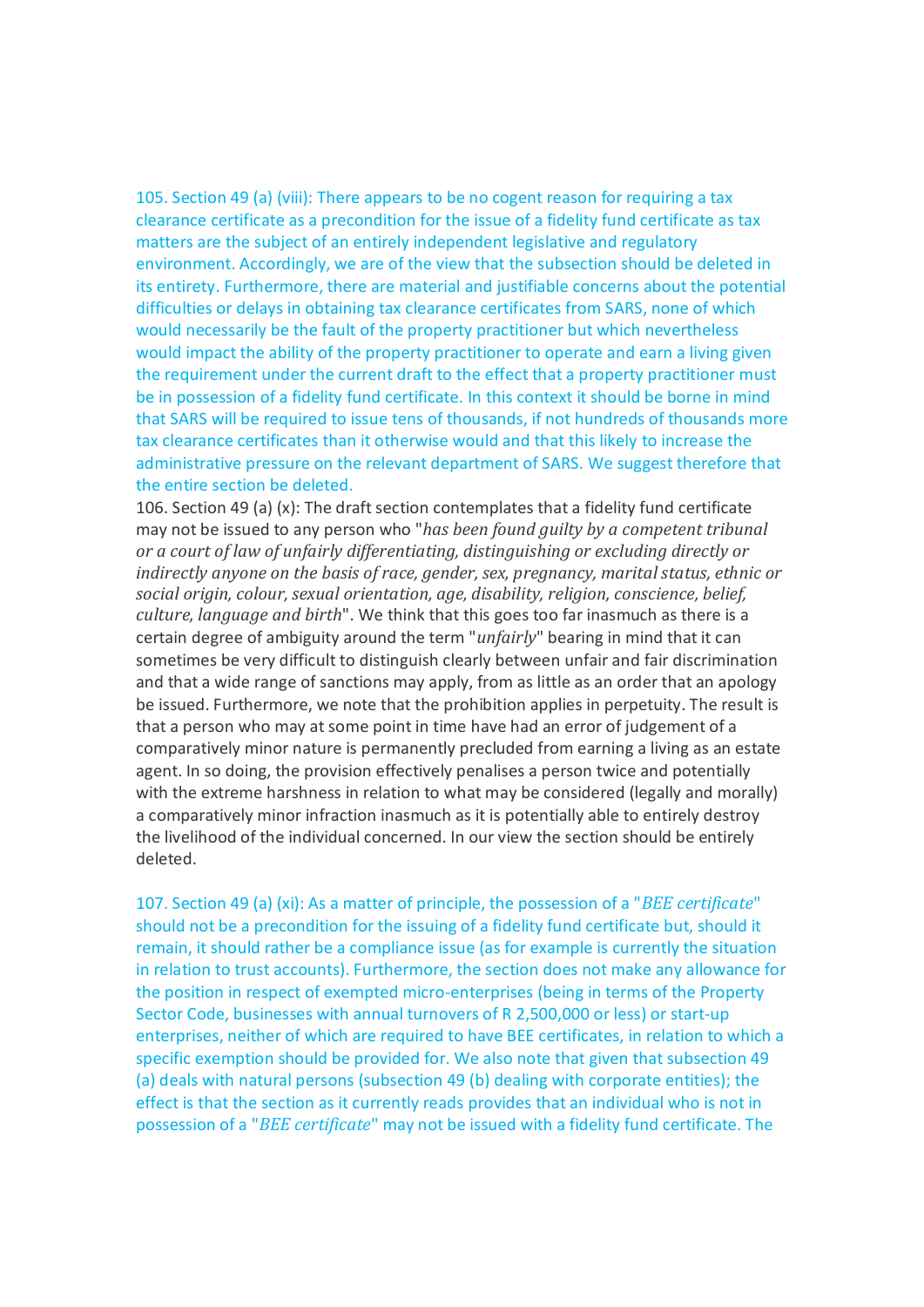correct position however should be that only a "business" property practitioner (as referred to in paragraph 1.b above) should be required to hold a BEE certificate.

108. Section 49 (b): The subsection effectively provides that if any person who is a director of a property practitioner that is a company (or a member in the case of a close corporation) is in default of any of the sub elements contemplated in subsections (i) to (iv), that that property practitioner in its entirety is prevented from operating. This cuts right across the objectives of the Act in section 2 insofar as they relate to promoting participation in the property sector. There is no precedent or similar provision in our company law that provides that a company ceases operating if one of the directors contravenes the law or is otherwise in default of an obligation. If this were the case, it would significantly inhibit the establishment and operation of companies, which are fully recognised as being essential to the economy and the public well-being. We are therefore of the view that the whole of section 49 (b) should be deleted. The position should rather be one in which the Authority may compel such person to cease being a director of such company (or a member in the case of a close corporation) and only failing compliance with such requirement may be fidelity fund certificate of the company or close corporation subsequently be withdrawn.

109. Section 49 (b): Furthermore, the subsection extends the effect of the foregoing to any "*member of management*". This takes matters too far and in our view the reference to management members should be deleted from the section.

110. Section 49 (d): Currently as a matter of practice and pursuant to the corresponding provision in the current legislation (being section 27 (1) (b) of the Estate Agency Affairs Act, 1976) the Board refuses to issue a fidelity fund certificate to any person who was a director of a company (or a member of a close corporation) which company (or close corporation) had its fidelity fund certificate withdrawn or which was prohibited from operating its trust account. This has the effect that a person who is no longer associated with an entity that is a property practitioner that is in default, is precluded from being issued with a fidelity fund certificate. This also is not in the public interest. Firstly, the individual in question may have resigned for entirely legitimate reasons (such as, for example, an objection to the property practitioner in question not being in full compliance with the requirements of law) and secondly, it is likely to inhibit the reporting of infringements by such persons to the Authority (bearing in mind that one would in fact wish to encourage such resigning persons to report serious noncompliance issues to the Authority). In this context, regard must also be had to the exception that is made for persons who are directors of companies but not property practitioners, as for example in the case of financial directors and marketing directors. As noted earlier, in practice, currently an exception is made for such persons in relation to the holding of fidelity fund certificates. There would probably be no sense in precluding such a person from holding a fidelity fund certificate should they at a later date decide that they wish to qualify as a property practitioner in the normal course. While we are alive to the fact that there is a concern about estate agents who do not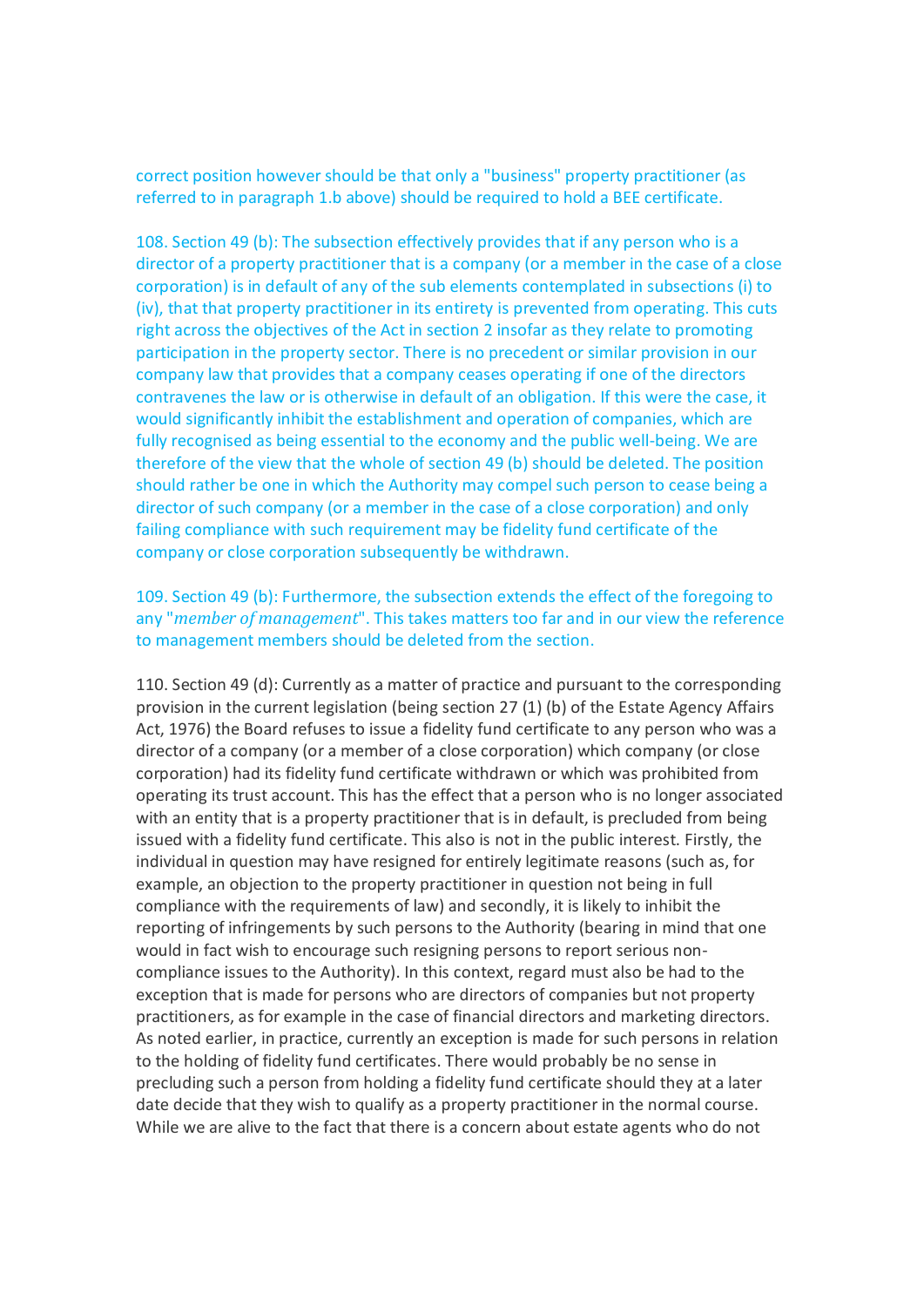operate businesses properly (including as to the accounting records), abandon such businesses and then open a new business, we do not think that this is the correct way of addressing that concern. Consideration should therefore be given to clarifying the position in relation to persons who were previously associated with "business" property practitioners (as we have defined that term in paragraph 1.c) so as to not operate unfairly against people who ceased to be associated with any such "business" property practitioner in a legitimate manner.

111. Section 49 (d): The words "*referred to in paragraph (b) of the definition of "property practitioner*" do not seem to make sense given the content of paragraph (b) of the *" in section 1*definition of "property practitioner". As such words do not seem to be required for the section to be effective, we suggest that the words simply be deleted.

# **Amendment of fidelity fund certificates**

112. Section 50 (4) (b): It is not clear what "*other person*" is being contemplated or referred to.

113. Section 50 (5): It is not clear that the exchange of the old fidelity fund certificate for the amended fidelity fund certificate will occur on a simultaneous basis. This should be provided for in light of the prohibition on a property practitioner operating in the absence of **possession** of the physical fidelity fund certificate. We highlight here again the point made above in paragraph 96 about the issuing of a fidelity fund certificate and in paragraphs 89 and 90 about the use of electronic databases and online fidelity fund certificates, both of which would serve to alleviate the foregoing concern.

# **Withdrawal or lapse of fidelity fund certificates**

114. Section 51, generally: A certificate should not be capable of being withdrawn or suspended without (a) prior notice of a defined period to the property practitioner concerned, (b) proper processes (including disciplinary processes, where applicable) first having been followed and (c) that property practitioner having been permitted to make a representation in relation to such proposed withdrawal or suspension. This comment arises out of a concern that currently certificates are suspended or withdrawn without any prior notice to the property practitioner concerned.

115. Section 51 (1) (b): In regard to this section, we draw attention to what we have said above at paragraph 95 in relation to the holding of fidelity fund certificates by the directors of companies and members of close corporations.

116. Section 51 (8): We previously made the point that there is no sound reason in morality or law why the Authority should not be liable in relation to the withdrawal or lapse of a fidelity fund certificate; that a property practitioner may suffer significant loss because of the failure on the part of the Authority to act with due care towards the property practitioner; that we note that the legislation seeks to impose onerous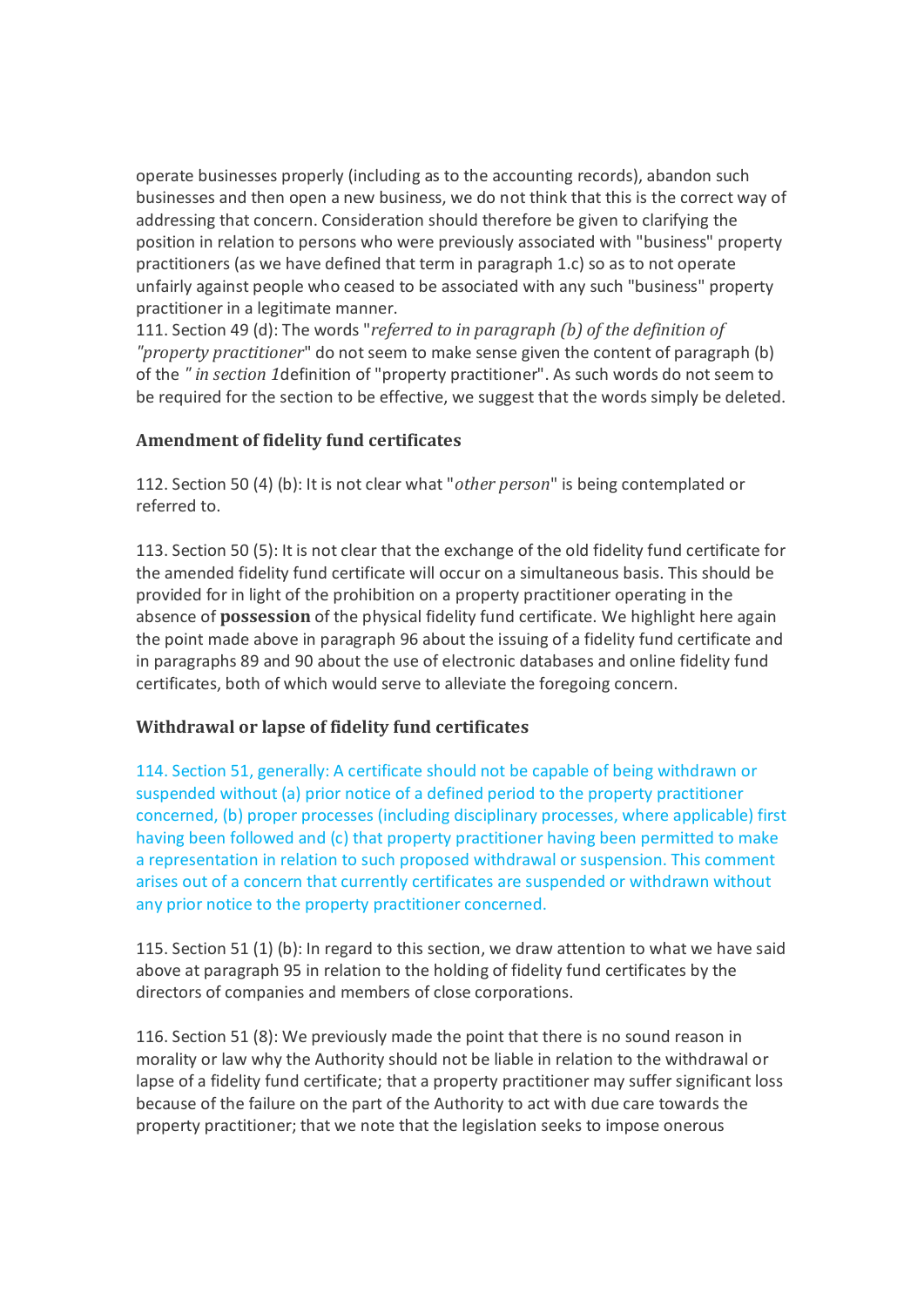obligations upon property practitioners but at the same time appears to seek to absolve itself of all liability in respect of the performance of its own obligations. Since we have made such comments, the words "*except where the withdrawal was due to the Authority's negligence*" have been introduced. This however fails to answer the situation in which the authority acts with intent, fails to answer the situation in which the Authority fails to issue fidelity fund certificates in a timely and appropriate manner and also fails to answer the concerns raised above in paragraph 72. We therefore remain of the view that the entire subsection 51 (8) should be deleted. We note also that we are of the view that the subsection is of questionable constitutional validity.

### **Mandatory display of fidelity fund certificates**

117. Section 52, generally: Attention is drawn to the comments made earlier at paragraphs 89 and 90 about the use of electronic databases and online fidelity fund certificates.

118. Section 52 (1) (b): Given the nature and proliferation of marketing material, it is not practically possible for the prescribed sentence to be included on all marketing material. Accordingly, the words "*or marketing material*" be deleted.

### **Trust account**

119. Section 53 , generally: It is undesirable to impose a requirement that every property practitioner have a trust account. We estimate that in excess of 70% of property practitioners do in fact not utilise trust accounts (any payments by way of deposits in relation to property transactions typically being made into the trust accounts of conveyancing attorneys). A property practitioner should not be required to open and operate a trust account unless it actually needs to do so by virtue of taking money into trust (as would be the case in the instance of letting agents). Annually auditing a trust account that is not used imposes an unnecessary financial burden; again, this is counterproductive in the context of an objective of transforming the property sector. It should be borne in mind that the very fact that an agent has a trust account may be used by that agent to induce the public to deposit funds with it; in that sense therefore the presence of a trust account actually increases the risk to the public (and thus the Fund) rather than reduces it. The logical consequence is that it is in the interests of the public and the Fund that agents who do not need to operate trust accounts should in fact not be required to do so. Further, if there is a trust account but it has been dormant for a period of time exceeding one year, then (a) the property practitioner should notify the Authority to this effect and (b) only a review audit (as opposed to a full audit) certifying the dormancy should be required; the auditor will be able to determine as to whether or not the claim as to dormancy is correct. Based upon the foregoing, each sale agreement concluded by a property practitioner should include a statement as to whether or not that property practitioner operates a trust account and, if it operates a trust account, details of the trust account.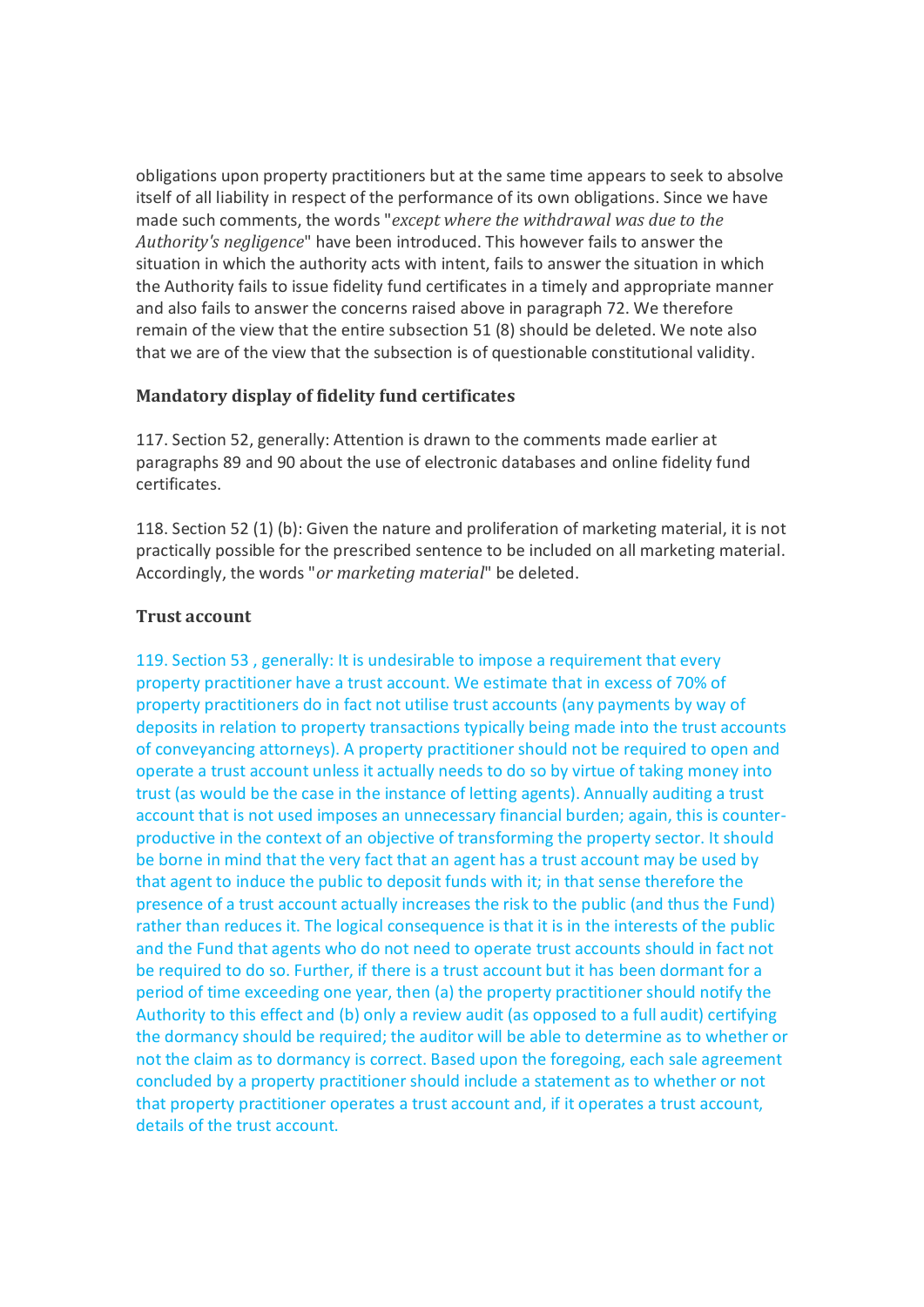120. If the mandatory requirement for the opening of a trust account by a property practitioner is dispensed with, then given that there is a relationship between a trust account and the issuing of a fidelity fund certificate, consideration should be given to only requiring a registration certificate in respect of property practitioners who do not operate trust accounts.

121. Section 53, generally: The draft legislation appears to be silent as to what happens in relation to the interest that is earned on trust accounts. Such interest should be dealt with in the same manner as under the existing legislation and in which regard reference may be made to section 32 (2) (c) of the existing legislation.

122. Section 53 (4): It is not clear what the rationale is for requiring such certificates from banks to be issued if the trust accounts are in any event going to be audited. This simply appears to be the imposition of an unnecessary administrative burden on property practitioners and banks and will serve little real purpose in light of the audit requirements.

### **Duty of property practitioner to keep accounting records and other documents**

123. Section 54 , generally: Failure by a property practitioner to comply with this section should not amount to an offence in terms of the legislation but rather be dealt with as a compliance issue, other than in the context of subsections (1) (d) and (4).

124. Section 54 (1) (e): The subsection contemplates that a property practitioner must keep copies of all advertising and marketing material put out by that property practitioner for a period of at least 10 years. It is not practically possible for property practitioners to comply with such a requirement, in particular section 53 (1) (e) which contemplates the retention of all advertising and marketing material; property practitioners generate an enormous volume of such material and it would impose a considerable burden upon a property practitioner to retain copies of all such information. It is also not clear why the information should be retained for a period of 10 years when the default period of prescription in our law is a period of 3 years. In light of that, one would imagine that a period of  $\frac{3 \text{ years}}{2 \text{ years}}$  would be sufficient.

125. Section 54 (3): Given the volume of marketing material that property practitioners deal with, it is almost inevitable that there will not be absolutely perfect record keeping. For that reason a failure to comply with section 54 (1) (e) should rather attract an administrative penalty than being an offence as currently contemplated. Accordingly, section 54 (1) (e) should be excluded from the operation of section 54 (3).

126. Section 54 (4): It should be made clear that the obligation to retain accounting records only applies to the activities of the property practitioner as a property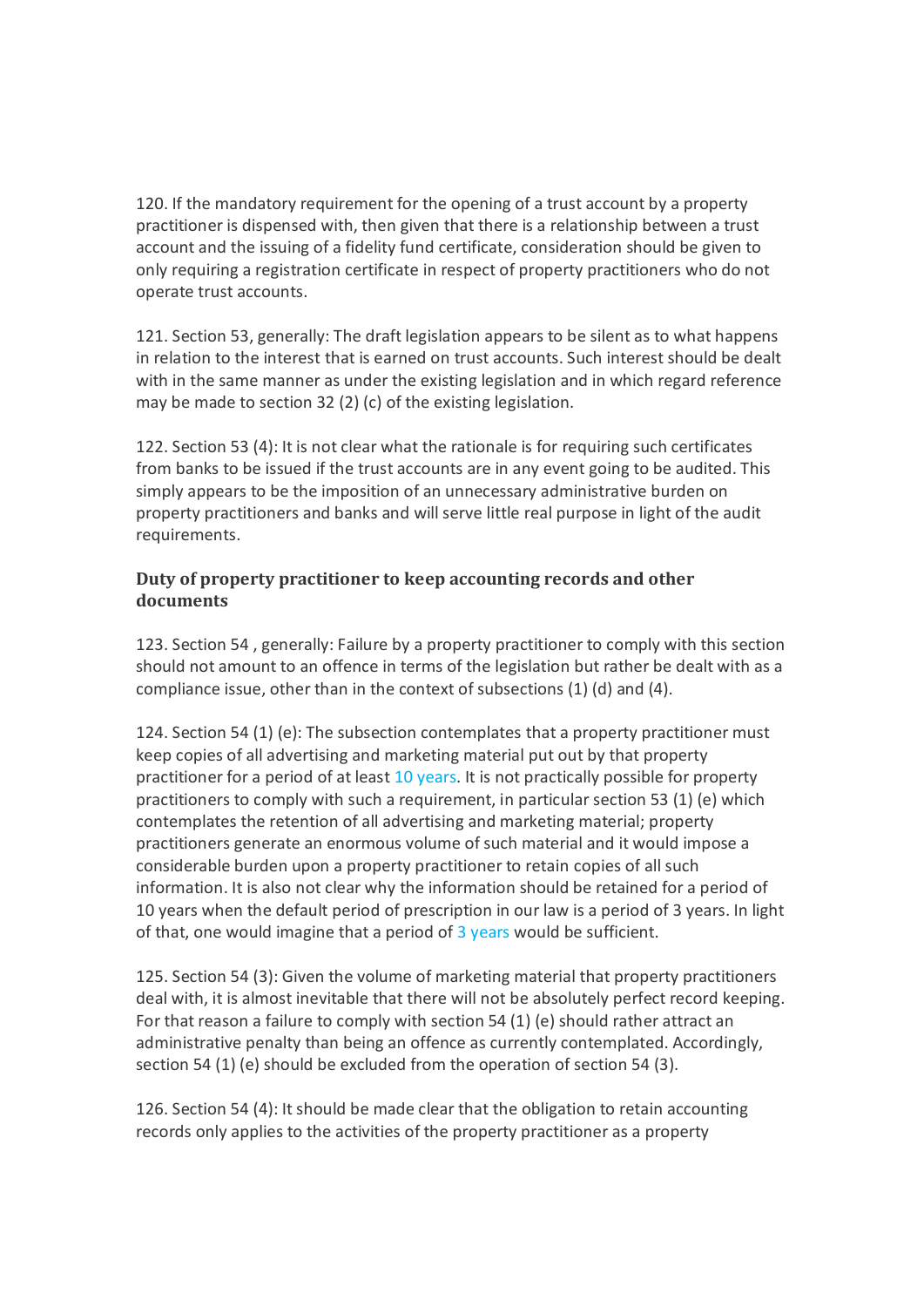practitioner and not to the private activities of the property practitioner; where the property practitioner is employed by a "business" property practitioner (as contemplated in paragraph 1.a above), the requirement should solely be that such "business" property practitioner keep such records (compliance by the "business" property practitioner would effectively constitute compliance by the individual property practitioner concerned).

127. Section 54 (4) (b): While accepting that "business" property practitioners (as referred to above in paragraph 1.a) should always have their trust accounts audited, we think that it should not be necessary for a property practitioner to have **all** of its business accounting records audited. The records should be capable of only being reviewed as well. Whether or not the accounts must be audited or reviewed should be determined with reference to the principles contemplated in the Companies Act, 2008. In a nutshell, the Companies Act contemplates that small and medium enterprises may have their financial statements reviewed based upon information which is credible and appearing worthy of belief. Because less work is required in an independent review, the cost is significantly less. This will be beneficial to smaller property practitioner businesses which may otherwise have difficulty sustaining the cost of full audits.

### **Property practitioner not entitled to remuneration in certain circumstances**

128. Section 55 (1): The section requires that a property practitioner have "*possession*" of a fidelity fund certificate in order to be entitled to any remuneration for the services rendered by it. Existing legislation in the form of the Estate Agency Affairs Act, 1976 at sections 26 (1) and 34A (1) only requires that a certificate has been "*issued*". The distinction is important and we suggest that the word "*issued*" continue to be used in the current draft legislation. See also our comments further along in paragraph 130 in relation to the same consideration under section 55 (5). Our comments at paragraph 96 in relation to section 47 have application here as well.

129. Section 55 (1) (b): Following from our comments above in paragraphs 2.g and 110, we suggest that there should be no need for financial directors, marketing directors and other directors who perform similar roles and functions within an estate agency to hold fidelity fund certificates. We suggest that an exemption be stated in the draft legislation for such persons; alternatively, the application of our suggestion in paragraph 95 that only half the directors be required to hold a fidelity fund certificate might well resolve the difficulty. We also suggest that the requirement that every director hold a fidelity fund certificate operates against the transformation objectives of the draft legislation inasmuch as it makes it more difficult to introduce black senior management into estate agency operations.

130. Section 55 (5): There seems to be no rationale for requiring a copy of the fidelity fund certificate which is to be provided to the conveyancer to have to be certified. In this context also, the earlier comments about a publicly accessible online database have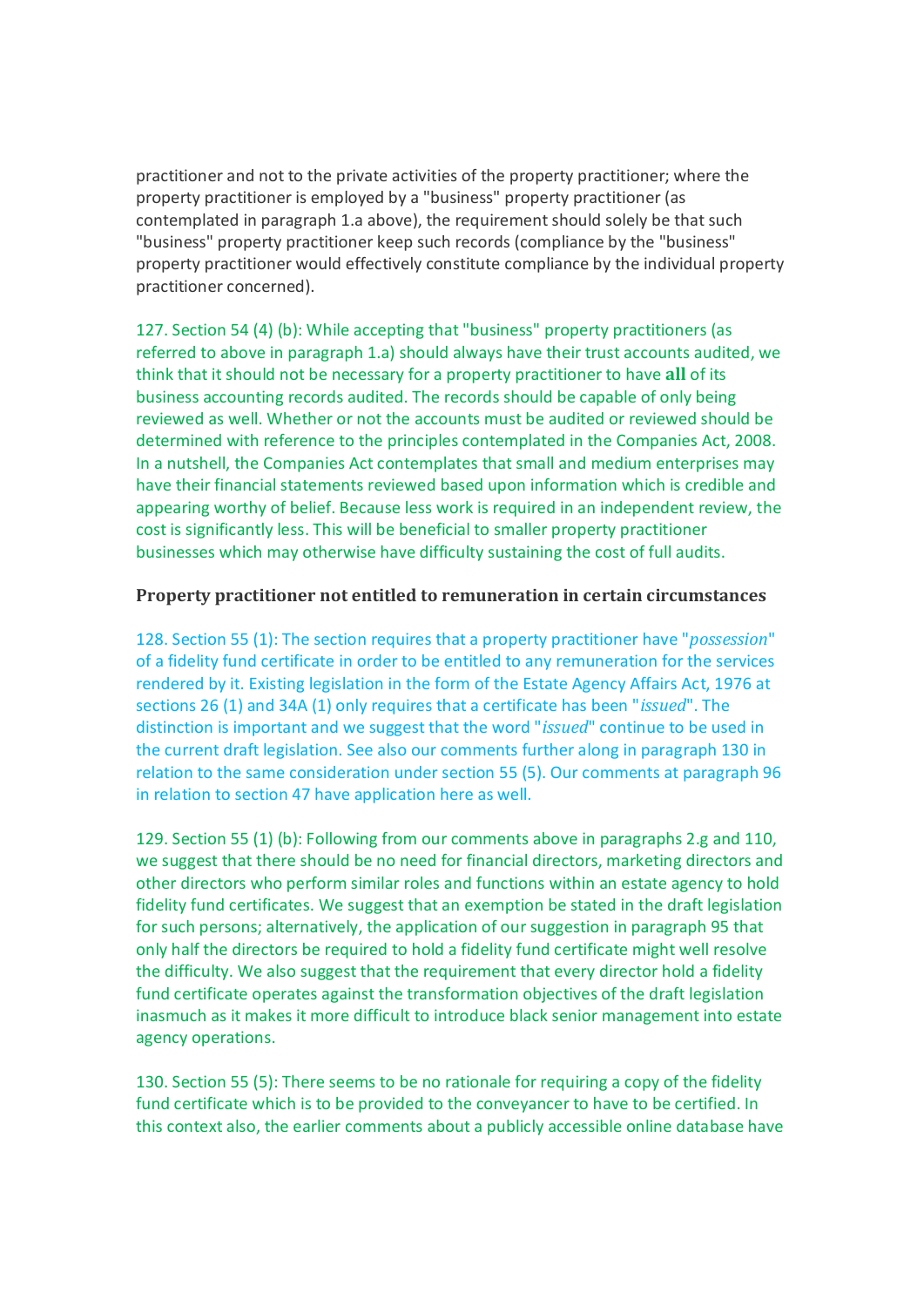application as well as the existence of such a database would enable the conveyancer to establish that the property practitioner concerned has been issued with a fidelity fund certificate; furthermore, it would be comparatively easy to print a copy of the relevant fidelity fund certificate and for such to be provided to the conveyancer.

131. Section 55 (5): The effect of this section would appear to be that if the conveyancer has not received a certified copy of the fidelity fund certificate in question, that the conveyancer would be obliged to pay the amount to which the property practitioner would otherwise be concerned, to the seller (being the party who is normally liable for the commission of the property practitioner). This is potentially a concern given that the unavailability of the fidelity fund certificate may be through no fault of the property practitioner (it might for example be a matter of an administrative error on the part of the Authority). For that reason, we think that it would be appropriate to provide that the conveyancer will hold the relevant funds in trust for a period of six months and only after such period has expired without

the matter having been resolved, may the conveyancer then discharge the funds. Further, the section should provide that the payment should be to the Fund and not to the seller, regard being had to the provisions of section 55 (3).

132. Section 55 (5): We note that the restrictions imposed upon conveyancers do not effectively address what may possibly be the biggest area of theft of trust monies, namely that of theft by rental agents.

133. Section 55 (5): There appears to be a conflict between sections 55 (5) and the provisions of section 34 (1), which do not appear to allow for claims against the Fund as contemplated in section 55 (5).

### **Mandatory indemnity insurance**

134. Section 56, generally: It is not clear what the justification is for requiring mandatory insurance over and above the group insurance provided for under section 39 and the existence of the Fund, which in and of itself constitutes a form of insurance scheme designed to protect members of the public and in relation to which the contributions by the property practitioners may be fairly equated to insurance premiums; if anything, it may be more practical to extend the ambit of the events to which the Fund applies and in respect of which claims may be made against the Fund, in which regard our comments at paragraphs 78, 79 and 80 have application. The effect of such mandatory indemnity insurance, when taken together with the existence of the Fund and the provision allowing for group insurance in respect of the Fund effectively amounts to a triplication of matters. Again the point is made that by imposing such additional cost burdens on property practitioners, the barrier to entry is raised and thereby the objective of transformation contradicted. Consideration should also be given to the question of whether it will be possible for a property practitioner to practically obtain insurance of such nature and to such extent as may be prescribed by the Minister either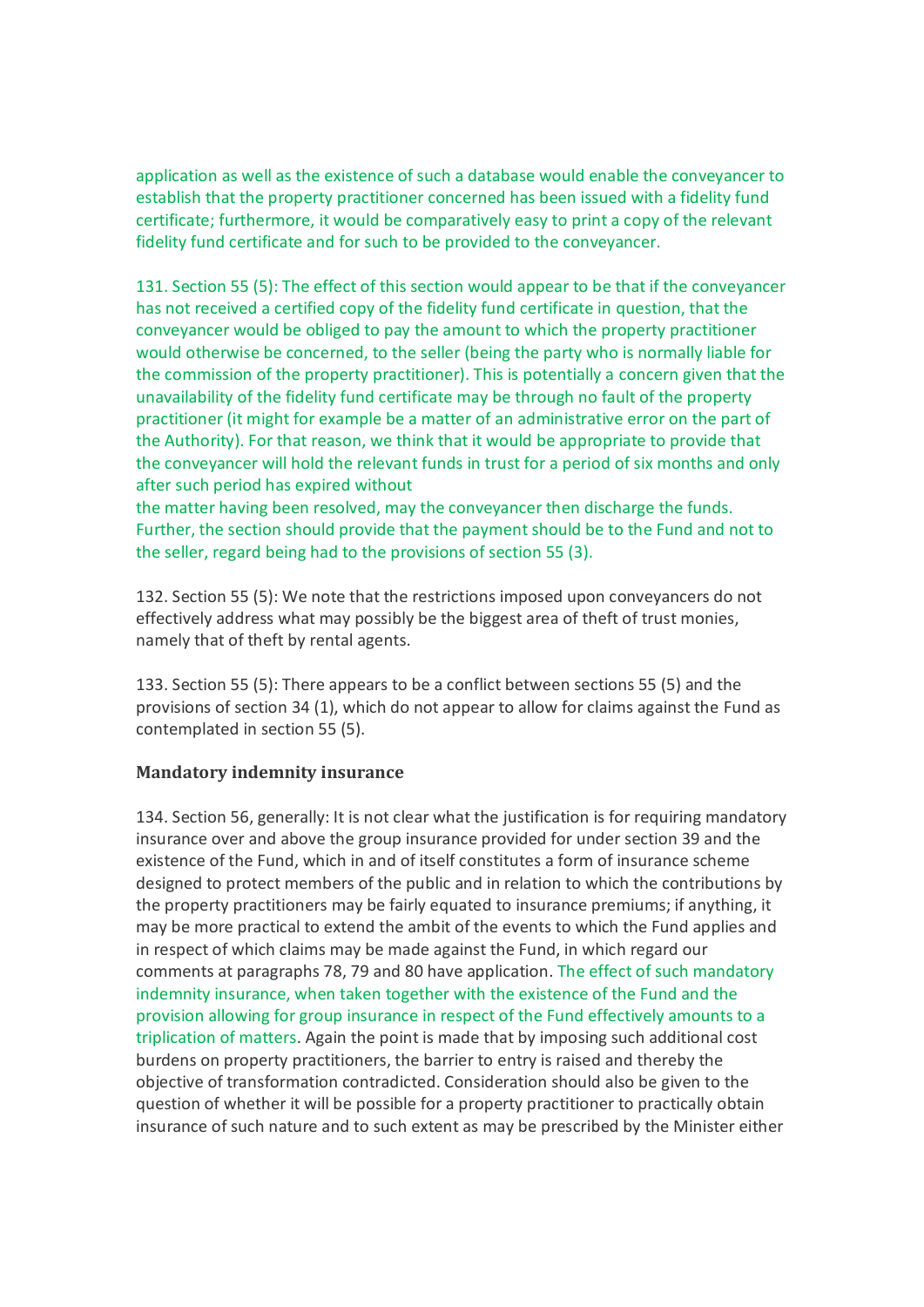at all or at an acceptable cost. In addition, it should be noted that caution should be exercised in relation to the possibility of prescribing the taking out of insurance with a particular insurer; as is consonant with the practice in other areas of our law, property practitioners should be entitled to choose the insurer with whom they wish to place their insurance. In summary, we think that the provision is unnecessary and should be deleted in its entirety.

### **Limitation on relationships with other property market service providers**

135. Section 57 (1): The subsection prohibits a property practitioner from so much as informally encouraging a consumer to use a particular service provider. We are concerned about the practical implications of this as very often sellers and purchasers rely upon estate agents for recommendations as to appropriate conveyancers or other service providers to use. The subsection has the effect that the property practitioner may not even so much as mention the name of an appropriate conveyancer or other service provider at the risk of contravening the law, despite the fact that such conveyancer or service provider may have an excellent reputation and may provide the relevant service at far better value than is normally the case. The net effect is that the consumer is deprived of information which would be of utility to it and which may well save it money. Furthermore, it is not hard to see the prospect of a seller or purchaser raising an allegation of such encouragement on the part of a property practitioner solely with a view to avoiding the commission which would otherwise be due to the property practitioner. For this reason, while we are of the view that the prohibition on obliging a consumer to enter into any particular arrangement should remain, we are of the view that the words "*or encouraged*" should be deleted.

136. Section 57 (2): The Minister should only be entitled to exercise the right to prohibit any relationship which could harm the interests of consumers after a process of consultation with the property practitioner industry.

137. Section 57 (3): The intended purpose and effect of the section is unclear. The nature of the type of arrangements which are sought to be restricted by section 57 are such that typically the "reward" would pass from one service provider to the other and the consumer itself would not be called upon to effect any "*remuneration, payment or consideration*". We accordingly suggest that 57 (3) be deleted.

# **CHAPTER 9**

# **CONDUCT OF PROPERTY PRACTITIONERS**

# **Application of Chapter 9 and Chapter 10**

138. Section 59: The section states that the provisions of Chapter 9 and Chapter 10 apply with the necessary changes to any person who performs any function or renders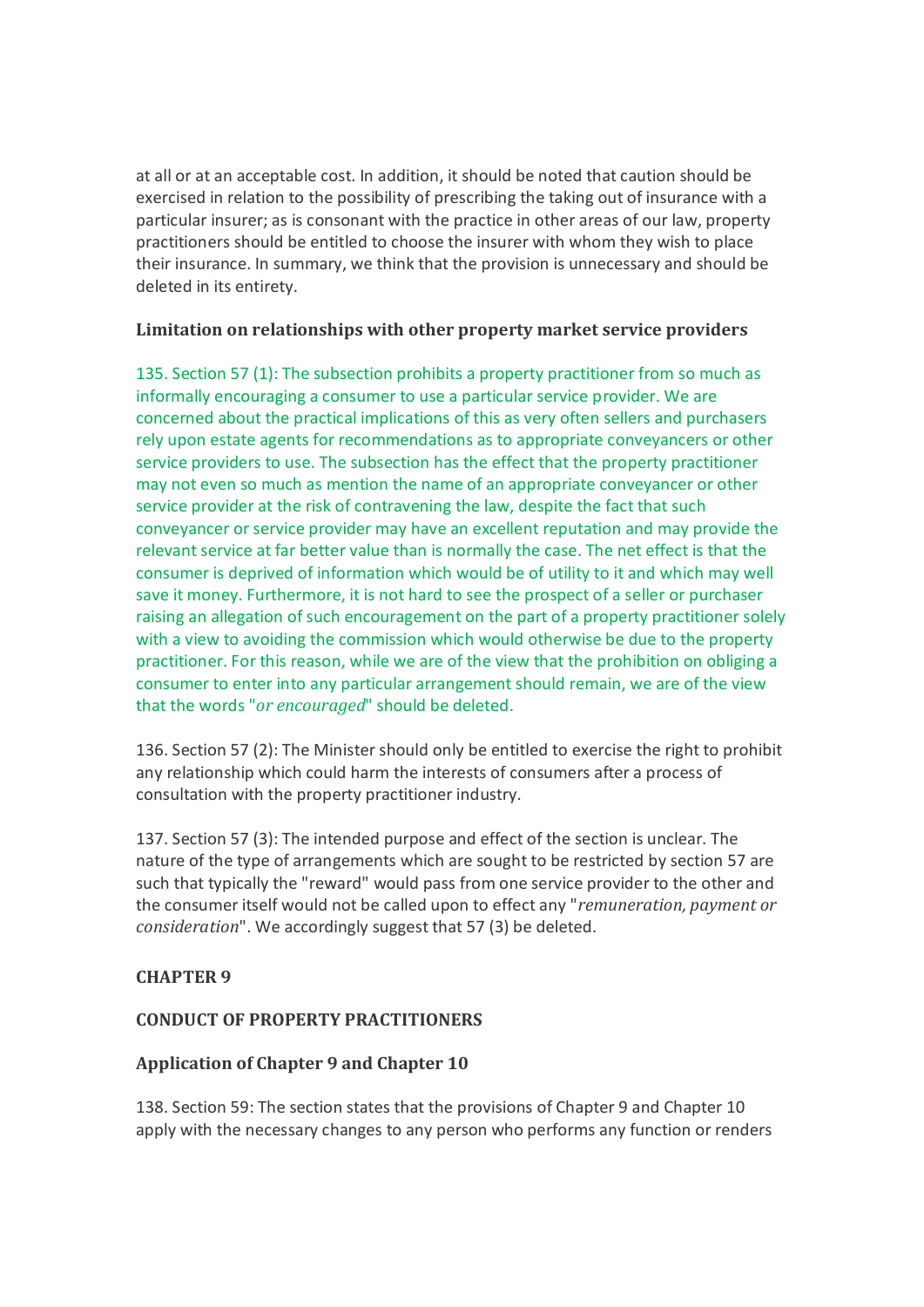any service contemplated in the definition of "*property practitioner*" in section 1, irrespective of whether or not that person is registered with or licensed by the Authority. We do not understand the logic of the section as, save for exemptions granted under section 4, all persons to whom the legislation has application are required to be registered. The language seems to anticipate that there is a category of persons to whom such registration or licensing would not apply. It would be strange indeed to contemplate by implication that only the provisions of Chapters 9 and 10 apply to persons who are otherwise in breach of the remaining provisions of the legislation. We also note that the section refers to "*licensing*" which is not a concept which is applied elsewhere in the legislation other than for a reference in section 3 (g). We suggest that the references to licensing both in section 59 and in section 3 (g) be removed.

# **Code of conduct for property practitioners**

139. Section 60 (1): The code of conduct which is to be prescribed for property practitioners should be the subject of prior consultation with the property practitioners industry.

140. Section 60 (5): The norms and standards which are to be prescribed in respect of advertising and marketing by property practitioners should be the subject of prior consultation with the property practitioners industry. It is questioned as to whether there is a need for section 60 (5) at all in light of the provisions of the Consumer Protection Act which have application to property practitioners and their activities; it is not inconceivable that conflicting requirements may be imposed upon property practitioners. Accordingly, we think that section 60 (5) should be deleted in its entirety.

### **Sanctionable conduct**

141. Section 61 (1) (i): The period of 14 days allowed for notification to the Authority by a property practitioner of a change in contact details should preferably be a period of 30 days.

142. Section 61 (1) (j): The comment at paragraph 110 above applies equally here.

# **Undesirable practices**

143. Section 62 (1): The Minister should only declare a particular business practice in the property market to be an undesirable practice (and consequently prohibited) after a process of consultation with the property practitioner industry.

144. Section 62 (3): The subsection prohibits a property practitioner receiving any remuneration or payment in respect of a property purchase prior to the transfer of the property and registration in the name of the purchaser. This creates difficulties as firstly, the sale may fail as a consequence of an event which is in no way related to any fault on the part of the property practitioner; secondly, it ignores the situation in relation to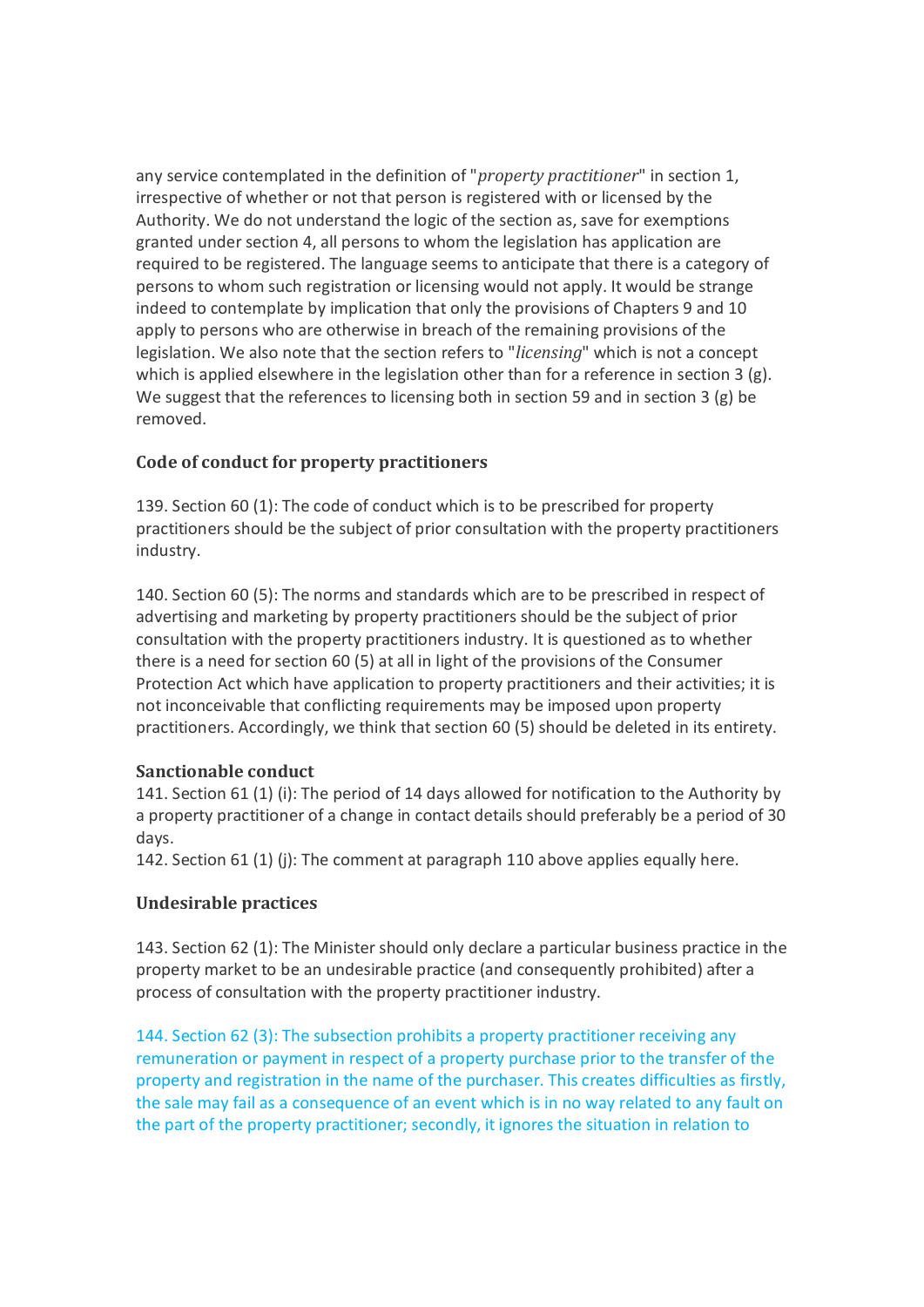deferred sales which occur over a protracted period of time by way of payment of instalments by the purchaser. For example, property practitioners may receive consideration in relation to sales of land or buildings which are paid for on a deferred basis over a lengthy period of time (such arrangements being permitted in our law). Further, property practitioners will often market and promote developments for developers; however the development will often only occur down the line. There is also then the instance of auctions conducted by property practitioners; the sale agreement will have been completed by virtue of the property practitioner having fulfilled its role and in such circumstances the property practitioner should be entitled to receive its reward upon completion of the auction. Also, it is not clear why a property practitioner, having fully performed all of its functions and having incurred significant effort and cost in arranging the transaction between the parties, should be prejudiced by virtue of one of the parties reneging on the transaction, a position which fundamentally undermines the common law contractual rights of the property practitioner and which would seem to operate most unfairly towards the property practitioner. Accordingly, we suggest that the whole of section 62 (3) be deleted.

#### **Candidate property practitioners**

145. Section 63 (1): The section prohibits a candidate property practitioner from in any way drafting or completing any document or clause in a document relating to a mandate or the sale or lease of a property. The position should rather be that a candidate practitioner should not be entitled to finalise any sale agreement or lease agreement (meaning that they should not be entitled to have it signed by the parties to the transaction) unless the supervising property practitioner has first approved the final draft of the document. This will adequately protect the public, the property practitioner and the fund. In this regard we also note that it is common in the attorneys profession for candidate attorneys to draft documents by way of training but that no such document is normally sent to a client unless it has first been reviewed and approved by the attorney under whose supervision such candidate is working. The purpose of this is to enable the candidates to obtain the necessary experience in preparing documents while at the same time ensuring that those are of the necessary quality and standard required in order to protect the public. We suggest that a similar approach be taken in the context of candidate property practitioners as to do otherwise will effectively prevent candidate property practitioners from gathering the experience that they need in order to be able to later operate effectively as property practitioners, a situation which will run contrary to the public interest.

146. Section 63 (3): The subsection provides that it is no defence for a property practitioner that he or she was not aware of the acts or omissions of the candidate property practitioner. The way the provision is cast, it is absolute; yet the property practitioner concerned may be as much a victim of the activities of the candidate in question as any other person is. The test should surely rather be whether the property practitioner was negligent in his or her supervision or not; if there was no such negligence, then the property practitioner should in all fairness not be automatically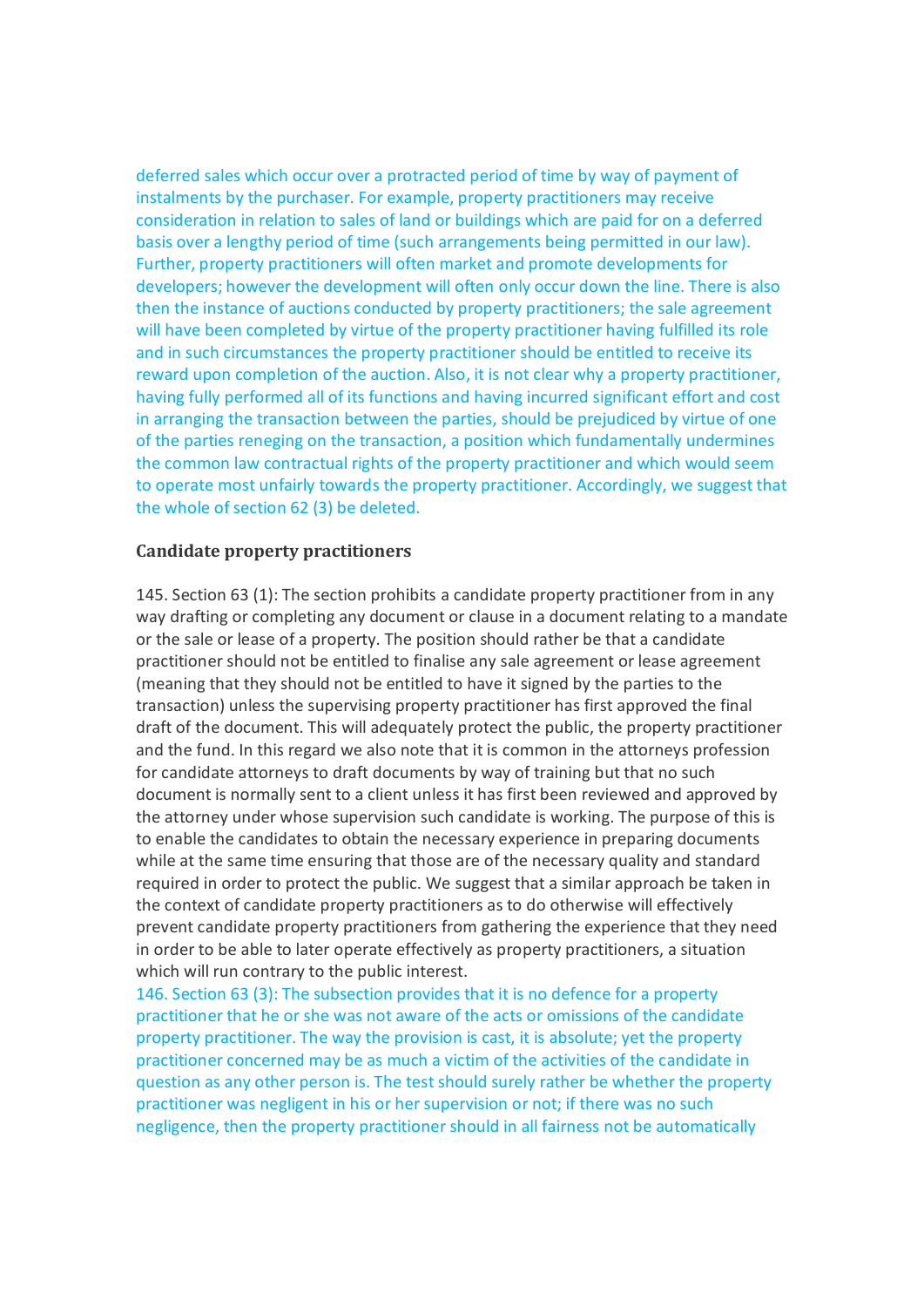#### held responsible for malpractice by the candidate property practitioner.

#### **Franchising**

147. Section 64, generally: We suggest that the definition of "franchise agreement" contemplated in section 1 of the Consumer Protection Act, 2008 be adopted for purposes of the Property Practitioners Bill. The definition clearly distinguishes between "franchising" and other arrangements which may have certain features which may be found in franchising arrangements but which do not amount to franchising. It is important that the distinction be made clear.

148. Section 64 (1): With reference to our comments earlier in the document at paragraph 1, we suggest that at least one of the property practitioners in control of a franchisee must hold an NQF5 qualification.

149. Section 64 (2): The subsection requires a franchisee to disclose clearly and unambiguously in all written communications, advertising and marketing materials that it operates in terms of the franchise agreement and to disclose the name of the franchisor. There should be no need to disclose the name of the franchisor given that there is no direct contractual link between the public and the franchisor.

150. Section 64 (3): The subsection provides that a fidelity fund certificate may be withdrawn if there is an infraction of section 64 (2) (as referred to above). However, no such withdrawal should be effected unless a compliance notice has first been issued and not complied with. It is in any event difficult to understand why section 64 (3) is required as the Authority in any event has the power to withdraw the fidelity fund certificate of any property practitioner in the event of a material contravention of the legislation. It seems anomalous to call out specifically contraventions of sections 64 (1) and (2). Consideration should be given to deleting section 64 (3).

**151.** Section 64 (4): The subsection provides that the Authority may hold the franchisor responsible for prohibited or sanctionable conduct of the franchisee to the extent that the franchisee is responsible in terms of the Act. This is utterly unworkable as in practice a franchisor never assumes responsibility for the acts of the franchisee and the franchisor does not control the activities of the franchisee on a day-to-day basis. The effect of this provision will be to substantially destroy franchising in the property practitioners industry in South Africa as the only way franchisors will be able to protect themselves and their own businesses (including against a possible loss of their fidelity fund certificates) will be by way of terminating their arrangements with their various franchisees. The adverse impact on the industry as a whole cannot be overestimated. Furthermore, the consequence of the provision will be that existing franchisors will be extremely cautious about whom they appoint as new franchisees. This is most likely to work against the imperative of black economic empowerment. We note that the damage that will be done to the franchising industry will be to the detriment of both the consumers and the Authority as one of the great advantages of franchising is, if it is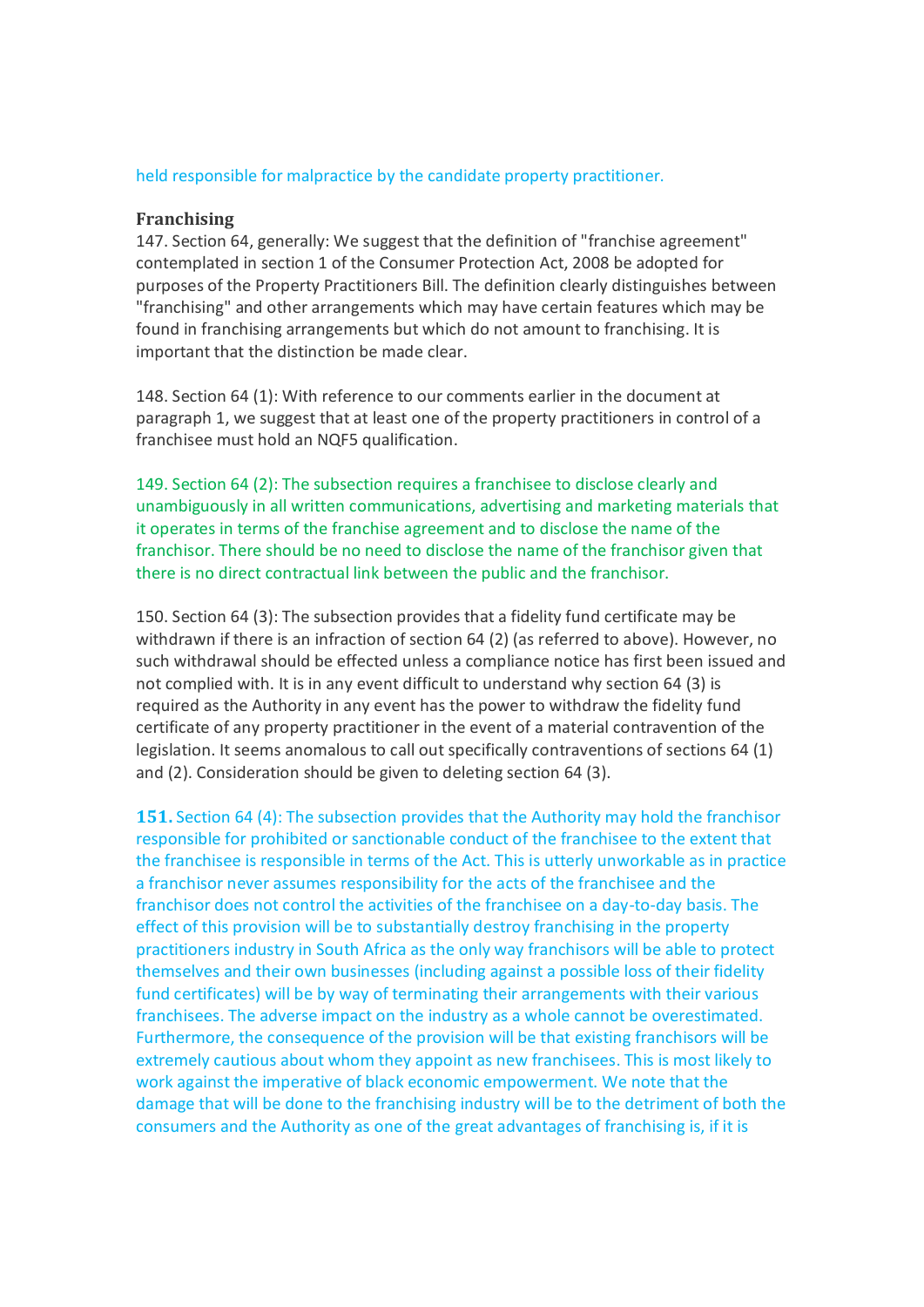implemented correctly, that a system is provided to the franchisee that enables the franchisee to more easily and fully ensure compliance with regulations and laws.

### **CHAPTER 10**

#### **CONSUMER PROTECTION**

### **Mandatory disclosure form**

152. Section 66, generally: It is noted that property practitioners in any event as a matter of practice carry out property condition reports given the requirements of the Consumer Protection Act. It should not be necessary for these property condition reports to be attached to the sale agreement but only for the parties to have signed the property condition report; that should be sufficient to protect the parties in relation to the transaction in question. Furthermore, the draft subsection (2) may work to the enormous detriment of a good faith seller who has made full disclosure and signed the document together with the purchaser in that regard but is not aware of the attachment requirements stated in that subsection. It would seem to be completely inequitable for a seller in that position to then find itself in a position as if it had never made disclosure, notwithstanding that it in fact had done so. It also enables the purchaser to in principle unfairly claim losses against the property practitioner, notwithstanding the fact that it had in reality known about the defects in the property at the time that it concluded the sale agreement. This would be entirely iniquitous and, if anything, would give purchasers a perverse incentive to try to avoid the attachment of the list of defects to the sale agreement.

153. Section 66, generally: This section should not apply at all to lease arrangements. We draw to your attention to the fact that the requirement for disclosure is already a requirement in terms of the Rental Housing Act, 1999 and in particular section 5 thereof. It would seem to be unnecessary to add to what is already contemplated in that legislation and furthermore, it would create difficulties if there were potential conflicts between the two sets of legislative requirements.

154. Section 66 (1): We note that the form prescribed by the EAAB is not user-friendly and that for that reason many estate agents have set up their own forms which apply the content prescribed by the EAAB. We suggest that this state of affairs be permitted to continue and that the property practitioner not be obliged to use the actual form of the Authority but only to ensure that the form used by the property practitioner reflects the operative content prescribed by the Authority. Furthermore, the section should only apply to sales and not rentals given what we have stated immediately above relating to the Rental Housing Act, 1999.

155. Section 66 (3): For the reasons already referred to above at paragraph 152, section 66 (3) should be deleted in its entirety.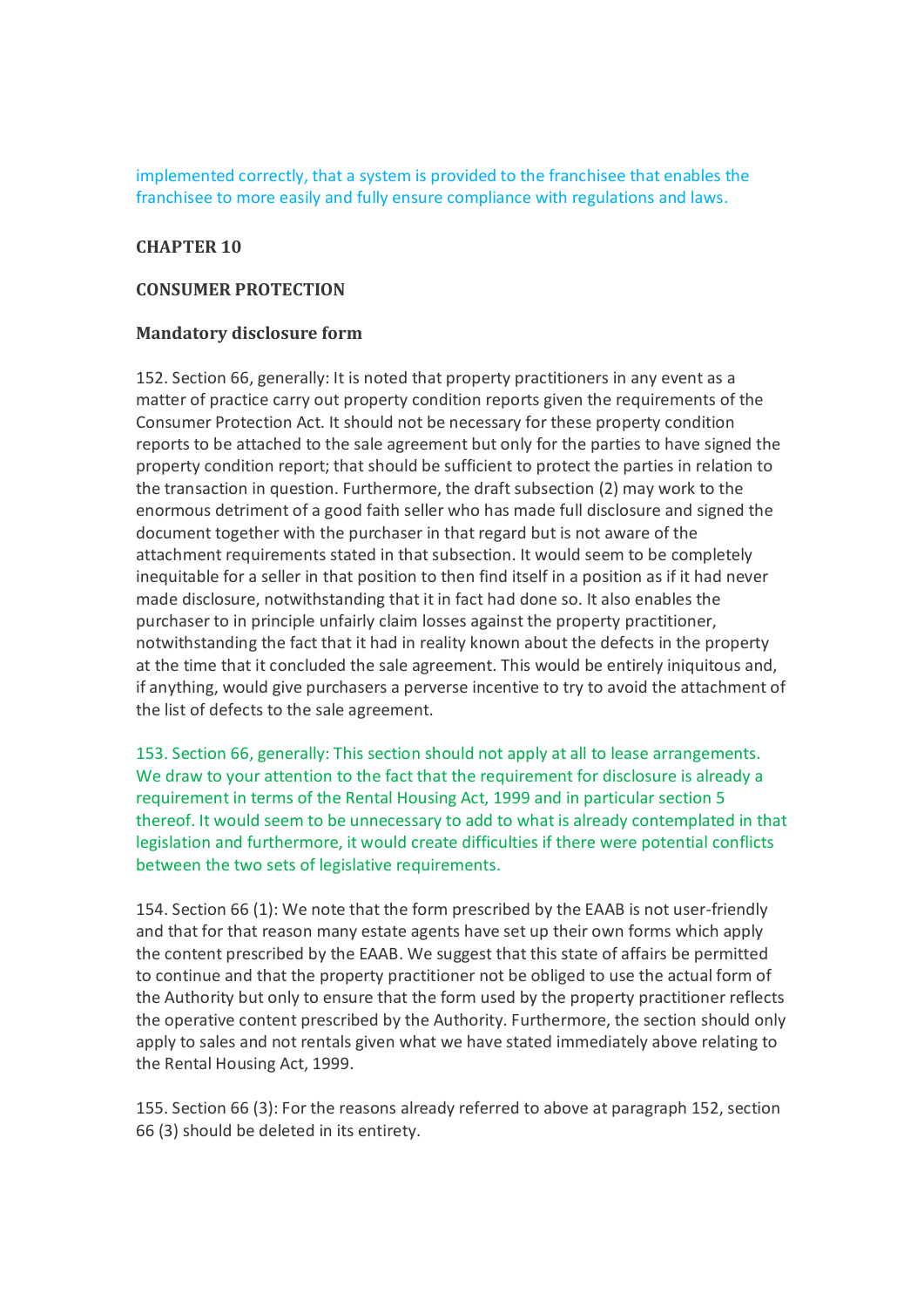#### **Language of agreements**

156. Section 67 (1): The section requires a developer or seller (which we note could include any natural person) to prepare a sale agreement in any official language requested by the purchaser or the lessee. The reality is that this is going to give rise to enormous practical difficulties given the multiplicity of official languages in South Africa. It is very likely that a seller will refuse to transact with persons who seek agreements in such other languages simply because the cost and difficulty of doing so. While the intention behind the section is understood and admirable, the practical realities will make it counter-productive. It is also difficult to understand why the contract should be prepared in the language of the purchaser and not in the language of the seller. One should bear in mind here the possibility (indeed, in certain circumstances, the likelihood) of the seller being the party that is not well versed in the English language. The obligation imposed upon the seller to prepare a contract in the language chosen by the purchaser could impose great hardship on such a seller. It seems to us that the provision requires much further consideration.

#### **Duty of Care**

157. Section 68 (2): The imposition of a duty of care on the property practitioner in relation to purchasers is of considerable concern. If the property practitioner has a duty of care to the purchaser, it is difficult to know where the outer limit of that duty of care lies or how it would be possible for the property practitioner to effectively "serve two masters" with conflicting interests. By way of illustration, a property practitioner may know that a particular seller wishes to achieve a certain price if possible but is willing to settle for a significantly lower price if within a given period of time the higher price has not been achieved. It would seem that, as the section currently reads, the property practitioner would be obliged to disclose this fact to the purchaser; yet the property practitioner could not do so without doing a disservice to the seller and possibly exposing itself to a claim by the seller for making such disclosure; yet on the other hand, should the purchaser subsequently become aware of such facts, the property practitioner might well face a claim by the purchaser. This is only one illustration of circumstances in which the conflicting obligations imposed by this section would place the property practitioner in a position where it would unavoidably have to breach one or the other duty of care; it is not difficult to imagine other such circumstances which may arise. Section 68 (2) should therefore be deleted in its entirety.

#### **CHAPTER 11**

**GENERAL** 

#### **Property sector transformation**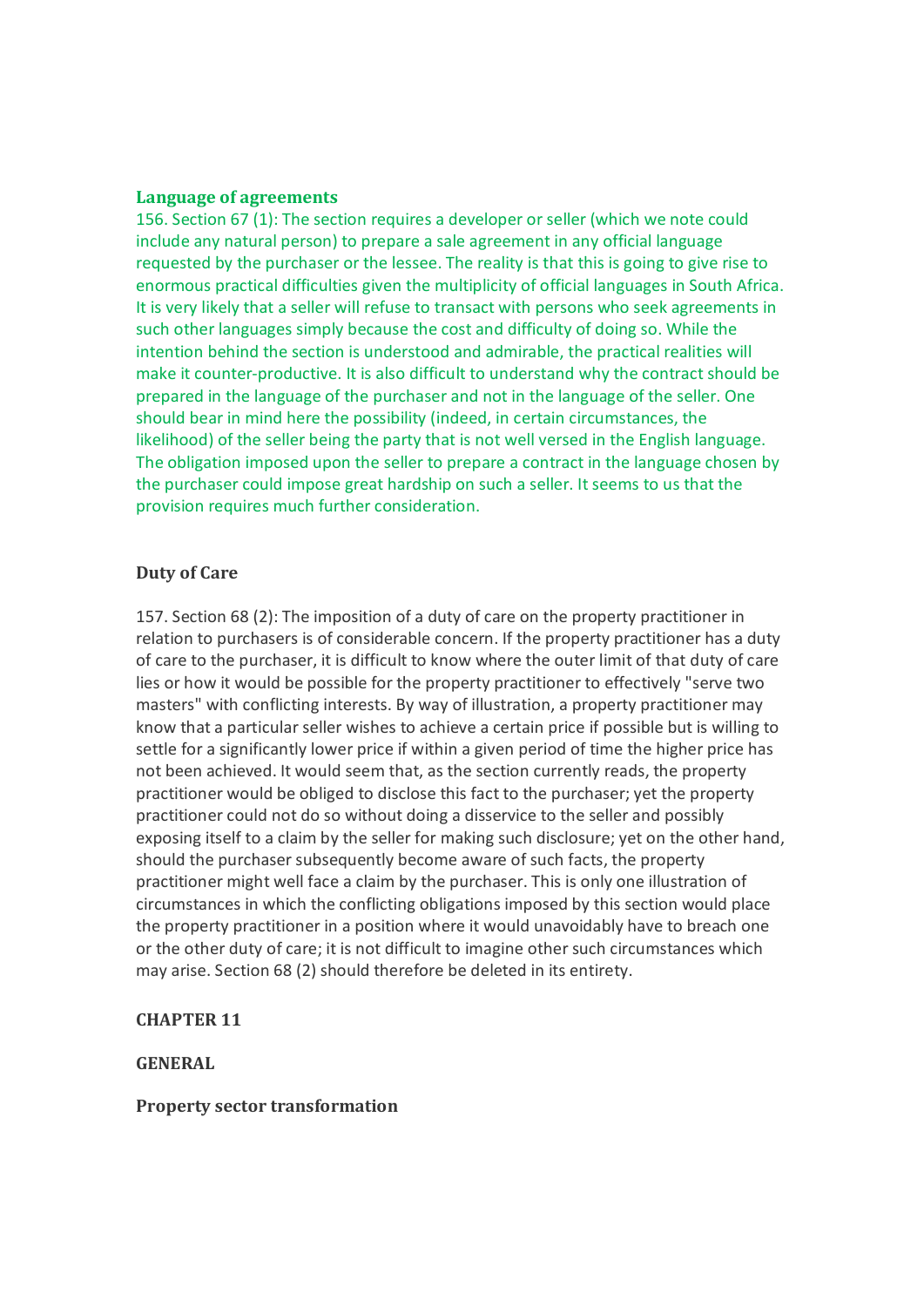158. Section 69 (3): The subsection deals with the obligation of the Authority to implement measures to implement transformation in the property sector. We suggest that the Authority must consult broadly in this regard and any proposed measures to be implemented should be subject to the prior approval of the Board.

159. Sections 69 (3) (a) and (b): The question arises whether the usage of the term "*property sector*" is correct as that appears to contemplate the concept of homeownership and it is not possible to effectively drive black homeownership through the instrument of this legislation. It seems to us that reference should rather be made to "*property practitioners industry*".

160. Sections 69 (3) (c) and 69 (4): The establishment of a transformation fund to facilitate the accessibility of finance for purposes of property ownership, property development and investment in order to enable meaningful participation of historically disadvantaged individuals, including women and youth, falls entirely outside of the scope of the mandate of the Authority, which relates to the regulation of property practitioners. Such a fund to promote black ownership of immovable property is a matter which is fundamentally different in nature to the activities of the Authority as envisaged in the draft legislation. It is our view that such a fund should be the subject of independent legislation, as is for example the case in the instance of the Unemployment Insurance Fund and other similar funds created by legislation. Furthermore, it is a matter of considerable doubt as to whether the Authority has the necessary capability and skills to administer such a fund. The legislation is also silent in its entirety as to where the money required to create such a fund is going to be obtained from, a point which is likely to be a matter of no small concern not only to property practitioners but also to National Treasury. We are of the view that it is entirely undesirable to simply include this statement in the draft legislation and that such should be removed in its entirety and should be considered and dealt with separately as part of independent legislation enacted by government to promote black ownership of immovable property.

# **Regulations**

161. Section 70 (2) (b): The subsection provides for the Minister to publish proposed regulations for public comment and allows for a period of 30 days for such comment. We suggest that the period of 30 days be 90 days as a 30-day period is not adequate for a proper process of consultation.

# **Penalties**

162. Section 71: The section provides for "*a fine or imprisonment for a period not exceeding 10 years*" in respect of any offence under the Act. This seems excessive and furthermore, it seems inappropriate to allow for one standard for all offences under the Act. It is preferable that a graduated approach be taken, as is common in South African legislation.